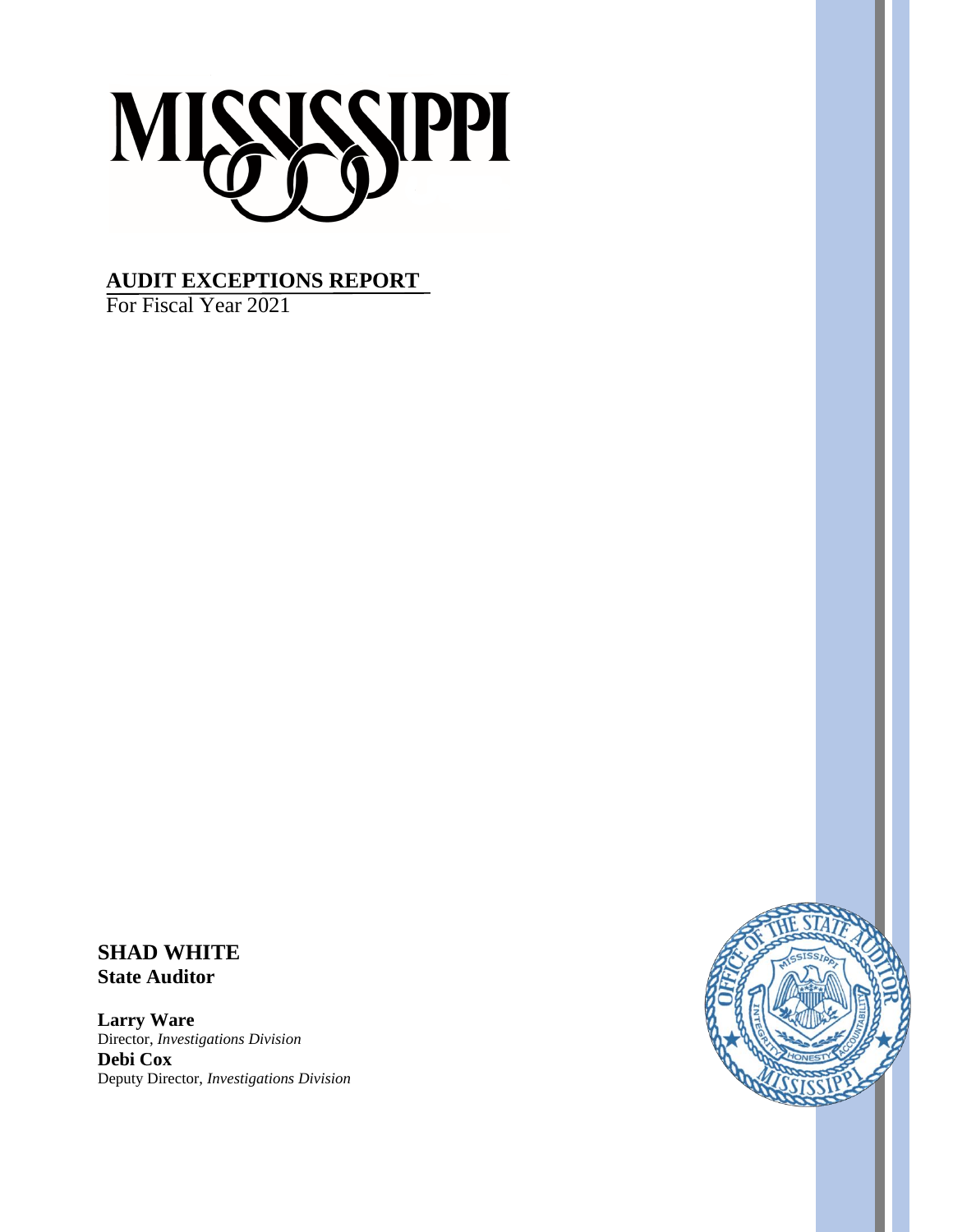

## **Office of the State Auditor Financial and Compliance Division Investigations Law Enforcement Division Performance Audit Division**

A legally mandated account of misappropriated or misspent public funds and the actions taken by the Office of the State Auditor for their recovery and their return to the appropriate entities in Fiscal Year 2021.

# AUDIT EXCEPTIONS REPORT FISCAL YEAR 2021

## **PUBLISHED IN ACCORDANCE WITH THE REQUIREMENTS OF SECTIONS 7-7-77, 7-7-79, 7-7-217 AND 7-7-219 MISSISSIPPI CODE ANNOTATED (1972)**

## **Shad White STATE AUDITOR**

*The Office of the State Auditor does not discriminate on the basis of race, religion, national origin, sex, age or disability.*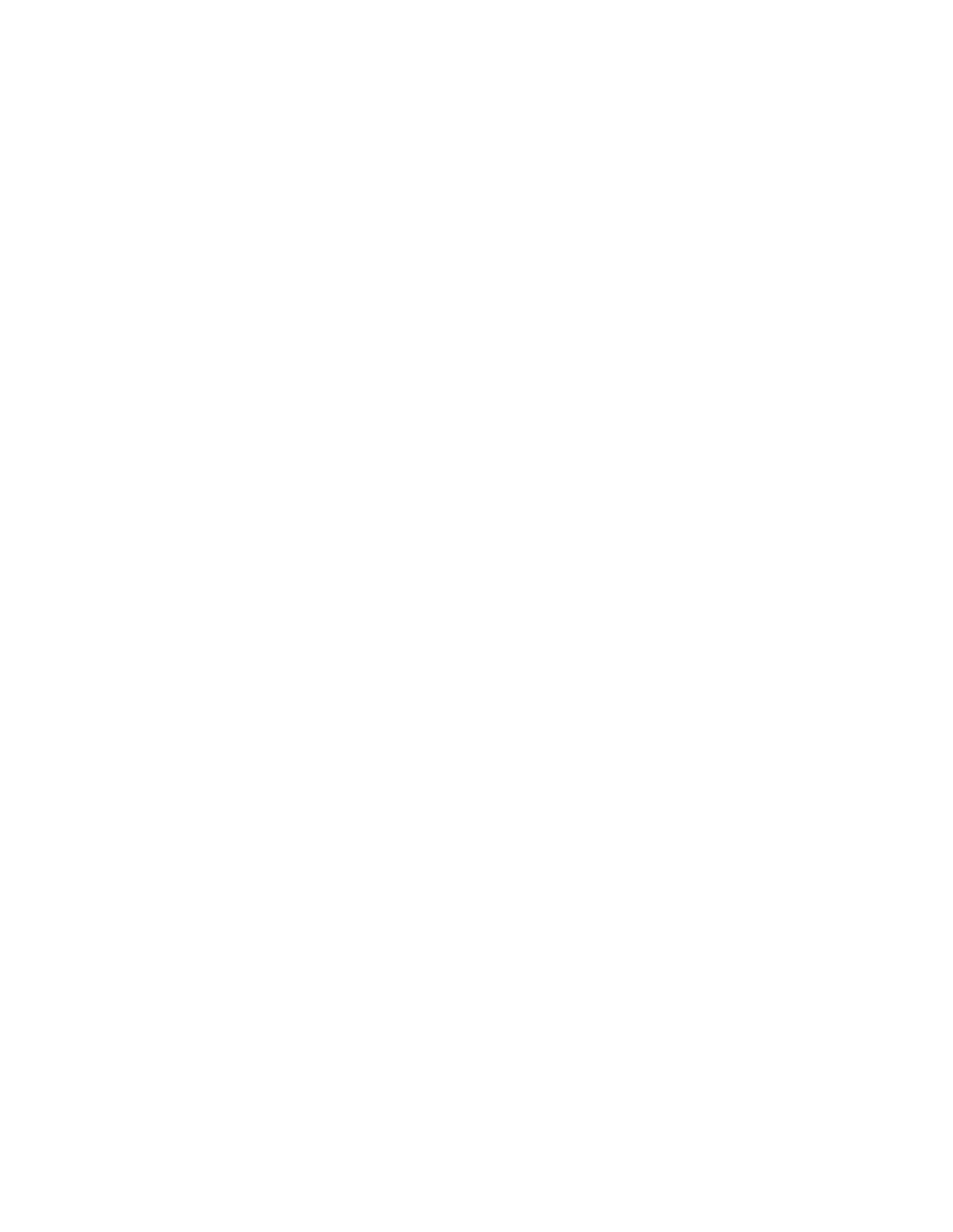

### **OFFICE OF THE STATE AUDITOR Shad White AUDITOR**

July 29, 2021

Honorable Tate Reeves, Governor Honorable Delbert Hosemann, Lieutenant Governor Honorable David McRae, Treasurer Honorable Philip Gunn, Speaker of the House Honorable Dean Kirby, President Pro Tempore of the Senate Honorable Jason White, Speaker Pro Tempore of the House Members of the Mississippi State Legislature

Dear Ladies and Gentlemen:

As you are aware, it is my duty to report to you the specific exceptions taken by the Office of the State Auditor during Fiscal Year 2021, as required by Sections 7-7-77, 7-7-79, 7-7-217 and 7-7- 219, Mississippi Code Annotated (1972). This letter is a summary of the Special Report on Audit Exceptions for Fiscal Year 2021. The full report can be accessed on the internet at [http://www.osa.ms.gov/documents/investigative/inv2021.pdf.](http://www.osa.ms.gov/documents/investigative/inv2021.pdf)

An audit *"exception"* indicates that a violation of the law or an accounting error has resulted in a misappropriation or an incorrect expenditure of public funds. As a result, the money must be repaid.

The *"exceptions"* included in this report may refer to disallowed expenditures by officials who assumed the responsibility of reimbursing the appropriate entity when an audit exception was taken by the Office of the State Auditor. To those officials who cooperated with this effort we are sincerely grateful. Both the taxpayers and this agency benefited from their willingness to assure accountability in government.

The County Audit Section recovered disallowed expenditures totaling **\$14,037.77.** These exceptions involved officials exceeding the fee cap and miscellaneous disallowed expenditures by chancery clerks and circuit clerks and are recorded as "paid in full and settled to the appropriate fund directly."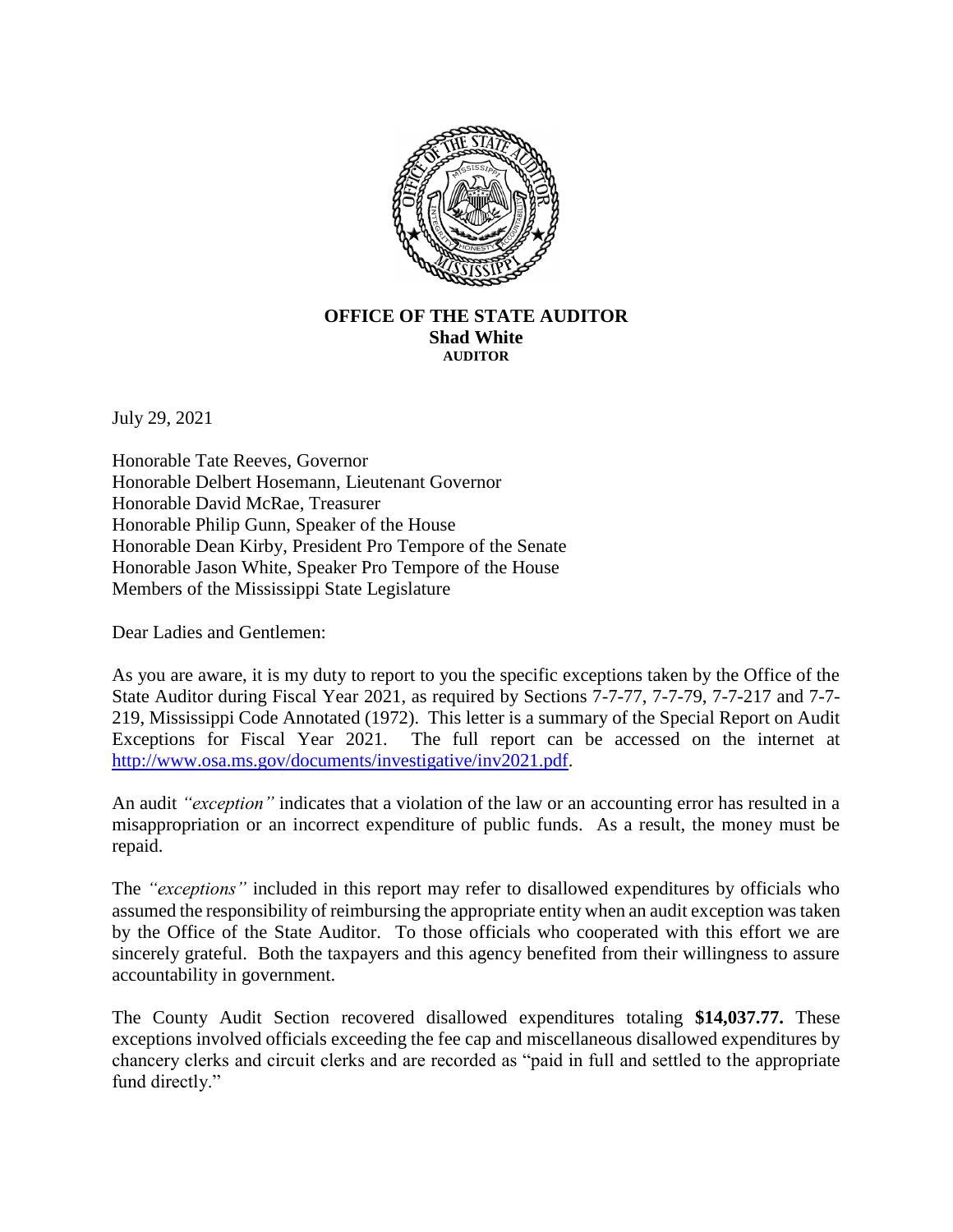Page Two July 29, 2021

The Investigations Law Enforcement Division issued forty-one formal demands for a total of **\$2,529,685.78** and recovered misspent or embezzled funds totaling **\$881,810.50** <sup>1</sup>

The Performance Audit Division assisted in the collection of funds totaling **\$87,781.43**. These incidents involved delinquent court assessment fees for municipalities and have been received and confirmed by the Department of Finance and Administration (DFA) for remittance to the State Treasury.

My Office, along with Attorney General Lynn Fitch, investigated Centene, a pharmacy benefit manager, for charging Medicaid more than the allowed price cap. As a result of this investigation, a settlement was reached in the amount of **\$55.5 Million**.

The total amount of funds recovered by the Office of the State Auditor for Fiscal Year ending June 30, 2021, was **\$983,629.70.**

The Office of the State Auditor continues to serve as a watchdog organization to ensure that tax dollars are protected, and we pledge to perform our jobs with integrity, honesty and a commitment to excellence. We continue to protect the public's trust through evaluations of accounting practices and aggressive investigations of alleged wrongdoing. We believe the taxpayers of Mississippi deserve no less.

Serving Mississippi Together,

Shad White State Auditor

SW/sss

 $\overline{a}$ 

<sup>1</sup> *This amount reflects funds collected on current and previous fiscal year exceptions and current fiscal year monies paid and settled to the appropriate entities directly. Prior Fiscal Year payments are not included in these amounts.*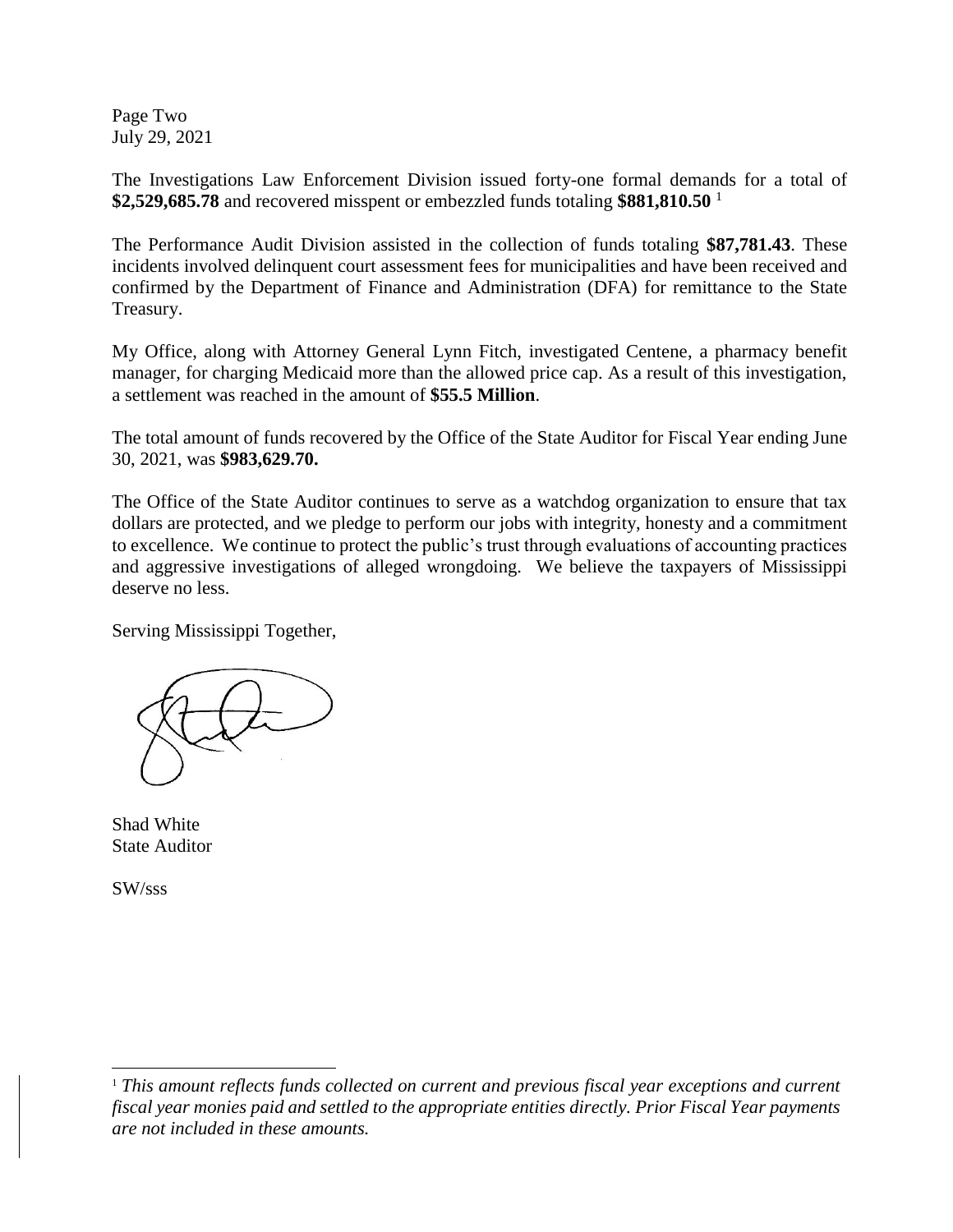

# *TABLE OF CONTENTS*

# **1. Financial and Compliance Division**

| No Exceptions Taken by the State Agency Audit Section<br><b>Exceptions Against State Agency Officials</b>                        |
|----------------------------------------------------------------------------------------------------------------------------------|
| No Exceptions Taken by the CPA Audit Review Section<br><b>Exceptions Against Government Officials</b>                            |
| .6<br><b>Exceptions Against County Officials</b>                                                                                 |
| 2. Investigations Division<br><b>Civil and Criminal Cases</b>                                                                    |
| <b>Exceptions Taken by the Investigations Law Enforcement Division8-50</b><br><b>Exceptions Taken and Criminal Charges Filed</b> |
| <b>3. Performance Audit Division</b><br>.53-55                                                                                   |
| 57                                                                                                                               |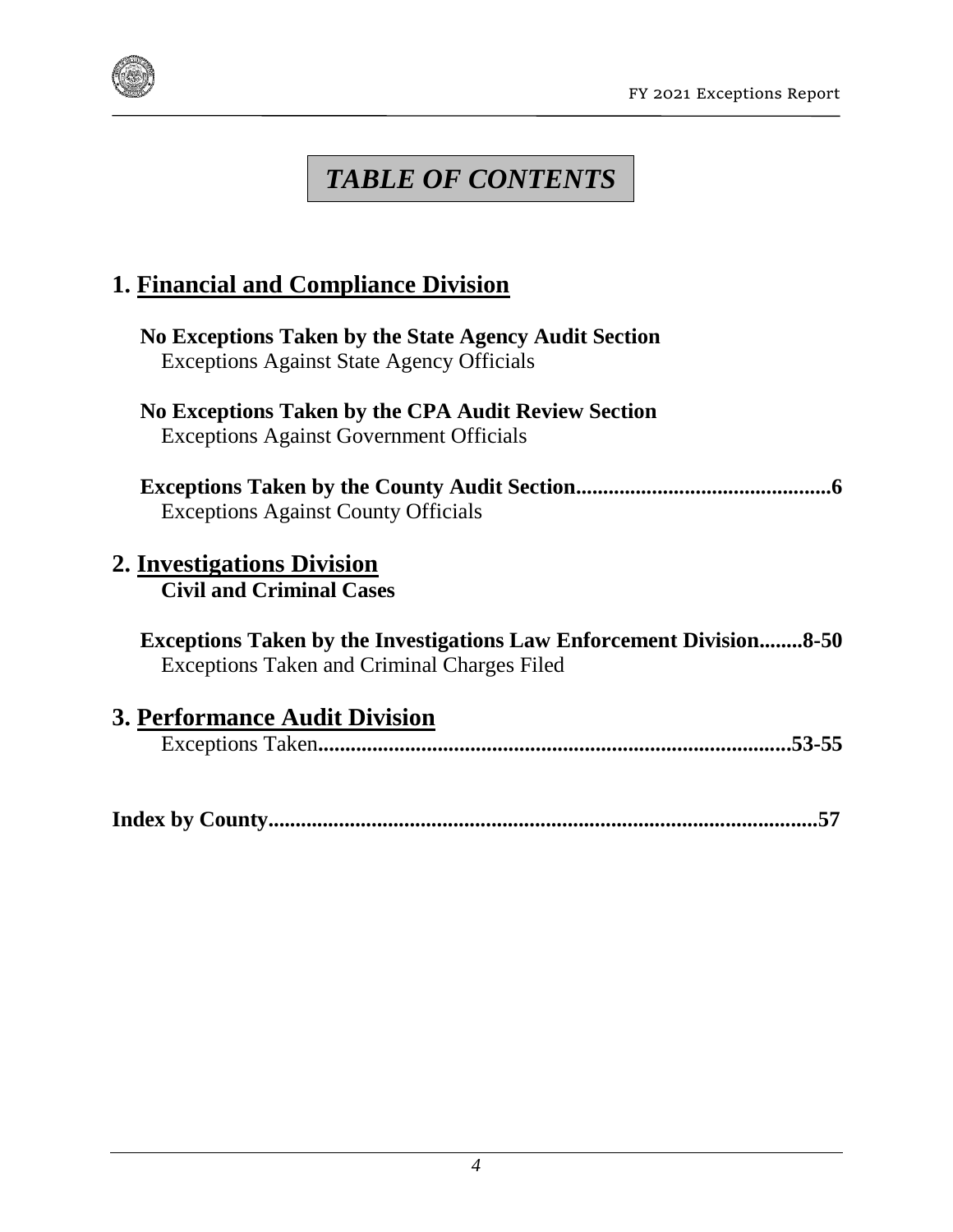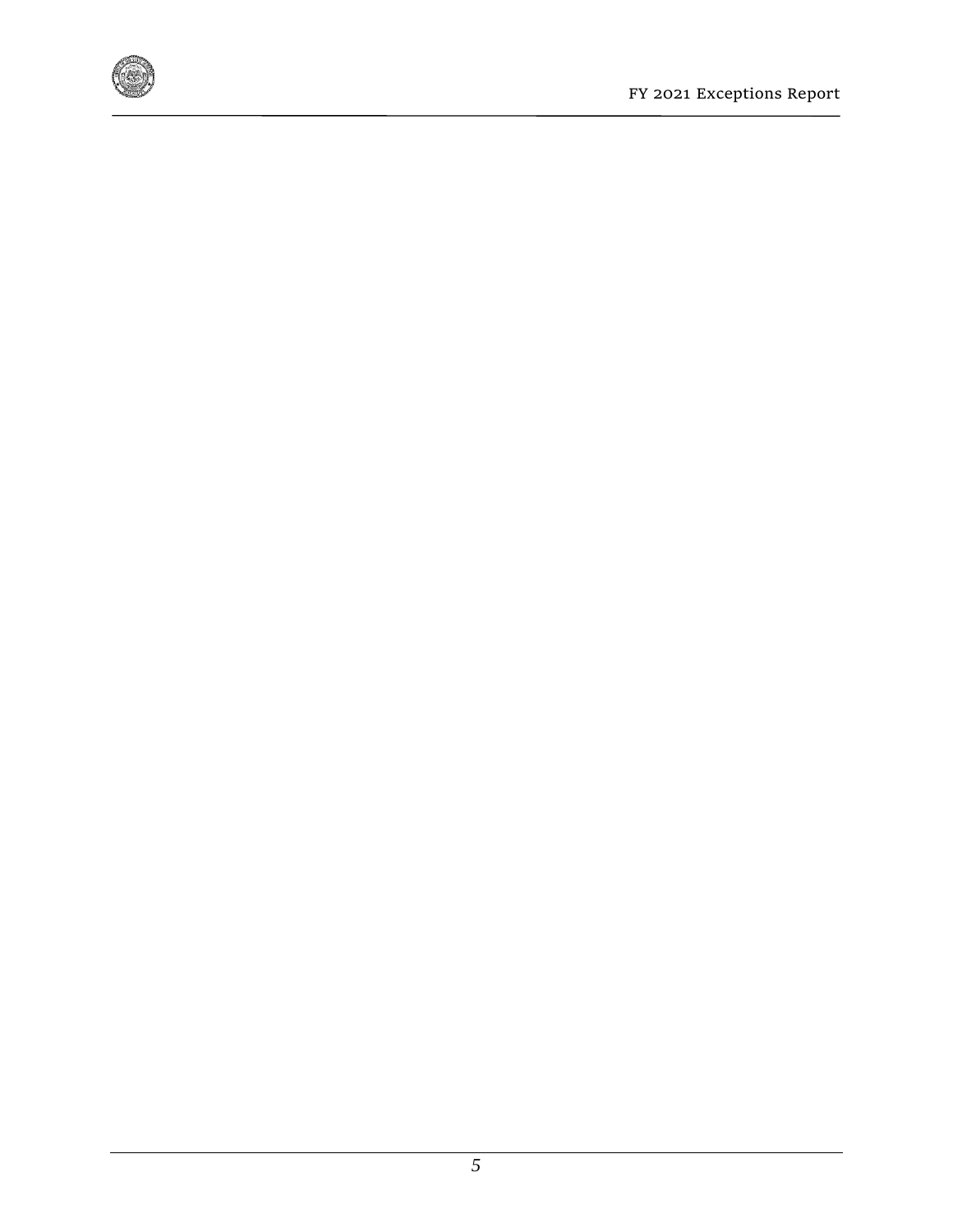





# **EXCEPTIONS TAKEN BY THE COUNTY AUDIT SECTION**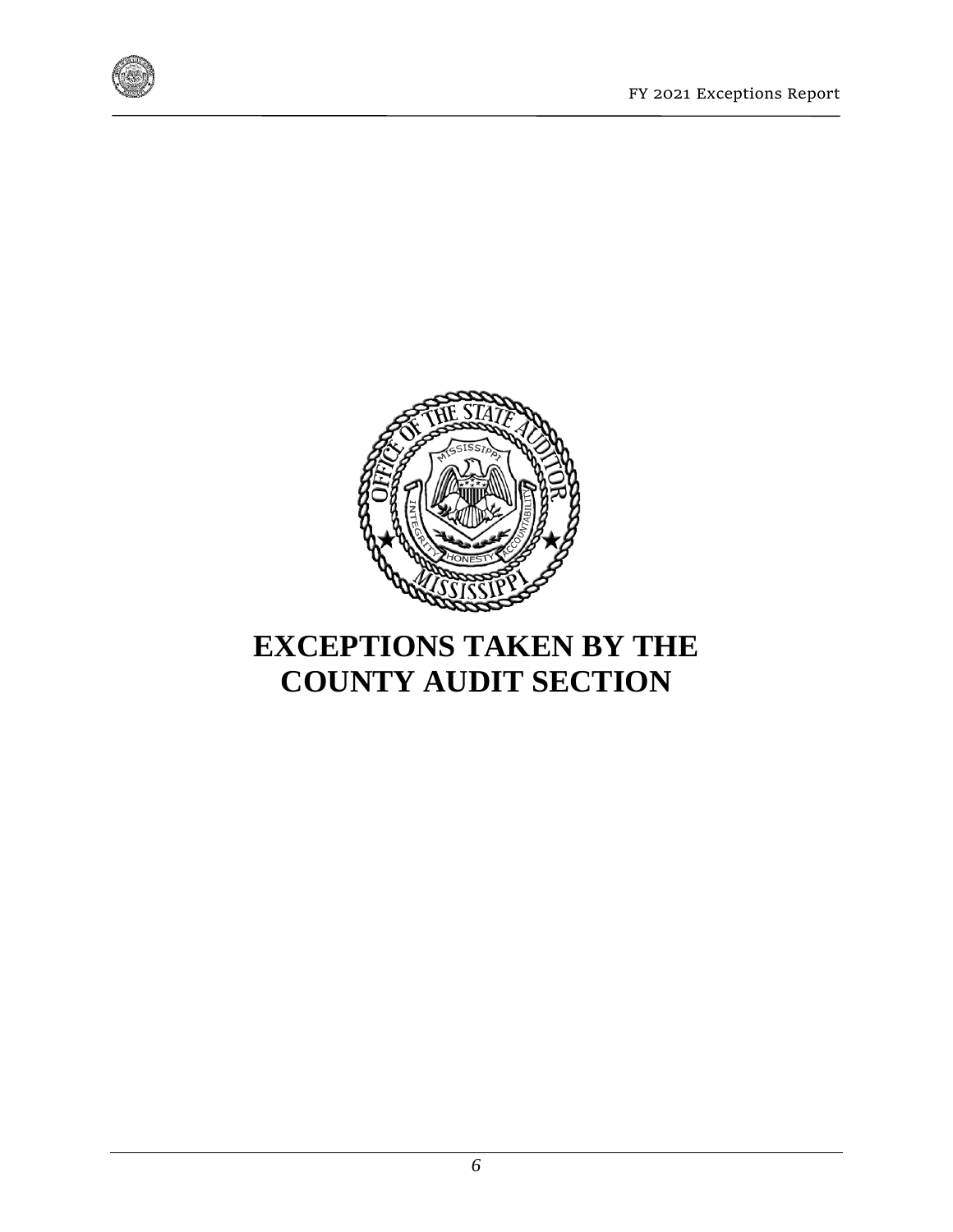

# *JACKSON COUNTY*

## *COUNTY OFFICIALS*

## **Circuit Clerk, Randy Carney \$5,019.13**

Claimed unallowable expenses on annual financial report

**Status**: Paid in full and settled to the appropriate fund directly.

# *JEFFERSON DAVIS COUNTY*

*COUNTY OFFICIALS*

**Board of Supervisors: \$9,018.64 Macon Holliman Charles Reid Demarrio Both Terry Mathis Bobby Rushing** Approved inappropriate salary increases

**Status**: Paid in full and settled to the appropriate fund directly.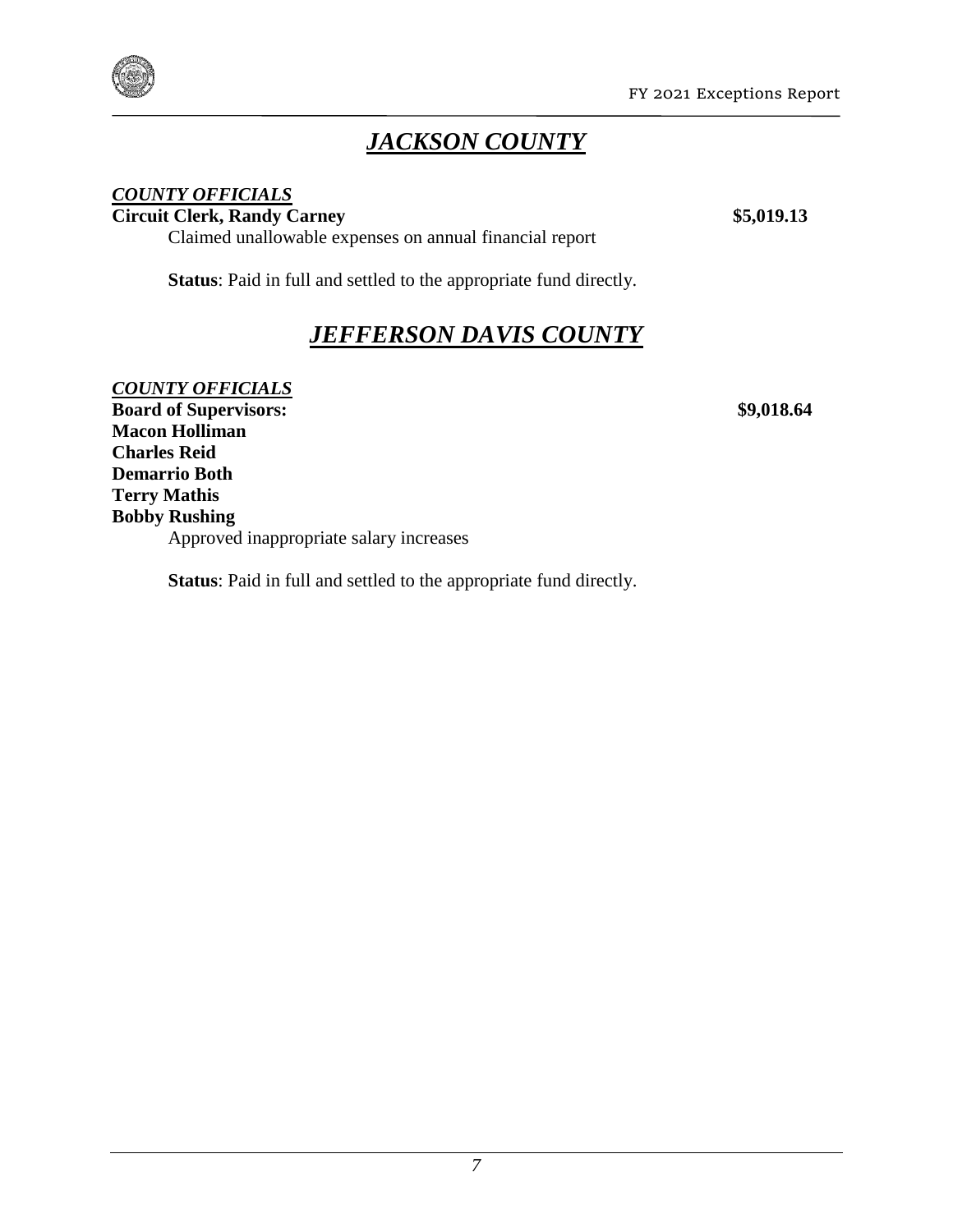



# **EXCEPTIONS TAKEN AND CRIMINAL CHARGES FILED BY THE INVESTIGATIONS LAW ENFORCEMENT DIVISION**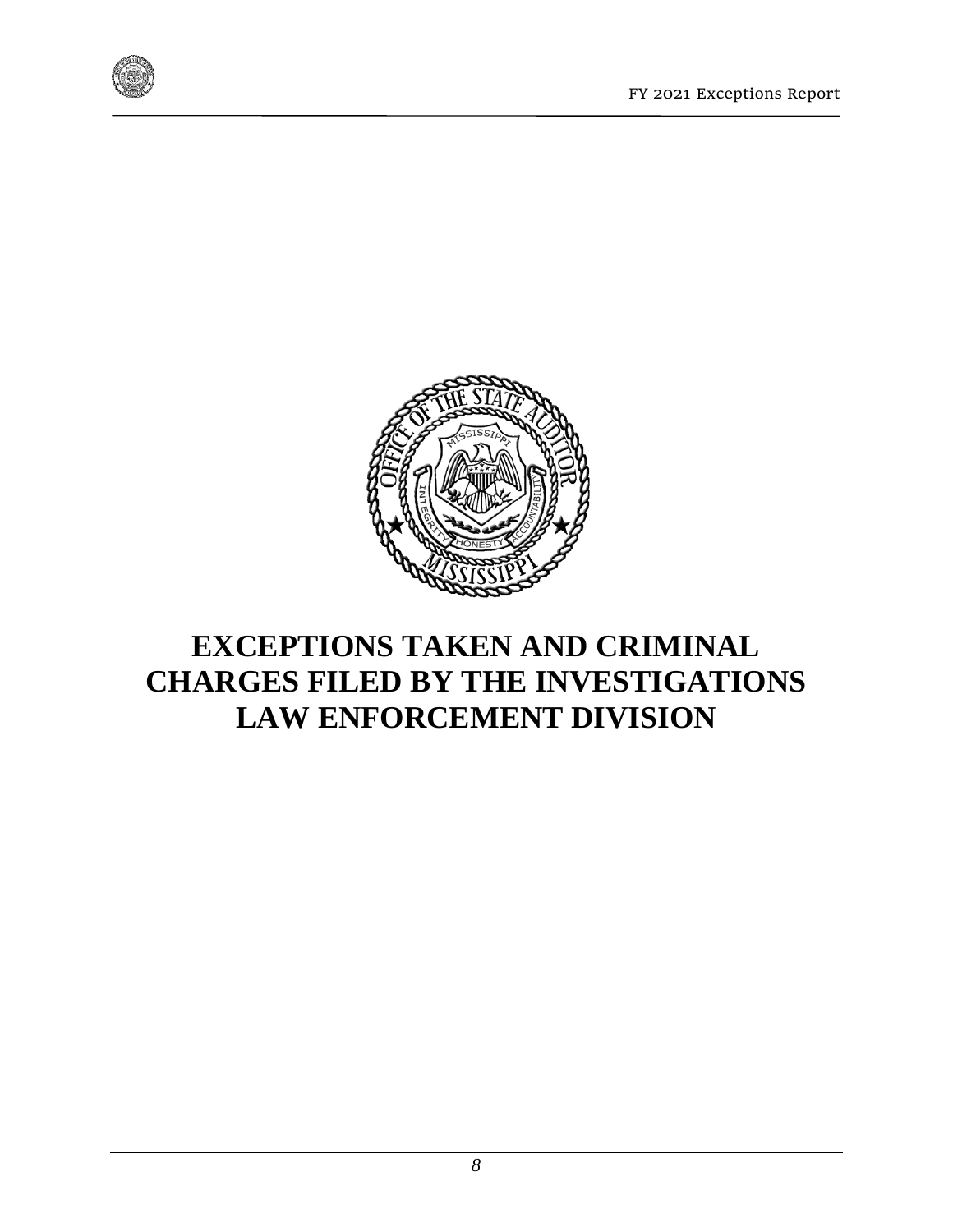*9*

# *ALCORN COUNTY*

## *COUNTY OFFICIAL*

## **Tax Collector, Larry Ross \$69,155.23**

Embezzlement Making False Statements

**Status:** On December 9, 2020, Ross was indicted on 2 counts of Embezzlement and 1 count of Making False Statements. On December 20, 2020, a formal demand in the amount of \$69,155.23 was issued. For Fiscal Year 2021, no payments have been received.

# *BENTON COUNTY*

## *BENTON COUNTY SCHOOL DISTRICT*

**Former Superintendent, LaKimberly Galager-Hobson \$34,573.87**

Salary Overpayments

**Status:** A formal demand in the amount of \$34,573.87 was issued on August 20, 2020. For Fiscal Year 2021, no payments have been received.

# *BOLIVAR COUNTY*

*TOWN OF GUNNISON* **Former Town Clerk, Marquita Payne \$70,392.66** Embezzlement

**Status:** A formal demand in the amount of \$70,392.66 was issued on August 25, 2015. On October 1, 2015, Payne was sentenced to serve 1 year in the intensive supervision program. Upon completion, Payne shall serve 9 years of probation under MDOC. She was also ordered to pay restitution in the amount of \$70,408.23. For Fiscal Year 2021, payments in the amount of \$3,305.00 have been received, leaving a balance of \$6,122.32.

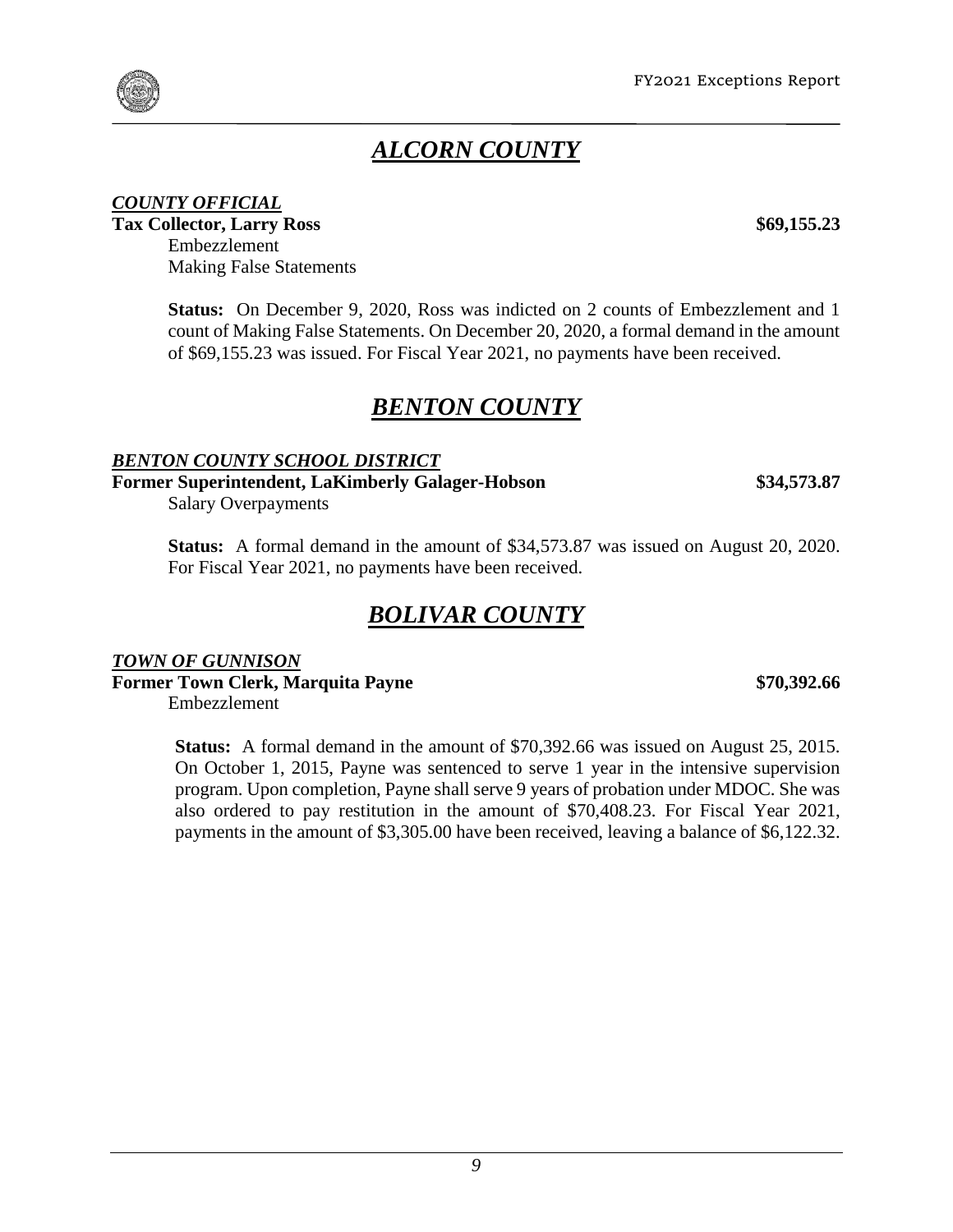

# *BOLIVAR COUNTY Cont'd*

| TOWN OF MOUND BAYOU                                                                                                                                |            |
|----------------------------------------------------------------------------------------------------------------------------------------------------|------------|
| <b>Former Alderwoman, Linda Collins</b><br>Failure to Bond Elected/Appointed Officials                                                             | \$3,646.42 |
| <b>Status:</b> A formal demand in the amount of \$3,646.42 was issued on May 13, 2019. For<br>Fiscal Year 2021, no payments have been received.    |            |
| <b>Alderwoman, Deloris Daughrity</b><br>Failure to Bond Elected/Appointed Officials                                                                | \$3,646.42 |
| <b>Status:</b> A formal demand in the amount of \$3,646.42 was issued on May 13, 2019. For<br>Fiscal Year 2021, no payments have been received.    |            |
| <b>Alderman, James Henry</b><br>Failure to Bond Elected/Appointed Officials                                                                        | \$3,646.42 |
| <b>Status:</b> A formal demand in the amount of \$3,646.42 was issued on May 13, 2019. For<br>Fiscal Year 2021, no payments have been received.    |            |
| <b>Former Alderman, Jerry Norwood</b><br>Failure to Bond Elected/Appointed Officials                                                               | \$3,646.42 |
| <b>Status:</b> A formal demand in the amount of \$3,646.42 was issued on May 13, 2019. For<br>Fiscal Year 2021, no payments have been received.    |            |
| <b>Former Alderman, Amos Pates</b><br>Failure to Bond Elected/Appointed Officials                                                                  | \$3,646.42 |
| <b>Status:</b> A formal demand in the amount of \$3,646.42 was issued on May 13, 2019. For<br>Fiscal Year 2021, no payments have been received.    |            |
| <b>Former Mayor, Darryl Johnson</b><br><b>Unapproved Payments</b>                                                                                  | \$9,532.73 |
| <b>Status:</b> A formal demand in the amount of \$9,532.73 was issued on August 10, 2018.<br>For Fiscal Year 2021, no payments have been received. |            |
| <b>Former City Clerk, Alvin Ward</b><br><b>Unapproved Payments</b>                                                                                 | \$8,699.37 |

**Status:** A formal demand in the amount of \$8,699.37 was issued on August 10, 2018. For Fiscal Year 2021, no payments have been received.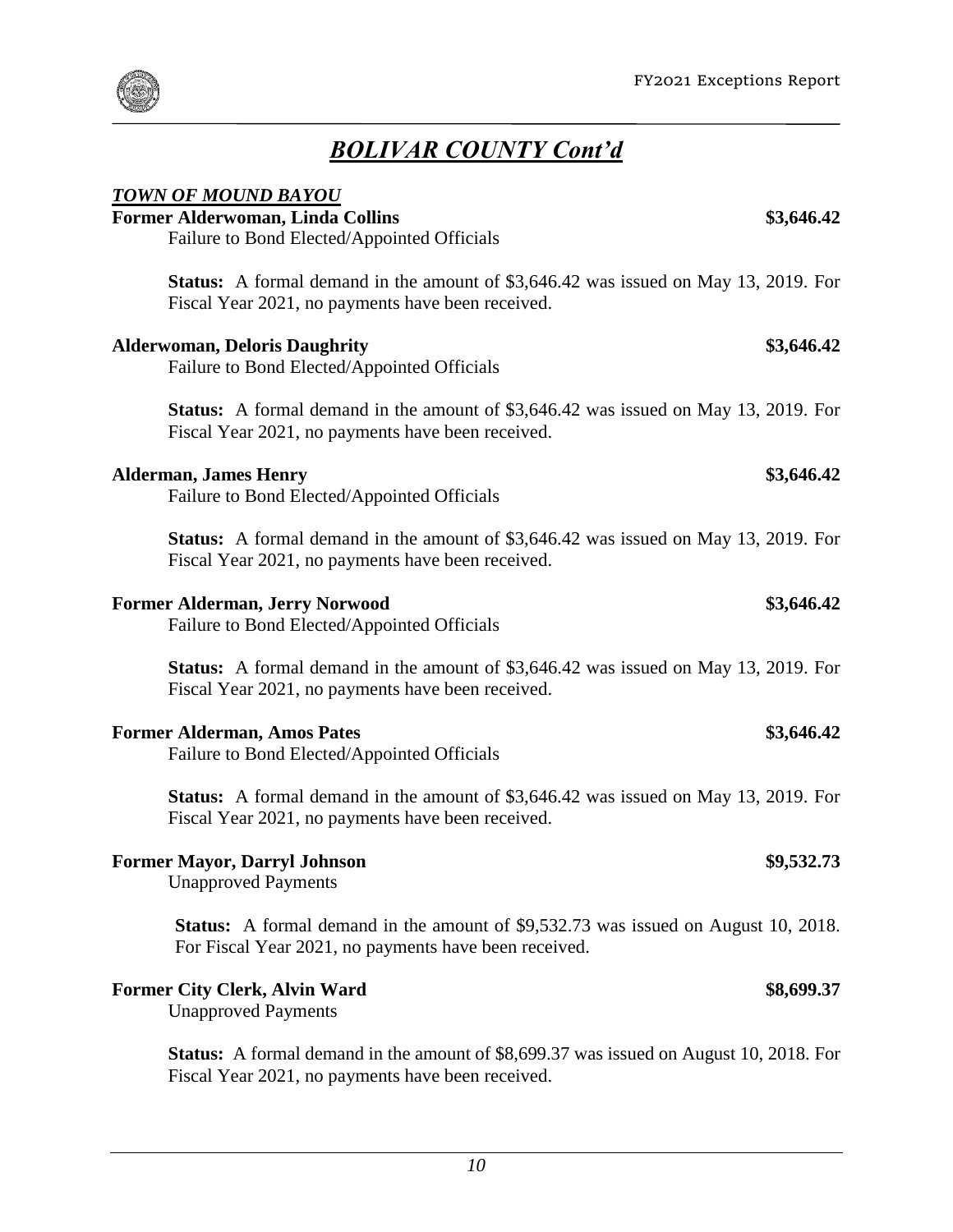# *CALHOUN COUNTY*

### *CITY OF CALHOUN* **Former Police Chief, LaTanna Williams \$10,793.39** Embezzlement

**Status:** On March 2, 2021, LaTana Williams was indicted for 1 count of Embezzlement. On March 10, 2021, a formal demand in the amount of \$10,793.39. Trial is set for August 2, 2021. For Fiscal Year 2021, no payments have been received.

# *CHICKASAW COUNTY*

## *CITY OF HOUSTON*

## **City Clerk, Lisa Easley \$13,697.98**

Misuse of Public Funds

**Status:** On April 28, 2021, a formal demand in the amount of \$13,697.98 was issued. For Fiscal Year 2021, no payments have been received.

### **Alderperson, Willie Mae McKinney \$10,871.14**

Misuse of Public Funds

**Status:** On April 28, 2021, a formal demand in the amount of \$10,871.14 was issued. For Fiscal Year 2021, no payments have been received.

### **Alderperson, Shenia Jones \$10,871.14**

Misuse of Public Funds

**Status:** On April 28, 2021, a formal demand in the amount of \$10,871.14 was issued. For Fiscal Year 2021, no payments have been received.

### **Alderperson, Barry Springer \$10,871.14**

Misuse of Public Funds

**Status:** On April 28, 2021, a formal demand in the amount of \$10,871.14 was issued. For Fiscal Year 2021, no payments have been received.

### **Alderperson, Frank Thomas \$10,871.14**

Misuse of Public Funds

**Status:** On April 28, 2021, a formal demand in the amount of \$10,871.14 was issued. For Fiscal Year 2021, no payments have been received.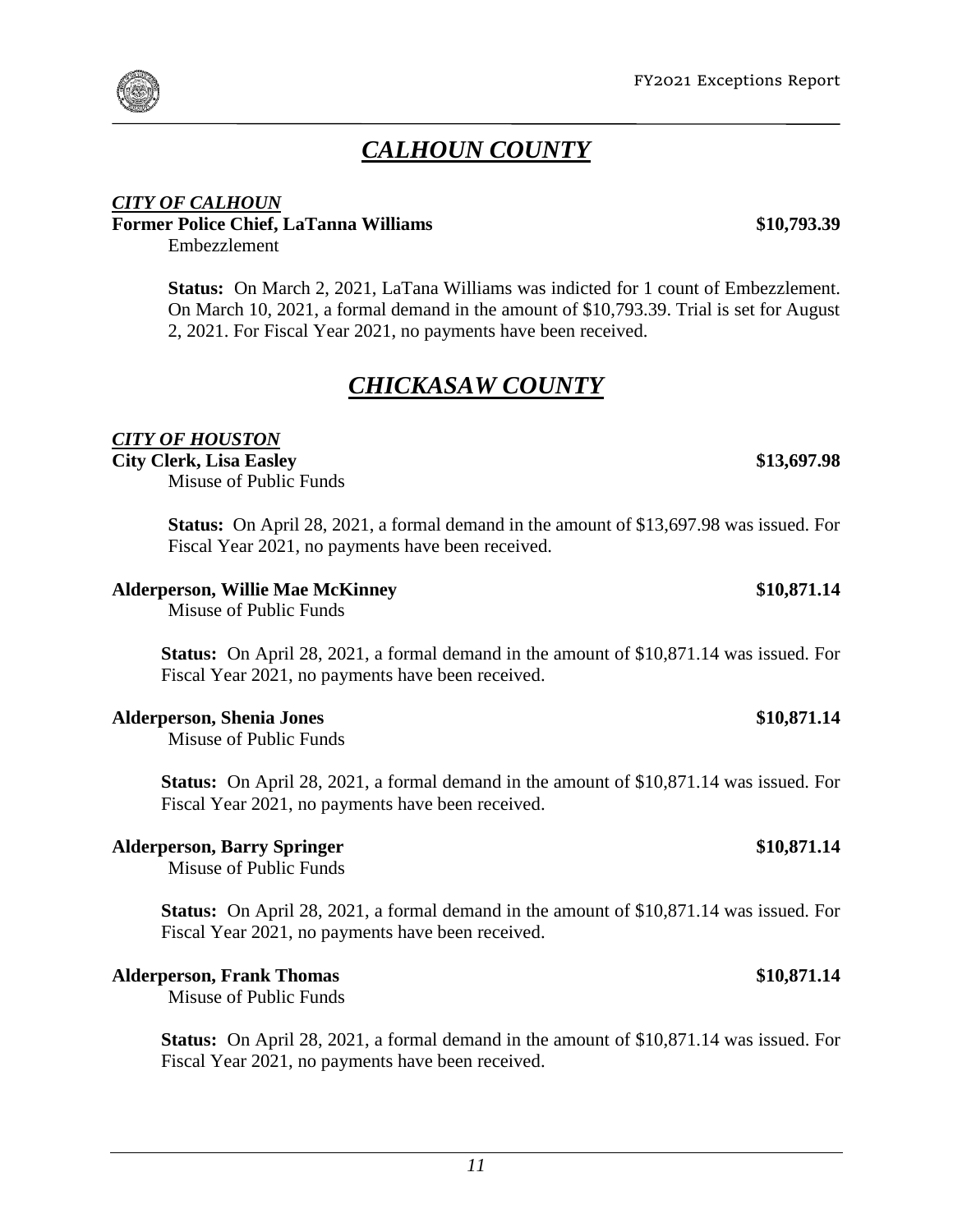# *CHICKASAW COUNTY Cont'd*

## **Former Court Clerk, Kathy Smith \$131,697.00**

Embezzlement

**Status:** On February 11, 2021, Kathy Smith was indicted on 1 count of Embezzlement. On February 26, 2021, a formal demand in the amount of \$131,697.00 was issued. For Fiscal Year 2021, payment from the bond company has been received in the amount of \$50,000.00, leaving a balance of \$81,697.00. Trial is set for September 13, 2021.

# *CLAIBORNE COUNTY*

### *SHERIFF'S DEPARTMENT* **Former Deputy, Keyshawn Younger \$1,448.00**

Embezzlement

**Status:** On August 14, 2020, a formal demand in the amount of \$1,448.00 was issued. On January 26, 2021 he pled guilty and received a non-adjudicated sentence of supervised probation for 2 years with the Mississippi Department of Corrections, ordered to pay court costs in the amount of \$427.50, a fine of \$1,500.00, and restitution of \$720.26 to the Claiborne County Sheriff's Department. For Fiscal Year 2021 payments in the amount of \$500.00 were received, leaving a balance of \$948.00.

# *CLARKE COUNTY*

## *SHERIFF'S DEPARTMENT*

**Investigator, Gary Kelly \$1,680.41** Misappropriation of Funds

**Status:** On March 16, 2020, a formal demand in the amount of \$1,680.41 was issued. On April 23, 2020, this case was transmitted to the Office of the Attorney General. For Fiscal Year 2021, no payments have been received.

# *COAHOMA COUNTY*

## *CLARKSDALE PUBLIC UTILITIES*

**Former Office Manager, Maple Melton \$3,871.92** Embezzlement

**Status:** On December 8, 2015, Melton was indicted on 9 counts of Embezzlement. A formal demand in the amount of \$3,871.92 was issued on December 14, 2015. On March 17, 2017, this case was transmitted to the Office of the Attorney General. For Fiscal Year 2021, no payments have been received. Melton is currently awaiting trial.

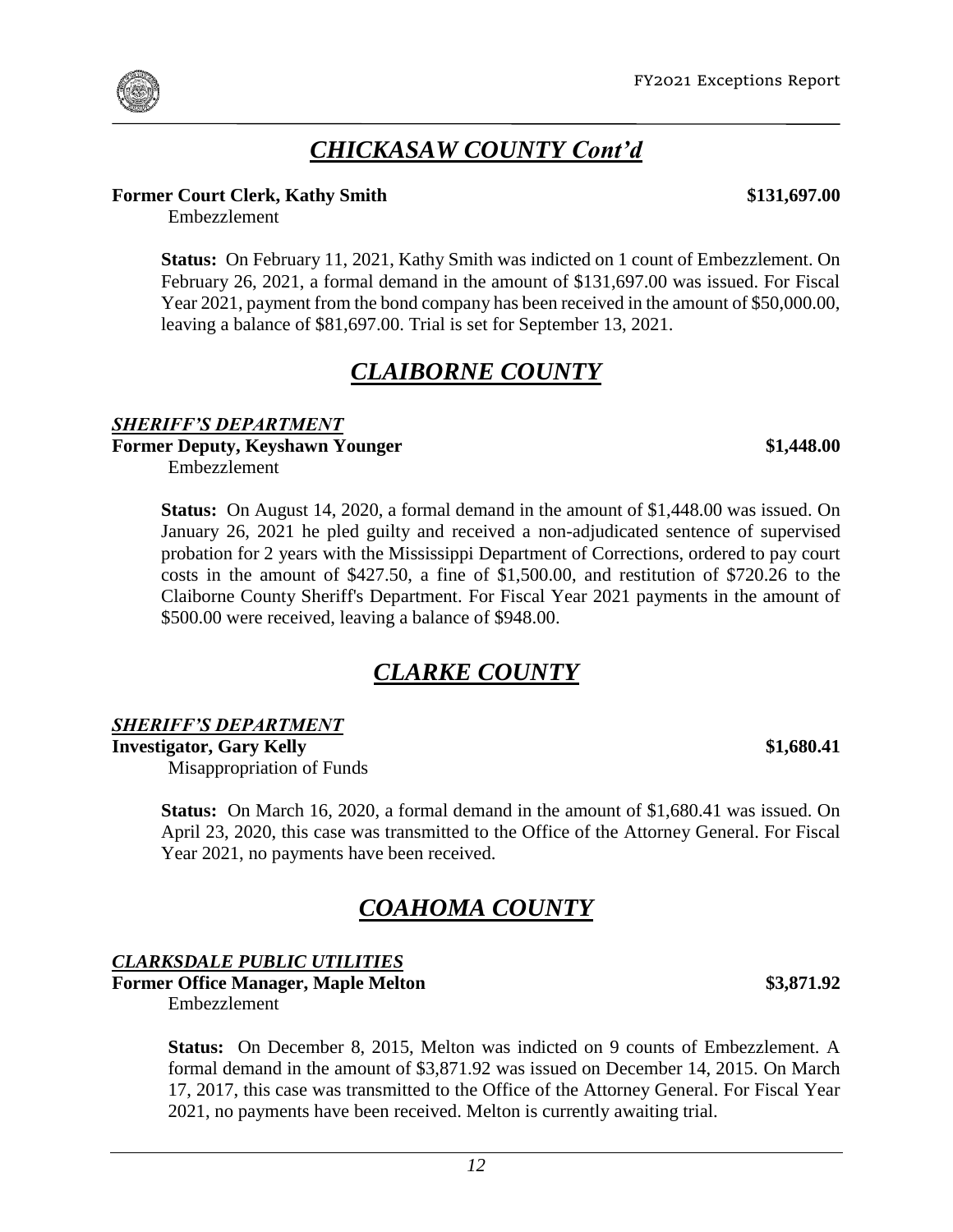

# *COAHOMA COUNTY Cont'd*

## *COAHOMA COUNTY COMMUNITY COLLEGE*

Former Employee, Gwendolyn Jefferson **\$981,600.64 Former Employee, Stacie Neal**

Embezzlement **Conspiracy** False Statements and Representations

**Status:** On September 21, 2018, joint and several formal demands were issued in the amount of \$981,600.64. On May 31, 2019, Jefferson was indicted on 1 count of Embezzlement and 1 count of Conspiracy; Neal was indicted on 1 count of Embezzlement, 1 count of Conspiracy, and 1 count of False Statements and Representations. For Fiscal Year 2021, no payments have been received, leaving a balance of \$881,600.64. Neal and Jefferson are currently awaiting trial.

## *COAHOMA COUNTY TOURISM COMMISSION*

**Former Director, Kappi Allen \$142,524.35** 

Embezzlement

**Status:** On May 29, 2019, a formal demand in the amount of \$142,524.35 was issued. On June 24, 2020, Allen was sentenced to serve 15 years in MDOC with 14 years suspended and the remaining year to serve on MDOC Intensive Supervision Program. Allen was given 15 years to pay restitution in full. For Fiscal Year 2021, payments in the amount of \$2,920.50 have been received, leaving a balance of \$139,603.85.

# *COPIAH COUNTY*

## *DEPARTMENT OF HUMAN RESOURCES*

**Former Daycare Employee, Jan Coleman \$10,187.53** 

Embezzlement Fraud

**Status:** On June 7, 2019, a formal demand in the amount of \$10,187.53 was issued. Coleman entered into a Pre-Trial Intervention Program after pleading guilty to 1 count of Embezzlement and 1 count of Fraud. On March 22, 2021, this case was transmitted to the Office of the Attorney General. For Fiscal Year 2021, no payments have been received.

## *SHERIFF'S DEPARTMENT*

### **Former Jail Administrator, Joe Brown (deceased) \$72,177.26** Embezzlement

**Status:** On June 9, 2019, 2021 formal demand in the amount of \$72,177.26 was issued. For Fiscal Year 2021, no payments have been received.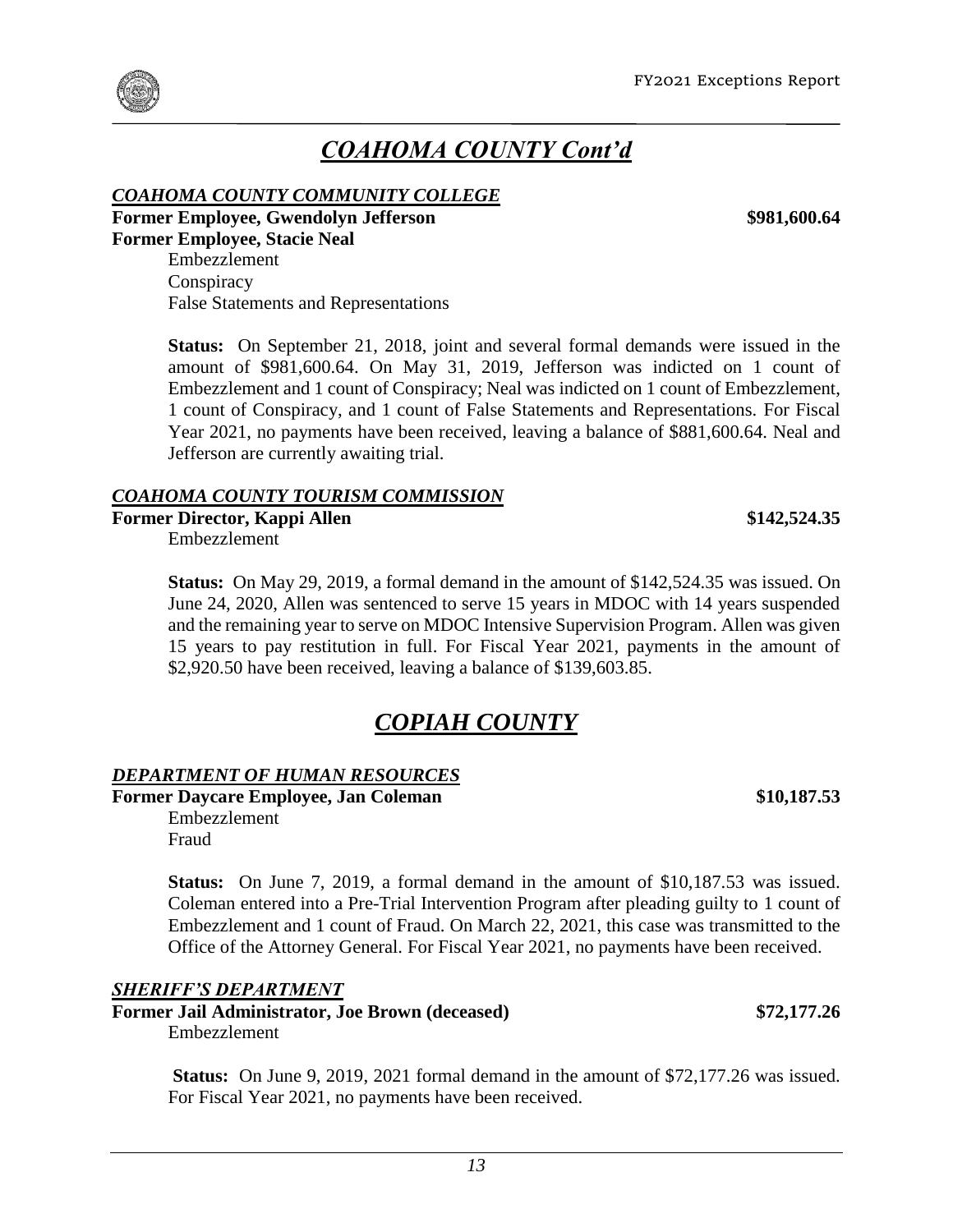# *COVINGTON COUNTY*

## *STATE VETERANS AFFAIR BOARD*

# **Former Nurse, Veteran's Home of Collins, Brittney Ransom \$15,505.47**

Fraud

**Status:** A formal demand in the amount of \$15,505.47 was issued on July 2, 2019. On June 24, 2019, Ransom was indicted on 2 counts of Fraud. For Fiscal Year 2021, no payments have been received.

## *SOUTHWEST COVINGTON VOLUNTEER FIRE DEPARTMENT*

## **Former Chief, Jerry Warren \$20,618.86**

Misuse of Public Funds

**Status:** A formal demand in the amount of \$20,618.86 was issued on July 21, 2014. On February 4, 2015, Warren pled guilty to 1 count of Grand Larceny and was sentenced to 5 years non-adjudicated probation and ordered to pay restitution in the amount of \$9,807.35, which has been paid in full. For Fiscal Year 2021, no payments have been received.

# *FORREST COUNTY*

## *MISSISSIPPI MILITARY DEPARTMENT*

### **Former MS Youth Challenge Dining Facility Manager, Jerry Howard \$157,385.40** Embezzlement

**Status:** On September 11, 2015, a formal demand in the amount of \$157,385.40 was issued. On December 29, 2015, Howard pled guilty and was sentenced to 10 years in custody of MDOC, with 8 years to serve, and 5 years of post-release supervision. On August 22, 2016, Howard was ordered to pay restitution in the amount of \$100,461.96 to the Camp Shelby Youth Challenge Program and \$56,923.44 to the Office of the State Auditor. For Fiscal Year 2021, payments in the amount of \$19.00 have been received, leaving a balance of \$156,616.40.

## *N.R. BURGER MIDDLE SCHOOL*

## **Former Bookkeeper, Sheva Bland \$4,763.10**

Misuse of Public Funds

**Status:** A formal demand in the amount of \$4,763.10 was issued on January 9, 2017. On March 5, 2018, this case was transmitted to the Office of the Attorney General. For Fiscal year 2021, no payments have been received.

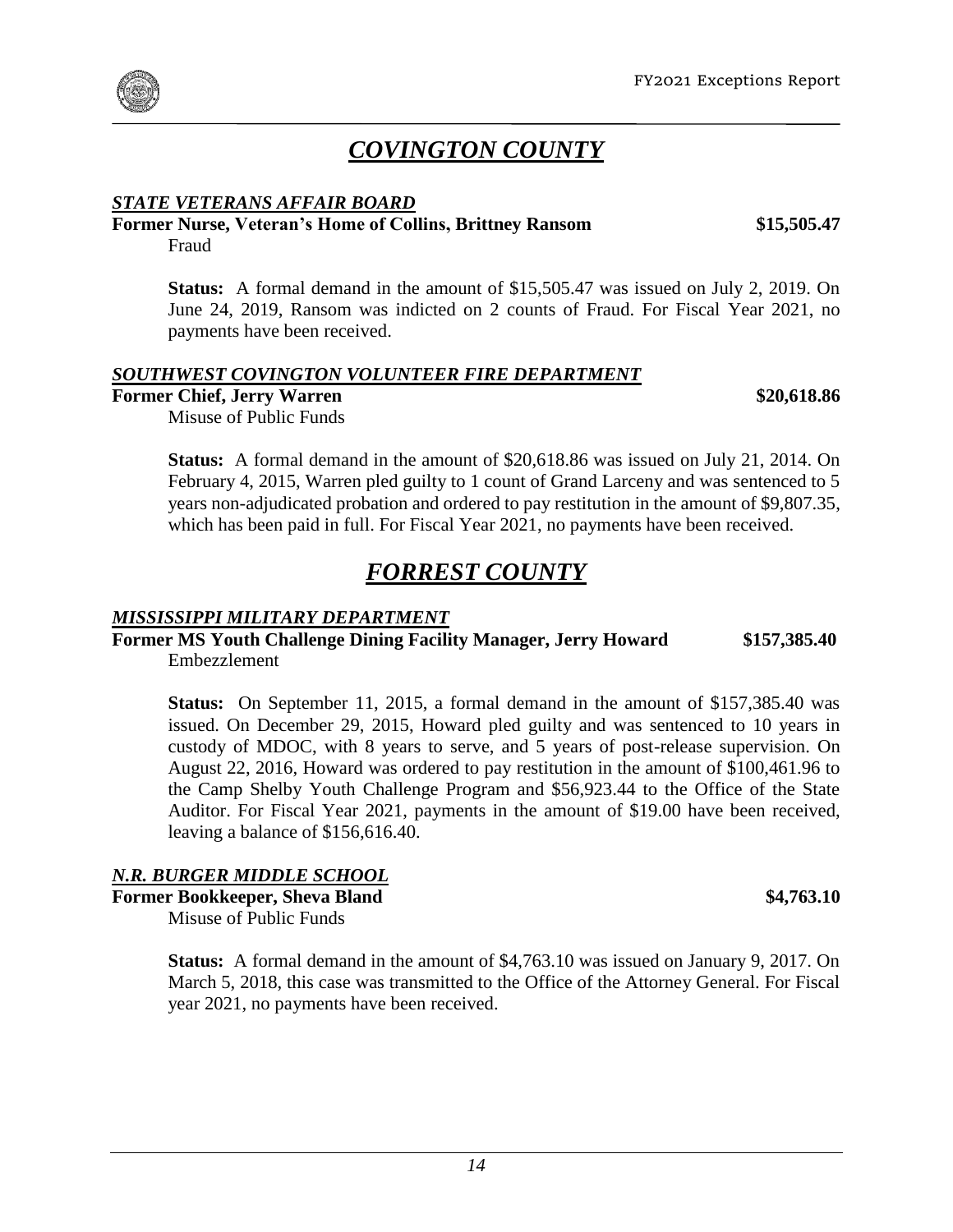# *FRANKLIN COUNTY*

### *TOWN OF ROXIE* **Former Clerk, Amanda Lewis <b>6109,425.77 \$109,425.77**

Embezzlement

**Status:** On February 2, 2021, a formal demand in the amount of \$109,425.77 was issued. On May 19, 2021, Lewis was sentenced to 20 years in custody of MDOC, 1 year to serve in the intensive supervision program, 19 years post release supervision, pay restitution of \$109,425.77 to the State of MS at \$700.00 per month beginning June 19, 2021, and pay a \$200.00 prosecution fee. For Fiscal Year 2021, payment from her bond company was received in the amount of \$50,000.00, leaving a balance of \$59,425.77.

# *GEORGE COUNTY*

## *COUNTY OFFICIAL*

**Former JROTC Instructor, Sgt. Kevin Mardis \$13,480.94** Embezzlement

**Status:** On October 19, 2015, Mardis pled guilty to Embezzlement and was sentenced to 3 years of non-adjudicated probation, and he was ordered to pay restitution in the amount of \$6,740.47 to the George County School System and \$6,740.47 to the Office of the State Auditor. For Fiscal Year 2021, payments in the amount of \$1,198.00 have been received, leaving a balance of \$2,202.44.

# *HANCOCK COUNTY*

## *COUNTY EMPLOYEE*

**Former Deputy Justice Court Clerk, Dana Beaman \$197,408.94** Embezzlement

**Status:** On July 28, 2017, a formal demand in the amount of \$197,408.94 was issued. This case was transmitted to the Office of the Attorney General on March 5, 2018. On December 19, 2019, she pled guilty to Embezzlement. She was sentenced to 20 years in custody of MDOC with 14 years suspended and 6 years to serve, plus 5 years post release supervised probation with 9 years unsupervised probation, concurrent. Restitution includes \$10,827.50 remaining balance to Justice Court after bonds paid plus \$1,036.32 for worthless checks handled by DA's worthless checks unit. For Fiscal Year 2021, no payments have been received.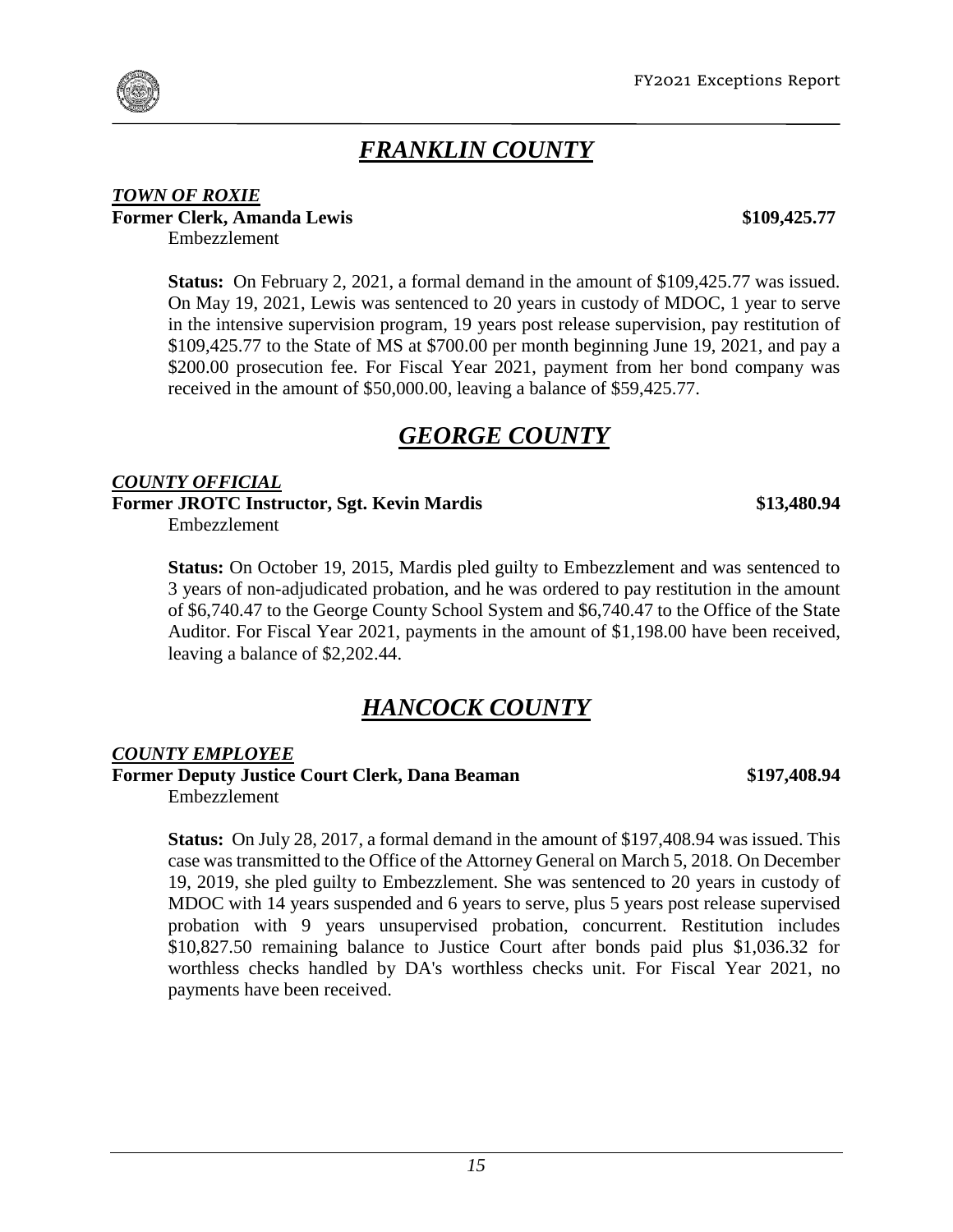# *HARRISON COUNTY*

## *BILOXI POLICE DEPARTMENT*

## **Dispatcher, Sheri Hokamp** \$6,668.69

Misappropriation of Funds

**Status:** On January 19, 2021, a No True Bill was returned. On January 26, 2021, a formal demand in the amount of \$6,668.69 was issued. For Fiscal Year 2021, demand has been paid in full and returned to the appropriate deserving entity.

## *BILOXI PUBLIC SCHOOL DISTRICT*

## **Former Maintenance Employee, Mickey Bellande, Jr. \$2,870.99** Embezzlement

False Representations to Defraud the Government

**Status:** On May 5, 2021, a formal demand in the amount of \$2,870.99 was issued. On May 3, 2021, Bellande was indicted for Embezzlement and False Representations to Defraud the Government. For Fiscal Year 2021, demand has been paid in full and returned to the appropriate deserving entity.

## **Former Maintenance Director, Mike Ludlow \$6,678.32**

Embezzlement False Representations to Defraud the Government

**Status:** On May 5, 2021, a formal demand in the amount of \$6,678.32 was issued. On May 3, 2021, Ludlow was indicted for Embezzlement and False Representations to Defraud the Government. For Fiscal Year 2021, no payments have been received.

## *CITY OF LONG BEACH*

## **Mayor, George Bass \$5,352.66**

Work on Private Property

**Status:** On June 16, 2021, a formal demand in the amount of \$5,352.66 was issued. For Fiscal Year 2021, no payments have been received.

## *HARRISON COUNTY SCHOOL DISTRICT*

## **Former Bookkeeper, Rita Franke** \$4,990.19

Misappropriation of Funds

**Status:** On April 30, 2019, a formal demand in the amount of \$4,990.19 was issued. On January 14, 2020, this case was transmitted to the Office of the Attorney General. For Fiscal Year 2021, no payments have been received.

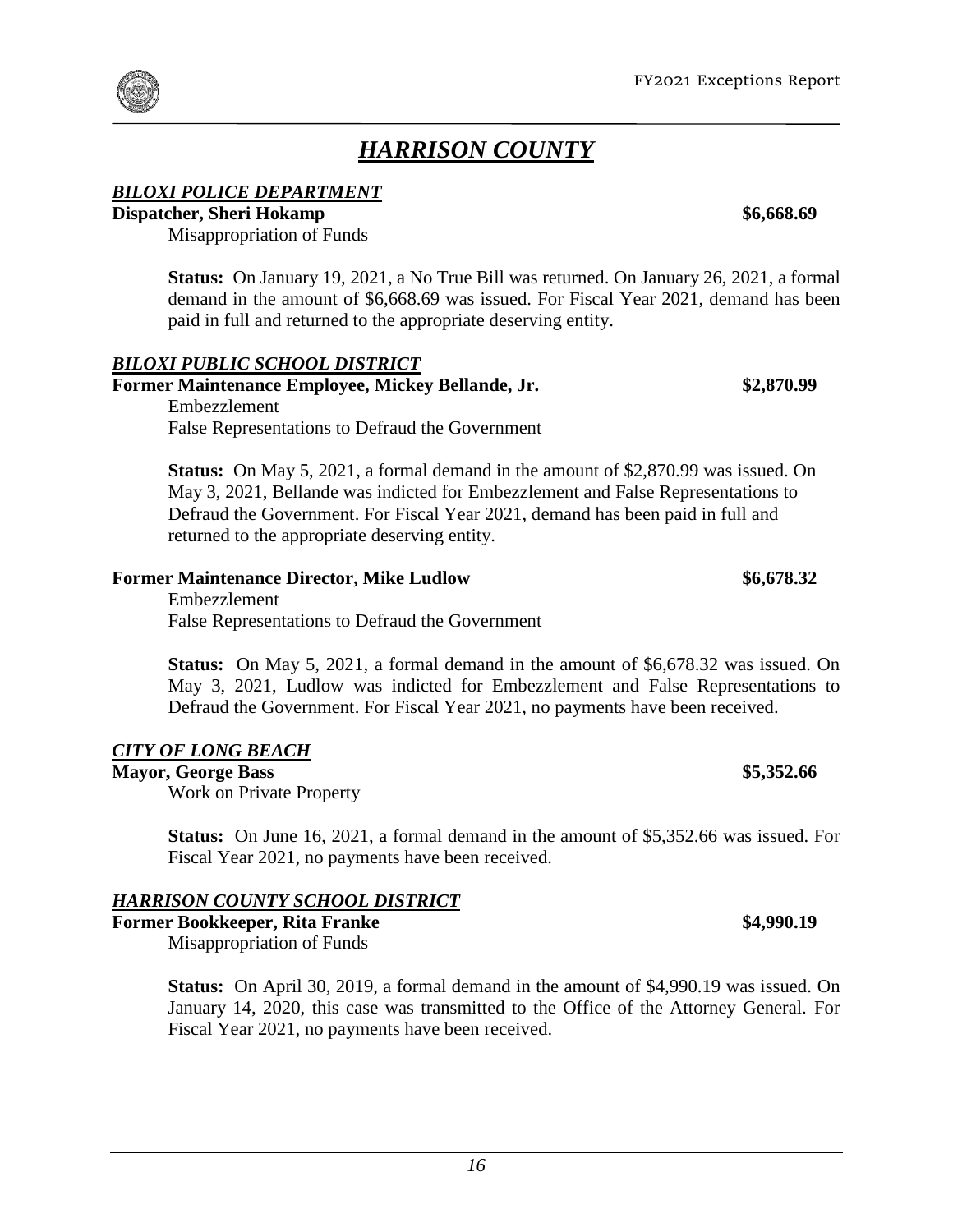# *HARRISON COUNTY Cont'd*

## *MISSISSIPPI ASSOCIATION OF SCHOOL RESOURCE OFFICERS*

## **Former Chief of Police for Biloxi Schools, Paul Cannette \$244,819.78**

Embezzlement

**Status:** On November 3, 2017, Cannette was indicted for Embezzlement. On November 14, 2017, a formal demand in the amount of \$244,819.78 was issued. On August 23, 2018, Cannette was sentenced to 10 years with 5.5 years suspended, 4.5 years to serve in MDOC with 5 years post release supervision, pay \$10,000.00 toward restitution by August 31, 2018. For Fiscal Year 2021, payments in the amount of \$2,400.00 have been received, leaving a balance of \$229,486.28.

## *MISSISSIPPI DEPARTMENT OF MARINE RESOURCES*

**Former Executive Director, William W. Walker \$362,689.14** Embezzlement

**Status:** A formal demand in the amount of \$362,689.14 was issued on November 7, 2013. On March 10, 2014, Walker pled guilty to Embezzlement. On June 16, 2014, Walker was sentenced to 5 years in prison, 3 years supervised release, a fine of \$125,000.00, and \$572,689.00 in restitution, \$210,000.00 of which is joint and several with Scott Walker. Restitution payments are to begin 30 days after release from custody. For Fiscal Year 2021, payments in the amount of \$39,000.00 have been received, leaving a balance of \$306,632.28.

## Former Chief of Staff, Joseph Ziegler, Jr. **\$258,268.75**

Misuse of Public Funds

**Status:** A formal demand in the amount of \$258,268.75 was issued on November 7, 2013. On August 14, 2014, Ziegler pled guilty to Misprision of a Felony, and on November 10, 2014, he was sentenced to serve 90 days of house arrest followed by 3 years of supervised probation. For Fiscal Year 2021, payments in the amount of \$11,000.00 have been received, leaving a balance of \$170,962.57.

## *MISSISSIPPI DEPARTMENT OF HEALTH*

**Former Employee, Casey Craven <b>\$2,282.19 \$2,282.19** 

Misappropriation of Funds

**Status:** On December 19, 2019, a formal demand in the amount of \$2,282.19 was issued. This case was transmitted to the Office of the Attorney General on March 22, 2021. For Fiscal Year 2021, no payments have been received, leaving a balance of \$ 1,171.19.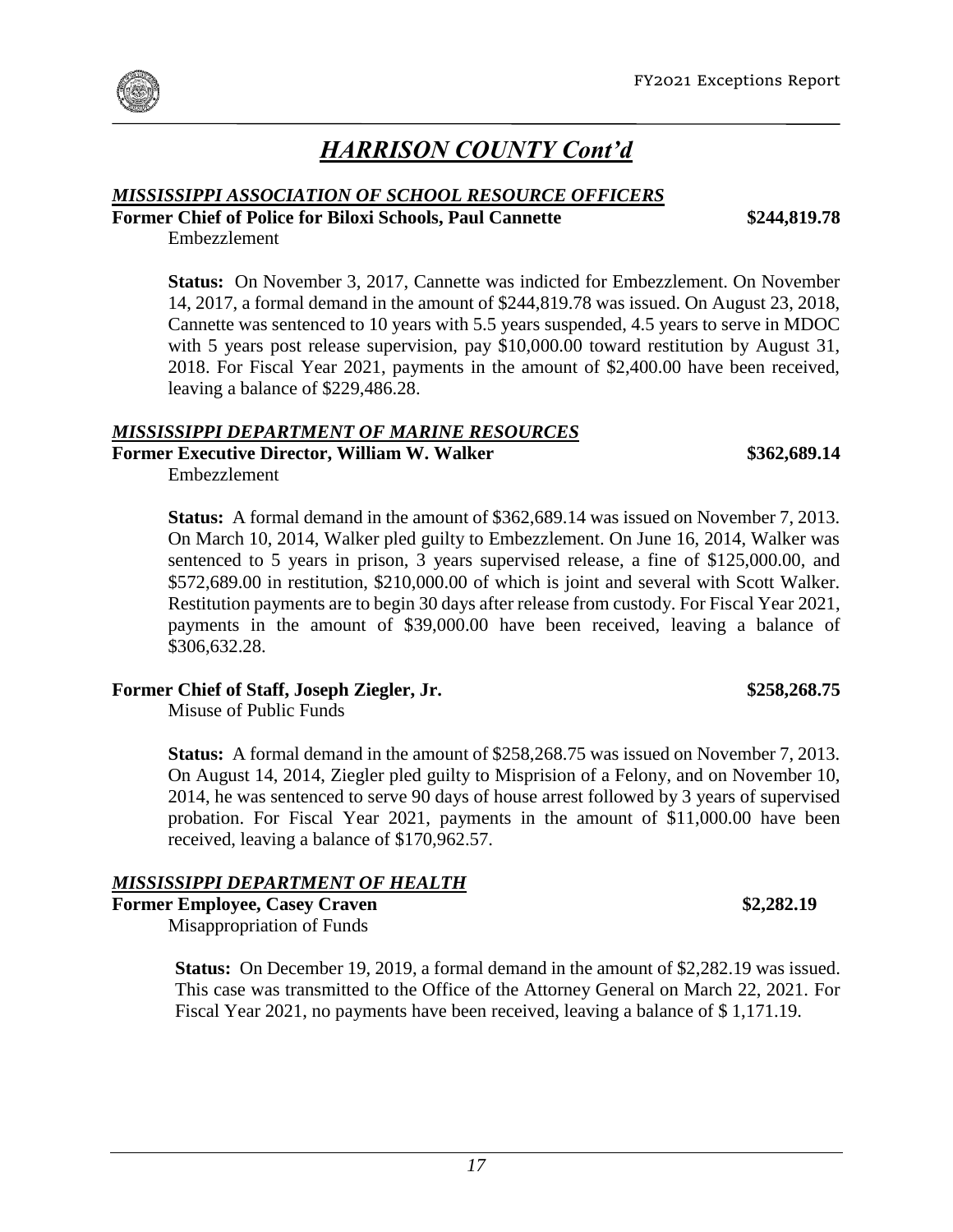

# *HARRISON COUNTY Cont'd*

## *GULF COAST COMMUNITY ACTION AGENCY*

**Former Deputy Director, Linda Harvey-Irvin** \$531,236.00

Bribery

**Status:** On February 19, 2015, Irvin pled guilty to Bribery. On July 1, 2015, she was sentenced to 85 months in federal prison followed by 2 years of supervised release and ordered to pay \$531,236.00 in restitution to be paid jointly and severally with Markuntala Croom, and perform 100 hours of community service. This case was worked jointly with the FBI. Federal restitution is still owed.

### **Vendor to Gulf Coast Community Action Agency, Markuntala Croom \$531,236.00** Bribery

**Status:** On February 19, 2015, Croom pled guilty to Bribery. On July 1, 2015, Croom was sentenced to 57 months in federal prison followed by 2 years of supervised release. She was also ordered to pay \$531,236.00 in restitution to be paid jointly and severally with Linda Harvey-Irvin, and perform 100 hours of community service. This case was worked jointly with the FBI. Federal restitution is still owed.

### **Vendor to Gulf Coast Community Action Agency, Donald Walton \$31,000.00** Bribery

**Status:** On February 19, 2015, Walton pled guilty to Bribery**.** On July 1, 2015, Walton was sentenced to 37 months in federal prison followed by 2 years of supervised release. He was also ordered to pay a \$10,000.00 fine, and a forfeiture judgment in the amount of \$31,000.00 was entered. This case was worked jointly with the FBI. Federal restitution is still owed.

## *MUNICIPALITY OF GULFPORT*

**Former Utility Cashier, Courtney Page \$3,106.28**

Misuse of Funds

**Status:** On August 25, 2016, a formal demand was issued in the amount of \$3,106.28 and transmitted to the Office of the Attorney General on March 17, 2017. For Fiscal Year 2021, no payments have been received.

### *SOUTH MISSISSIPPI REGIONAL CENTER*

**Former Director, Dr. Pam Baker \$423,801.15** 

Salary Overpayments to Staff

**Status:** A formal written demand in the amount of \$423,801.15 was issued on June 27, 2012. For Fiscal Year 2016, payment from the bond company was received in the amount of \$77,156.64, leaving a balance of \$179,977.22. This case was transmitted to the Office of the Attorney General on October 2, 2018. For Fiscal Year 2021, no payments have been received.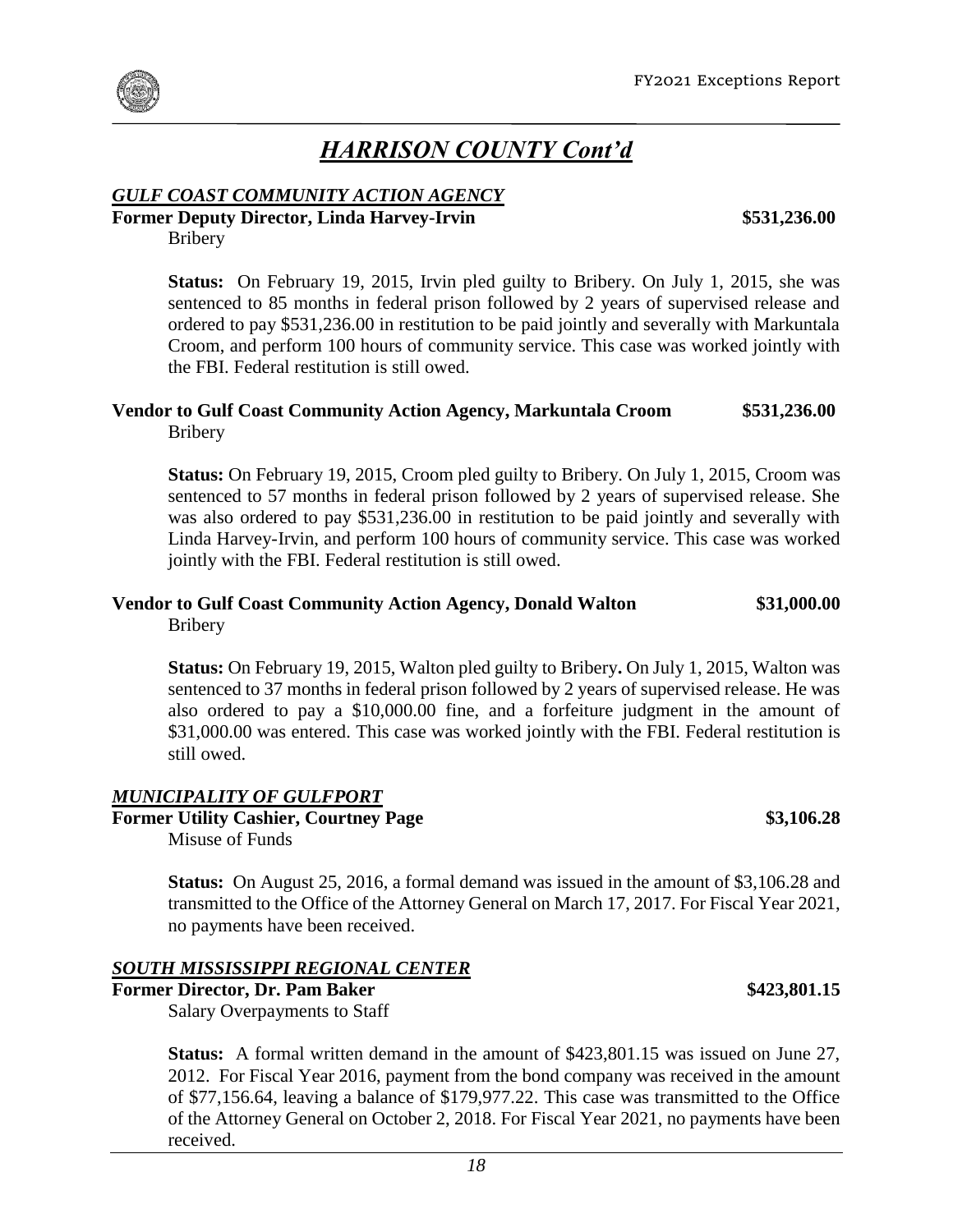# *HINDS COUNTY*

## *MISSISSIPPI AGRIBUSINESS COUNCIL*

## **Former Contractor, Michael Walters \$132,385.13**

Money Laundering

**Status**: On March 28, 2005, Walters pled guilty to Money Laundering and was sentenced to serve 18 months in prison. Walters was ordered to pay restitution in the amount of \$82,174.75. A formal demand was issued on August 1, 2005, in the amount of \$132,385.13. On September 1, 2005 this case was transmitted to the Office of the Attorney General. For Fiscal Year 2021, payments in the amount of \$1,449.06 have been received leaving a balance of \$110,356.40.

## *MISSISSIPPI BOARD OF ANIMAL HEALTH*

**Director of Accounting, Chris Smith**  $\qquad$  **\$33,892.54** 

Misappropriation of Funds

**Status:** On January 23, 2019, a formal demand in the amount of \$33,892.54 was issued. On July 6, 2020, this case was transmitted to the Office of the Attorney General. For Fiscal Year 2021, no payments have been received, leaving a balance of \$8,892.54.

## *MISSISSIPPI ATHLETIC COMMISSION*

**Chairman, John Lewis \$7,748.45**

Misuse of Public Funds

**Status:** On December 18, 2020, a formal demand was issued in the amount of \$7,748.45. On March 22, 2021, this case was transmitted to the Office of the Attorney General. For Fiscal Year 2021, no payments have been received.

## *MISSISSIPPI AUCTIONEER COMMISSION*

**Former Executive Director, Kamela Remsen \$74,151.97** Misuse of Public Funds

**Status:** On July 11, 2018, a formal demand was issued in the amount of \$74,151.97. On October 5, 2018, this case was transmitted to the Office of the Attorney General. For Fiscal Year 2021, no payments have been received.

### *MISSISSIPPI DEPARTMENT OF HEALTH*

**Former WIC Warehouse Clerk, Alfreda Johnson \$2,667.34** Misappropriation of Public Funds

**Status**: On February 26, 2021, a formal demand in the amount of \$2,667.34 was issued. For Fiscal Year 2021, no payments have been received.

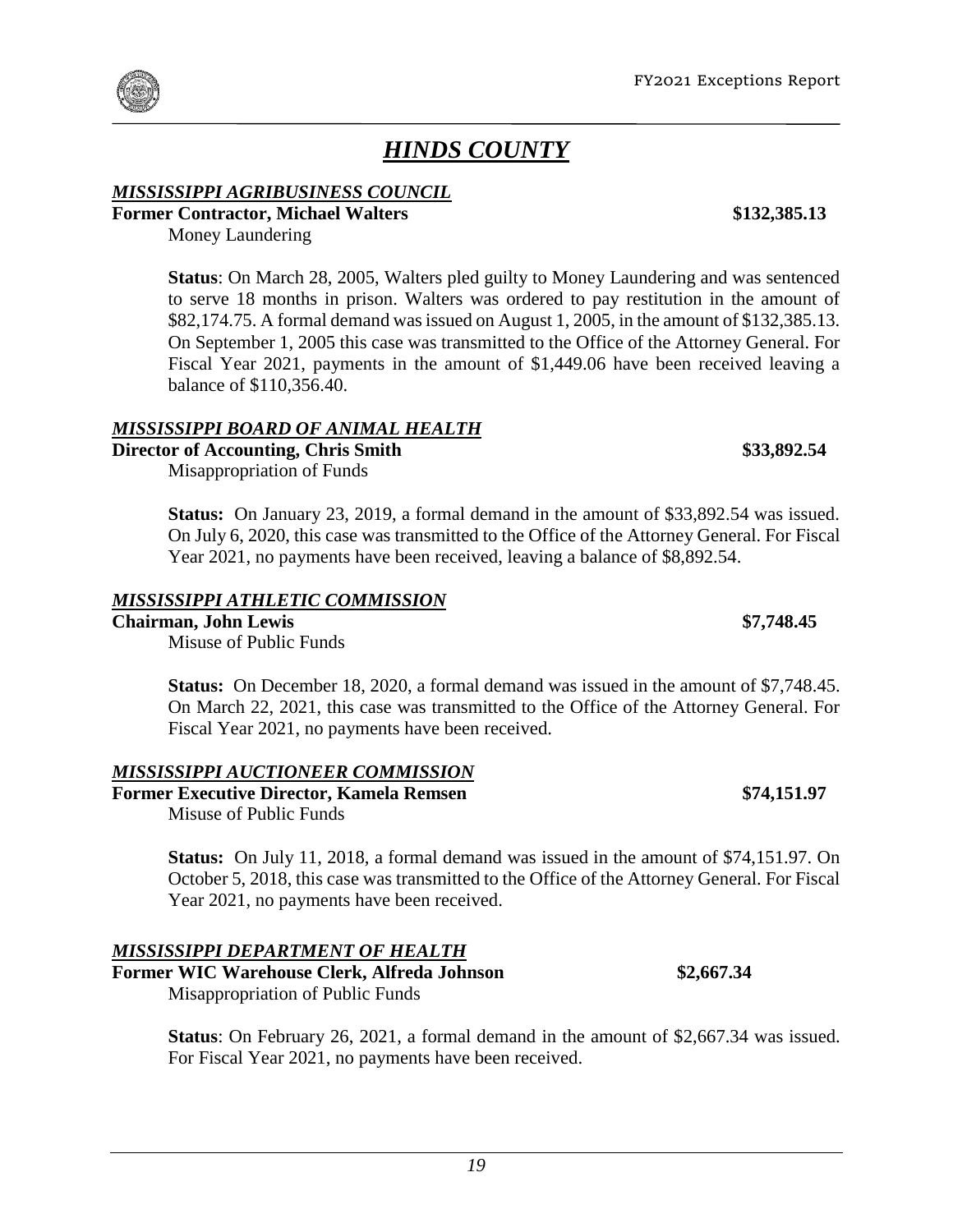

# *HINDS COUNTY Cont'd*

### **Former Health Inspector, James Walker \$51,319.65**

Embezzlement Tampering with Evidence

**Status**: On June 27, 2018, a formal demand in the amount of \$51,319.65 was issued. On August 7, 2019, Walker pled guilty to Embezzlement and Tampering with Evidence. He was ordered to pay court costs of \$242.00, restitution of \$23,340.00 and a fine of \$500.00. In addition, Walker will pay the DA's Office an administrative fee of \$50.00 per month for 3 years. For Fiscal Year 2021, no payments have been received.

## *MISSISSIPPI DEPARTMENT OF HUMAN SERVICES*

## **Owner of Restore 2, LLC, Brett DiBiase**

**Conspiracy** Crimes Against the Government Fraudulent Statements

**Status**: On December 17, 2020, DiBiase pled guilty to 1 count of making Fraudulent Statements. For Fiscal Year 2021, payments in the amount of \$5,000.00 have been received.

## *HOLMES COUNTY*

## *HOLMES COUNTY BOARD OF SUPERVISORS*

**Supervisor, Eddie Carthan \$184,184.12** 

Misuse of Public Funds

**Status:** On April 17, 2019, a formal demand was issued in the amount of \$184,184.12. On May 6, 2019, this case was transmitted to the Office of the Attorney General. For Fiscal Year 2021, no payments have been received, leaving a balance of \$73,640.62.

## *HOLMES COUNTY SHERIFF'S DEPARTMENT*

Former Secretary, Kimberly Landfair **\$39,358.61** Misuse of Public Funds

**Status:** On August 23, 2019, a formal demand was issued in the amount of \$39,358.61. For Fiscal Year 2021, no payments have been received, leaving a balance of \$14,358.61.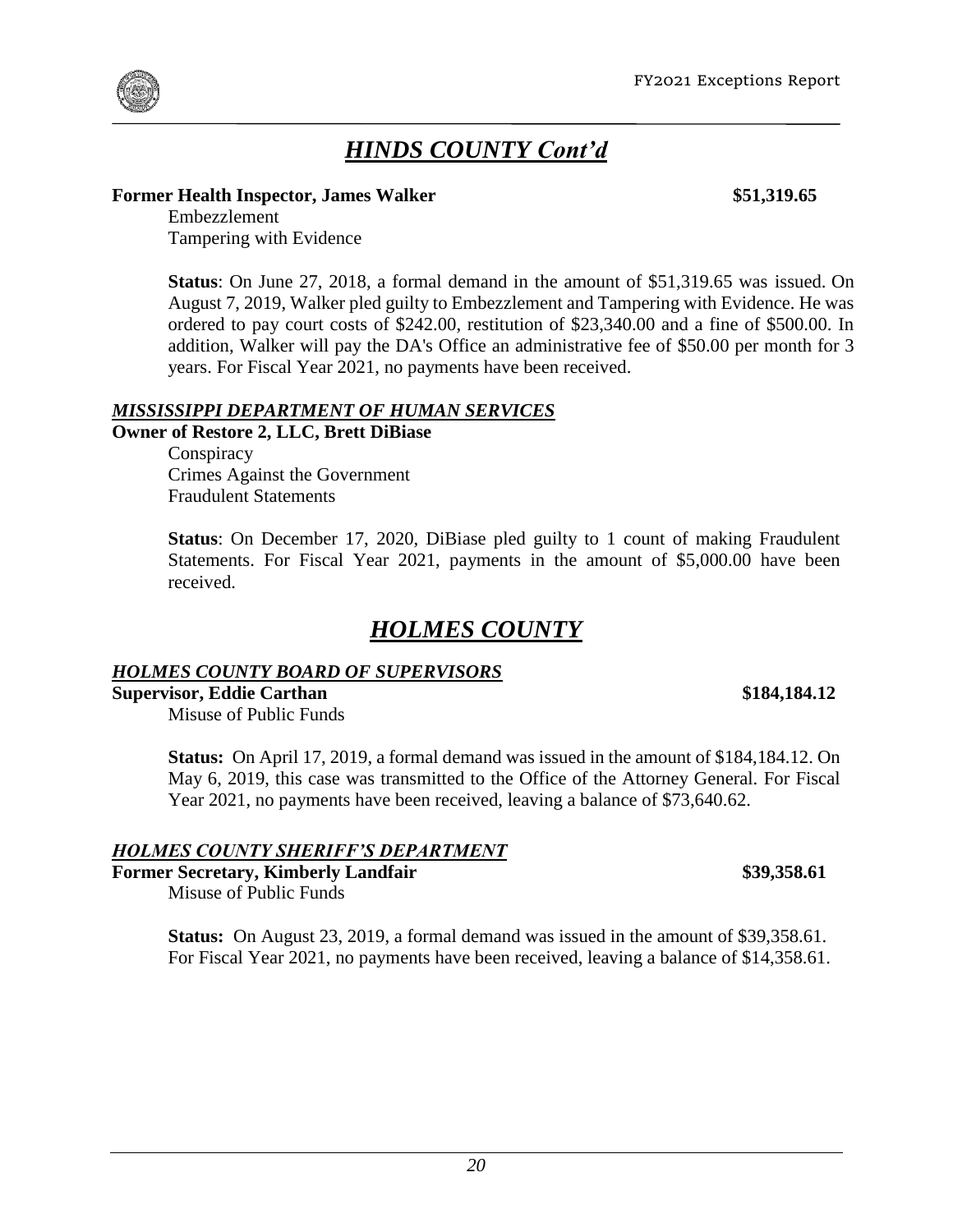# *HOLMES COUNTY Cont'd*

## *TOWN OF TCHULA*

## **Alderperson, Larry Jefferson \$9,331.08**

Salary Overpayments

**Status**: On March 10, 2017, a formal demand in the amount of \$9,331.08 was issued and transmitted to the Office of the Attorney General on May 11, 2017. For Fiscal Year 2021, payment from the bond company has been received, demand paid in full, and returned to the appropriate deserving entities.

## **Alderperson, Dolly Collins \$10,636.83**

Salary Overpayments

**Status**: On March 10, 2017, a formal demand in the amount of \$10,636.83 was issued and transmitted to the Office of the Attorney General on May 11, 2017. For Fiscal Year 2021, payment from the bond company has been received, demand paid in full, and returned to the appropriate deserving entities.

## **Alderperson, Tina Cross \$9,053.58**

Salary Overpayments

**Status**: On March 10, 2017, a formal demand in the amount of \$9,053.58 was issued and transmitted to the Office of the Attorney General on May 11, 2017. For Fiscal Year 2021, payment from the bond company has been received, demand paid in full, and returned to the appropriate deserving entities.

### **Alderperson, Cleveland Whiteside, Jr. \$11,861.17**

Salary Overpayments

**Status**: On March 10, 2017, a formal demand in the amount of \$11,861.17 was issued and transmitted to the Office of the Attorney General on May 11, 2017. For Fiscal Year 2021, payment from the bond company has been received, demand paid in full, and returned to the appropriate deserving entities.

## **Alderperson, Rogerine Johnson \$11,861.17**

Salary Overpayments

**Status**: On March 10, 2017, a formal demand in the amount of \$11,861.17 was issued and transmitted to the Office of the Attorney General on May 11, 2017. For Fiscal Year 2021, payment from the bond company has been received, demand paid in full, and returned to the appropriate deserving entities.

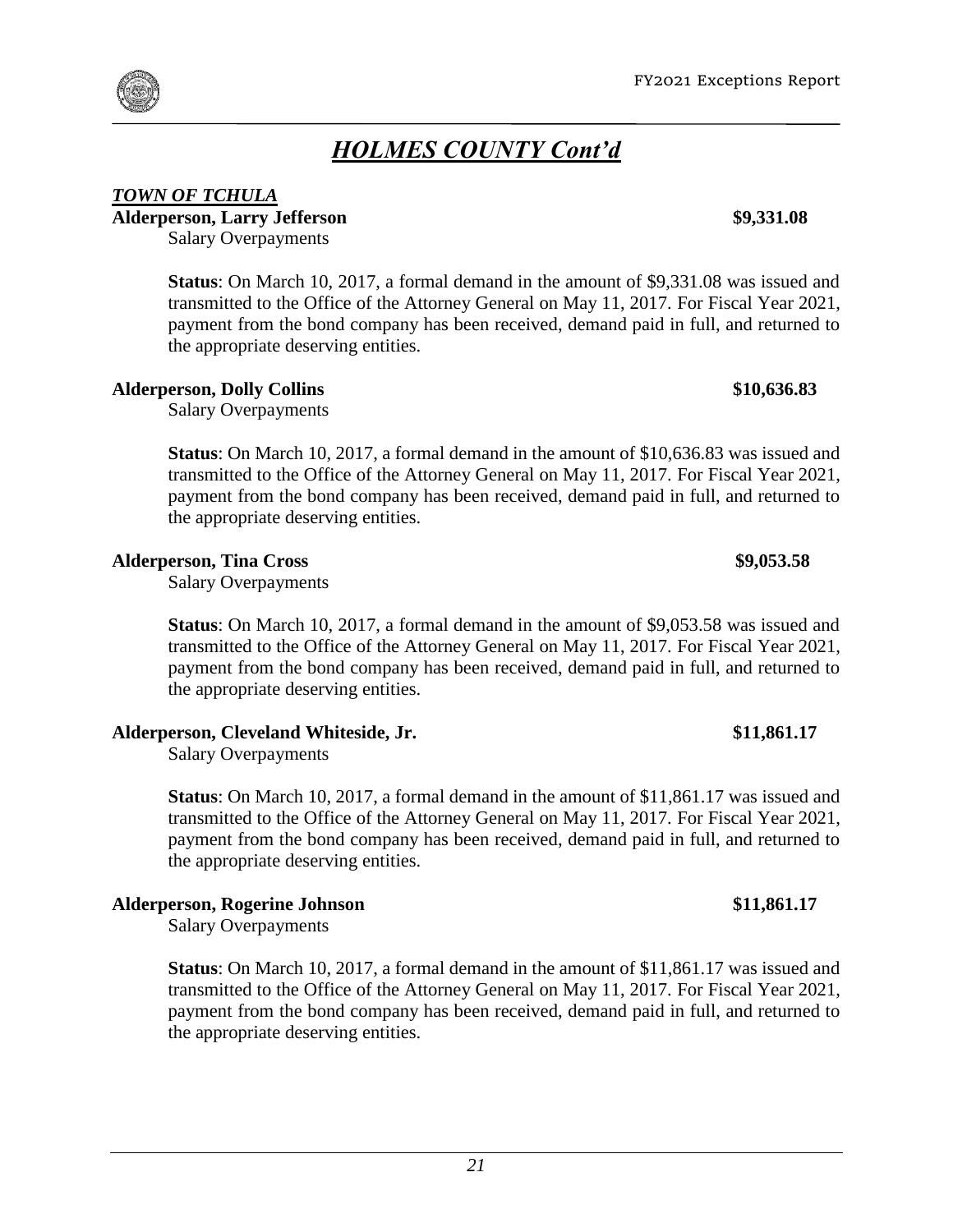*22*

# *HOLMES COUNTY Cont'd*

## *MISSISSIPPI DEPARTMENT OF HEALTH*

### **Former Environmentalist, Willie Anderson \$2,009.60** Embezzlement

**Status:** On January 24, 2019, Anderson was indicted on 1 count of Embezzlement and 1 count of Fraud. On February 5, 2020, Anderson's case was ordered to remand to file for 1 year. On February 19, 2019, Anderson was served a demand in the amount of \$2,009.60. For Fiscal Year 2021, payments in the amount of \$850.00 have been received, leaving a balance of \$1,159.60.

# *HUMPHREYS COUNTY*

## *COUNTY OFFICIAL*

Fraud

**Chancery Clerk, Lawrence Browder (deceased) \$279,764.16**

Exceeding Salary Cap Fraudulent Statements and Representations

**Status:** On November 13, 2014, a formal demand in the amount of \$143,306.60 was issued for exceeding the fee cap for Fiscal Years 2004, 2006, 2008, 2011, 2012, and 2013. On January 10, 2019, Browder was indicted for 1 count of Fraudulent Statements and Representations. On January 14, 2019, a formal demand was issued in the amount of \$279,764.16. On January 30, 2020, this case was transmitted to the Office of the Attorney General. For Fiscal Year 2021, no payments have been received.

# *ITAWAMBA COUNTY*

## *COUNTY OFFICIAL*

**Supervisor, Donnie Wood \$3,412.30** Improper Purchases

**Status:** On November 5, 2020, a formal demand was issued in the amount of \$3,412.30. For Fiscal Year 2021, demand has been paid in full and returned to the appropriate deserving entities.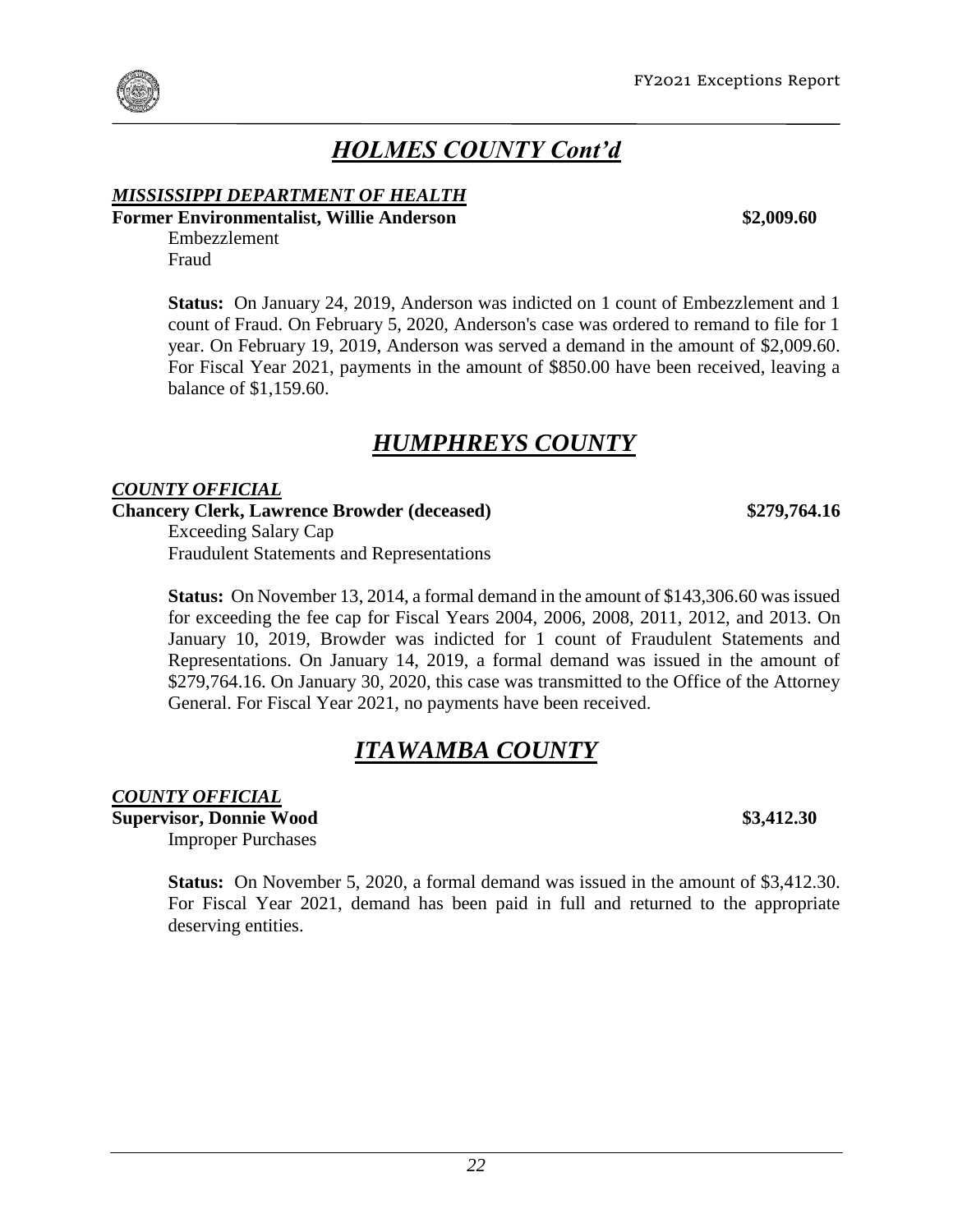# *ITAWAMBA COUNTY Cont'd*

## *SOIL AND WATER CONSERVATION DISTRICT*

**Former District Clerk, Polly Tutor \$37,215.02** Embezzlement

Forgery

**Status:** On March 4, 2021, Tutor was indicted on 2 counts of Embezzlement for the Itawamba County Soil and Water Conservation District, and 1 count of Forgery for checks drawn on the Beaver Control checking account at the Itawamba County Soil and Water Conservation District. On March 10, 2021, a formal demand in the amount of \$37,215.02 was issued. For Fiscal Year 2021, no payments have been received.

# *JACKSON COUNTY*

## *CITY OF OCEAN SPRINGS* **\$38,863.30**

**Former Public Works Director, Andre Kaufman**

Misappropriation of Funds

**Status**: On March 30, 2017, a No True Bill was issued. On August 13, 2018, a formal demand in the amount of \$38,863.30 was issued. This case was transmitted to the Office of the Attorney General on October 12, 2018. For Fiscal Year 2021, no payments were received, leaving a balance of \$13,322.21.

## **Former Public Employee, Allan Ladnier \$9,296.53.**

Misappropriation of Funds

**Status**: On March 30, 2017, a No True Bill was issued. On August 13, 2018, a formal demand in the amount of \$9,296.53 was issued. This case was transmitted to the Office of the Attorney General on October 12, 2018. For Fiscal Year 2021, no payments have been received.

## *CITY OF GAUTIER* **\$4,417.79**

## **Former Fire Chief, Robert Jones**

Misuse of Public Property

**Status**: On February 5, 2021, a formal demand in the amount of \$4,417.79 was issued. For Fiscal Year 2021, demand has been paid in full and returned to the appropriate deserving entity.

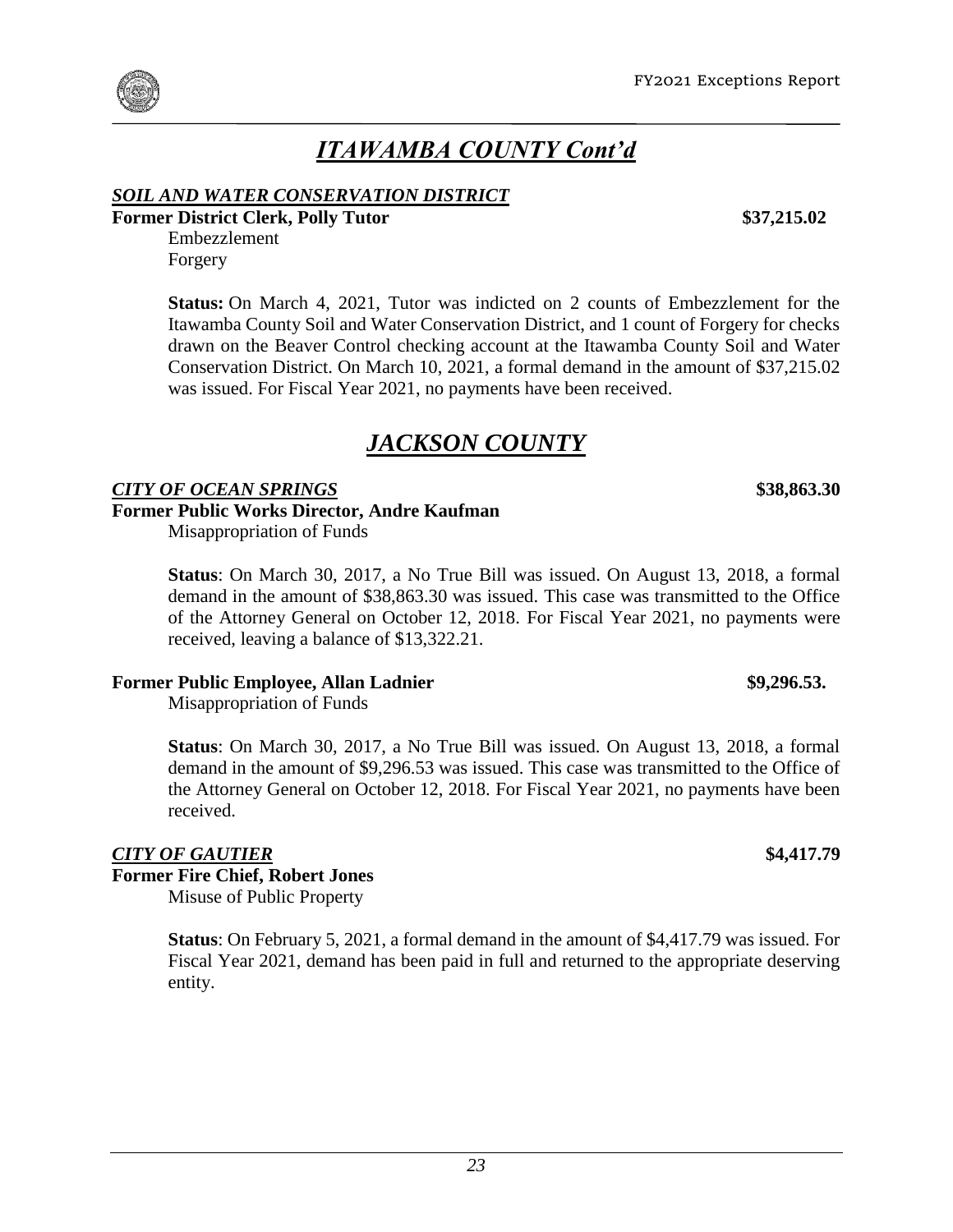# *JACKSON COUNTY Cont'd*

## *MUNICIPALITY OF PASCAGOULA*

**Former Comptroller, Robert Parker \$47,395.91** 

Misappropriation of Funds

**Status**: On May 31, 2019, a formal demand in the amount of \$47,395.91 was issued. On June 25, 2019, this case was transmitted to the Office of the Attorney General. For Fiscal Year 2021, demand has been paid in full and returned to the appropriate deserving entity.

## *JACKSON COUNTY EMERGENCY SERVICES*

## **Employee, Roger Gibson \$3,912.71**

**Conspiracy** Fraud

**Status**: On March 9, 2017, a formal demand in the amount of \$3,912.71 was issued. On December 9, 2016, Gibson was indicted for Conspiracy and Fraud. On March 3, 2018, this case was transmitted to the Office of the Attorney General. On July 19, 2017, an order of nolle prosequi was issued. For Fiscal Year 2021, no payments have been received.

## **Employee, Cheryl McLeod \$1,148.98**

**Conspiracy** Fraud

**Status**: On March 7, 2017, a formal demand in the amount of \$1,148.98 was issued. On December 9, 2016, McLeod was indicted for Conspiracy and Fraud. On March 3, 2018, this case was transmitted to the Office of the Attorney General. On July 19, 2017, an order of nolle prosequi was issued. For Fiscal Year 2021, no payments have been received.

## *JACKSON COUNTY SHERIFF'S OFFICE*

**Former Employee, Cherie Ward \$2,970.00**

Embezzlement

**Status**: On November 3, 2017, Ward was indicted for Embezzlement. On November 13, 2017, a formal demand in the amount of \$2,970.00 was issued. On March 3, 2018, this case was transmitted to the Office of the Attorney General. On October 29, 2018, the charges were reduced to Misdemeanor Embezzlement. The sentence was suspended pending no violation of state or county law for 6 months, payment of \$100.00 to the Jackson County Circuit Court, and payment of restitution to the Jackson County Sheriff's Department in the amount of \$1,340.00. For Fiscal Year 2021, no payments have been received, leaving a balance of \$1,636.70.

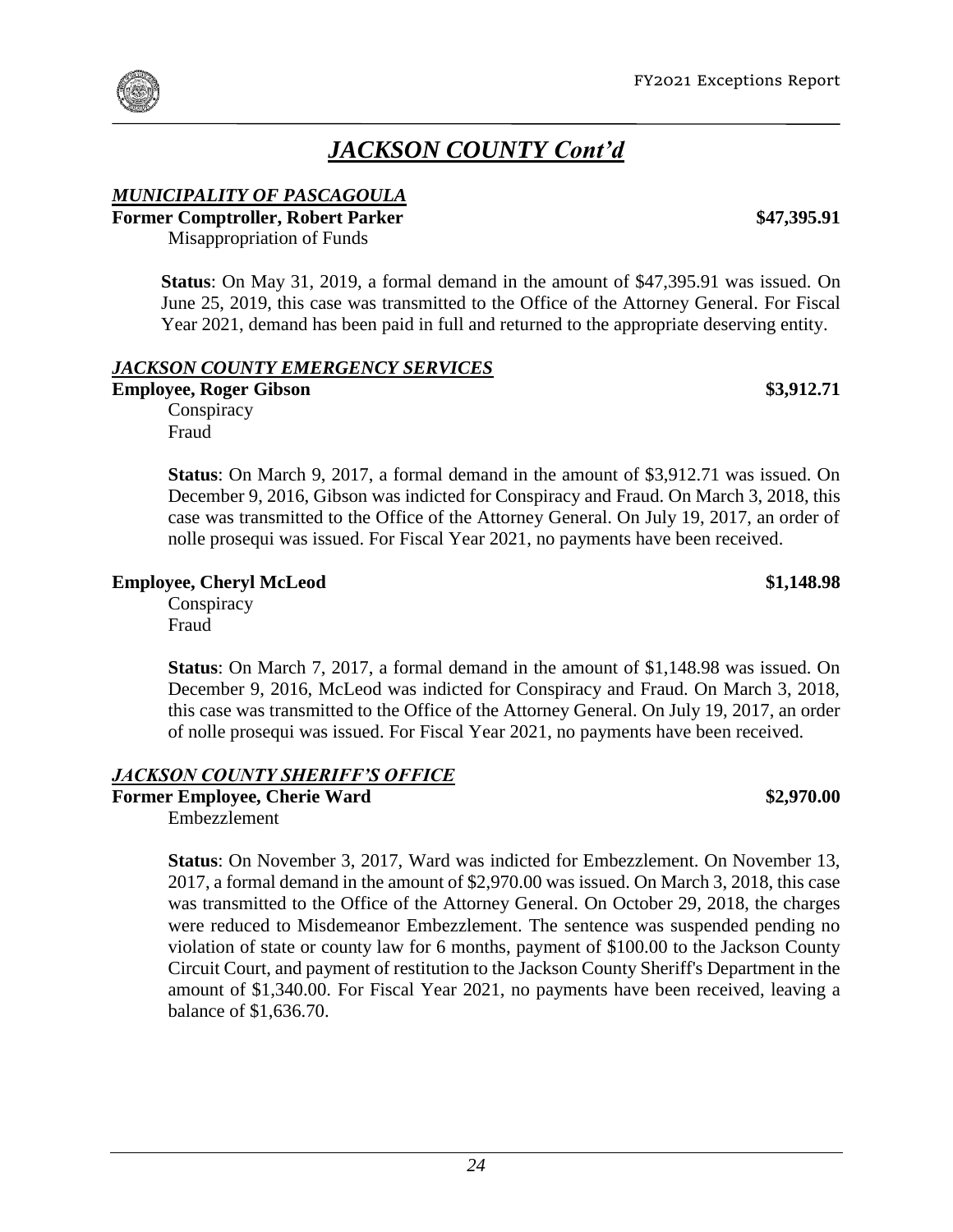# *JACKSON COUNTY Cont'd*

## *KEYS VOCATIONAL CENTER*

**Former Bookkeeper, Linda Smeby \$9,113.85**

Embezzlement

**Status:** On May 13, 2013, Smeby pled guilty to Embezzlement and was sentenced to 10 years in prison, suspended, ordered to serve 5 years of probation, and pay restitution in the amount of \$9,113.85 by making payments of \$100.00 per month. For Fiscal Year 2021, payments in the amount of \$1,100.00 have been received, leaving a balance of \$2,413.85.

# *JASPER COUNTY*

### *TOWN OF BAY SPRINGS* **Former City Clerk, Randy James \$325,561.84**

Money Laundering Making False Statements

**Status**: On February 12, 2019, a formal demand in the amount of \$325,561.84 was issued. on March 3, 2021, James was sentenced on 1 count of Money Laundering and was ordered to serve 30 months in the custody of the Federal Bureau of Prisons and 1 count of Making False Statements on a Federal Tax Return and is to serve 20 months in the custody of the Federal Bureau of Prisons. The sentences are to be served consecutively. Following release James was sentenced to 3 years of post-release supervision. In addition, James was ordered to pay restitution in the amounts of \$265,561.84 to the Mississippi Office of the State Auditor, \$60,000.00 to RLI Surety, \$95,000.00 to the Internal Revenue Service, a \$30,000.00 fine, and \$100.00 per count in special assessments. For Fiscal Year 2021, payment in the amount of \$15,000.00 has been received, leaving a balance of \$250,561.84.

## *TRI-COUNTY WATER ASSOCIATION*

## **Former Office Manager, Joann Williams \$32,475.06**

Misappropriation of Funds

**Status**: On August 27, 2020, Williams pled guilty. In return, Williams paid the full restitution amount of \$32,475.06 at the time of plea. Williams was sentenced to 5 years non-adjudicated supervised probation, \$461.50 in court costs, \$500 fine, and \$250.00 Investigative DA Recovery Fee.

## *EAST JASPER CONSOLIDATED SCHOOL DISTRICT*

**Principal, Heidelberg High School, Delois Bullock \$4,016.08**

Misuse of Public Funds

**Status:** A formal demand in the amount of \$4,016.08 was issued on April 23, 2020. For Fiscal Year 2021, demand has been paid in full and returned to the appropriate deserving entity.

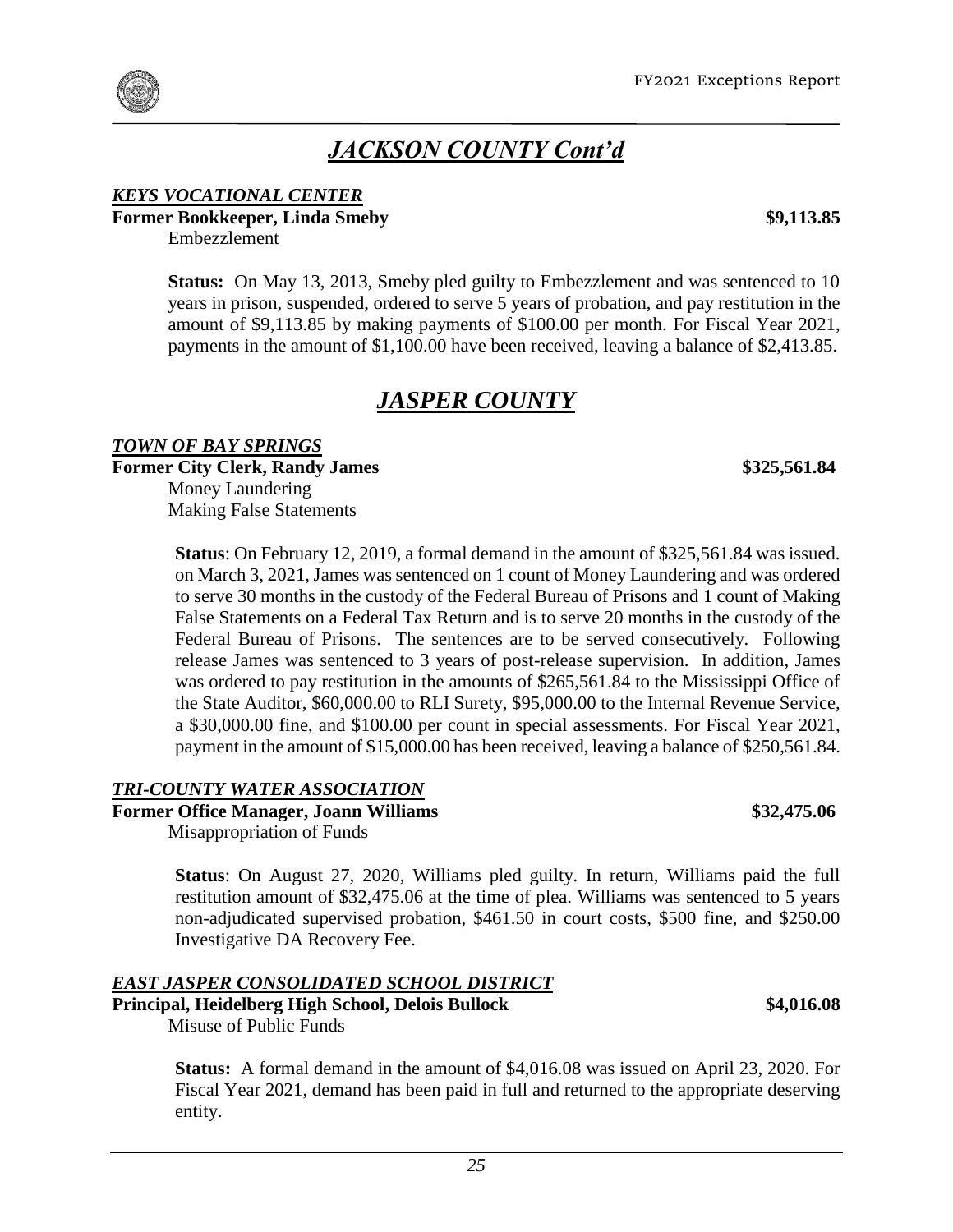# *JASPER COUNTY Cont'd*

## **Director of Transportation, Russell Jones \$4,615.94**

Misuse of Public Funds

**Status:** A formal demand in the amount of \$4,615.94 was issued on April 23, 2020. For Fiscal Year 2021, demand has been paid in full and returned to the appropriate deserving entity.

## **Security/Heidelberg Police Department, Terrance McGill \$4,622.68**

Misuse of Public Funds

**Status:** A formal demand in the amount of \$4,622.68 was issued on April 23, 2020. For Fiscal Year 2021, payments in the amount of \$2,200.00 have been received, leaving a balance of \$1,422.68.

# *JEFFERSON COUNTY*

## *COUNTY OFFICIAL*

### **Former Circuit Clerk, Burnell Harris \$857,966.42**

Misappropriation of Funds

**Status:** A formal demand in the amount of \$857,966.42 was issued on October 17, 2007. On October 17, 2007, Harris was found guilty of Theft of Federal Funds, Engaging in Monetary Transactions in Property Derived from Specified Unlawful Activity, and Tax Evasion. Harris was sentenced to 72 months in prison, supervised release for 3 years after imprisonment, and restitution to the Office of the State Auditor in the amount of \$447,086.07. For Fiscal Year 2021, payments in the amount of \$4,000.00 have been received, leaving a balance of \$514,612.59.

# *JEFFERSON DAVIS COUNTY*

## *TOWN OF PRENTISS*

**Former City Clerk, Glenda Gail Williams \$115,786.81**

Embezzlement

**Status:** On August 27, 2013, a formal demand in the amount of \$115,786.81 was issued. On February 3, 2014, Williams pled guilty to Embezzlement and was sentenced to 5 years in the custody of the MDOC with 2 years in the intensive house arrest program, and 3 years to be served under post-release supervision. Williams is also ordered to pay restitution in the amount of \$79,620.27, at the rate of \$100.00 per month after the house arrest program begins. For Fiscal Year 2021, payments in the amount of \$65.00 have been received, leaving a balance of \$103,956.81.

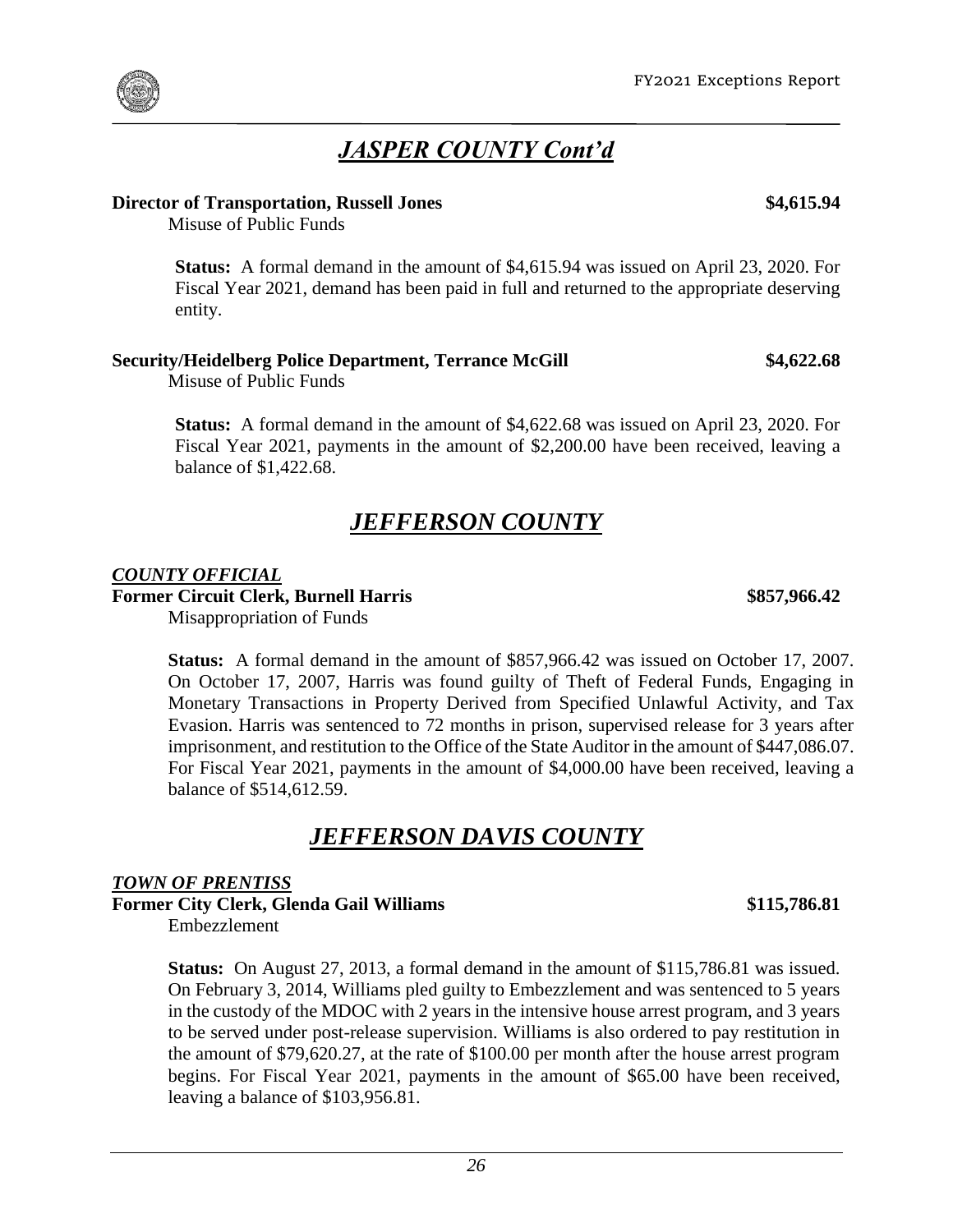

# *JONES COUNTY*

## *COUNTY EMPLOYEE*

## **Former Road Foreman, Roland Graham \$14,442.18**

Fraud Conspiracy to Defraud the State

**Status:** On July 20, 2020, Graham was indicted on 2 counts of Fraud in Public Office and Conspiracy to Defraud the State, and a formal demand in the amount of \$14,442.18 was issued. For Fiscal Year 2021, no payments have been received.

## **Former Deputy Chancery Clerk, Natalie Brooke Ward \$307,985.48**

Embezzlement

**Status:** On September 22, 2009, Ward pled guilty to Embezzlement. She was sentenced to 12 years in custody of MDOC with 5 years suspended and 7 years to serve. She was ordered to make restitution in the amount of \$307,985.48. On December 16, 2008, a formal demand in the amount of \$307,985.48 was issued and transmitted to the Office of the Attorney General on January 16, 2009. For Fiscal Year 2021, payments in the amount of \$1,300.00 have been received, leaving a balance of \$197,345.48.

## *JONES COUNTY JUNIOR COLLEGE*

## Former Accounting Assistant, Tracy Laird **\$109,407.96**

Embezzlement

**Status:** A formal demand in the amount of \$109,407.96 was issued on September 9, 2009, and transmitted to the Office of the Attorney General on October 19, 2009. On January 20, 2010, Tracy Laird pled guilty to Embezzlement and was sentenced to 10 years, with 5 years to serve and 5 years of post-release supervision, completion of a Community Service Program, and restitution of \$109,407.96. For Fiscal Year 2021, payments in the amount of \$3,480.00 have been received, leaving a balance of \$5,148.16.

# *KEMPER COUNTY*

## *KEMPER COUNTY SCHOOL DISTRICT*

**Former Bookkeeper, Catherine Cole 685,582.97** 

Embezzlement

**Status:** On April 19, 2016, Cole pled guilty to Embezzlement. A formal demand in the amount of \$85,582.97 was issued on April 22, 2016. On October 18, 2016, Cole was sentenced to serve 10 years in custody of MDOC, with 9 years suspended, 5 years of supervised probation, and 1 year under the intensive supervised probation program. For Fiscal Year 2021, no payments have been received.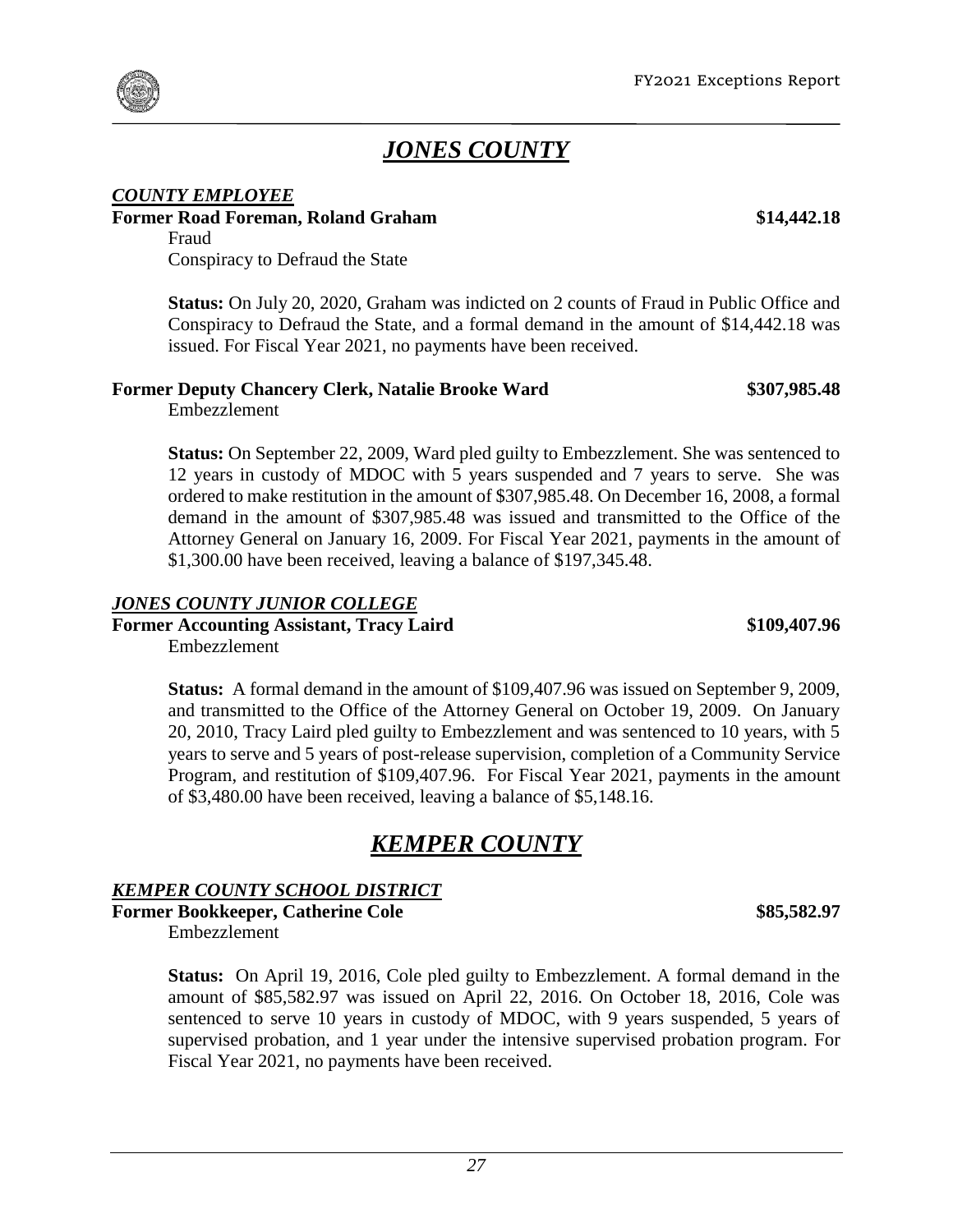# *LAFAYETTE COUNTY*

### *THE UNIVERSITY OF MISSISSIPPI*

**Professor, James Thomas \$1,912.42**

Salary Payments

**Status:** On December 1, 2020, a formal demand in the amount of \$1,912.42 was issued. This case was transmitted to the Office of the Attorney General on January 4, 2021. For Fiscal Year 2021, no payments have been received.

# *LAMAR COUNTY*

## *COUNTY OFFICIAL*

### **Former Deputy Tax Collector, Susie Dobson \$30,551.60**

Misappropriation of Funds

**Status:** On September 24, 2015, a formal demand in the amount of \$30,551.60 was issued. On September 19, 2016, Dobson pled guilty to Embezzlement, and was sentenced to serve 3 years in custody of MDOC, with 3 years suspended, and ordered to pay restitution in the amount of \$22,300.44. For Fiscal Year 2021, no payments have been received, leaving a balance of \$18,255.44.

## *OLOH VOLUNTEER FIRE DEPARTMENT*

**Former Secretary, Michelle Barefoot \$40,693.84** Embezzlement

**Status:** On August 30, 2017, a formal demand in the amount of \$40,693.84 was issued. On June 17, 2019, Barefoot was sentenced to 5 Years in custody of MDOC, suspended on probation, ordered to pay \$1,000.00, pay \$1,000.00 assessment to the Public Defender's fund, \$5,000.00 restitution to OFPD, and \$5,000.00 restitution to American Atlantic Insurance. For Fiscal Year 2021, payments in the amount of \$90.00 have been received, leaving a balance of \$17,464.45.

# *LAUDERDALE COUNTY*

## *CITY OF MERIDIAN*

### Police Officer, James Arrington **\$37,189.98**

Theft

**Status:** On May 27, 2020, a formal demand was issued in the amount of \$37,189.98. On April 29, 2020, Arrington was indicted for Theft Involving Federal Programs. On June 5, 2020, this case was transmitted to the Office of the Attorney General. For Fiscal Year 2021, payment from his bond company was received in the amount of \$21,288.87, leaving a balance of \$15,901.11.

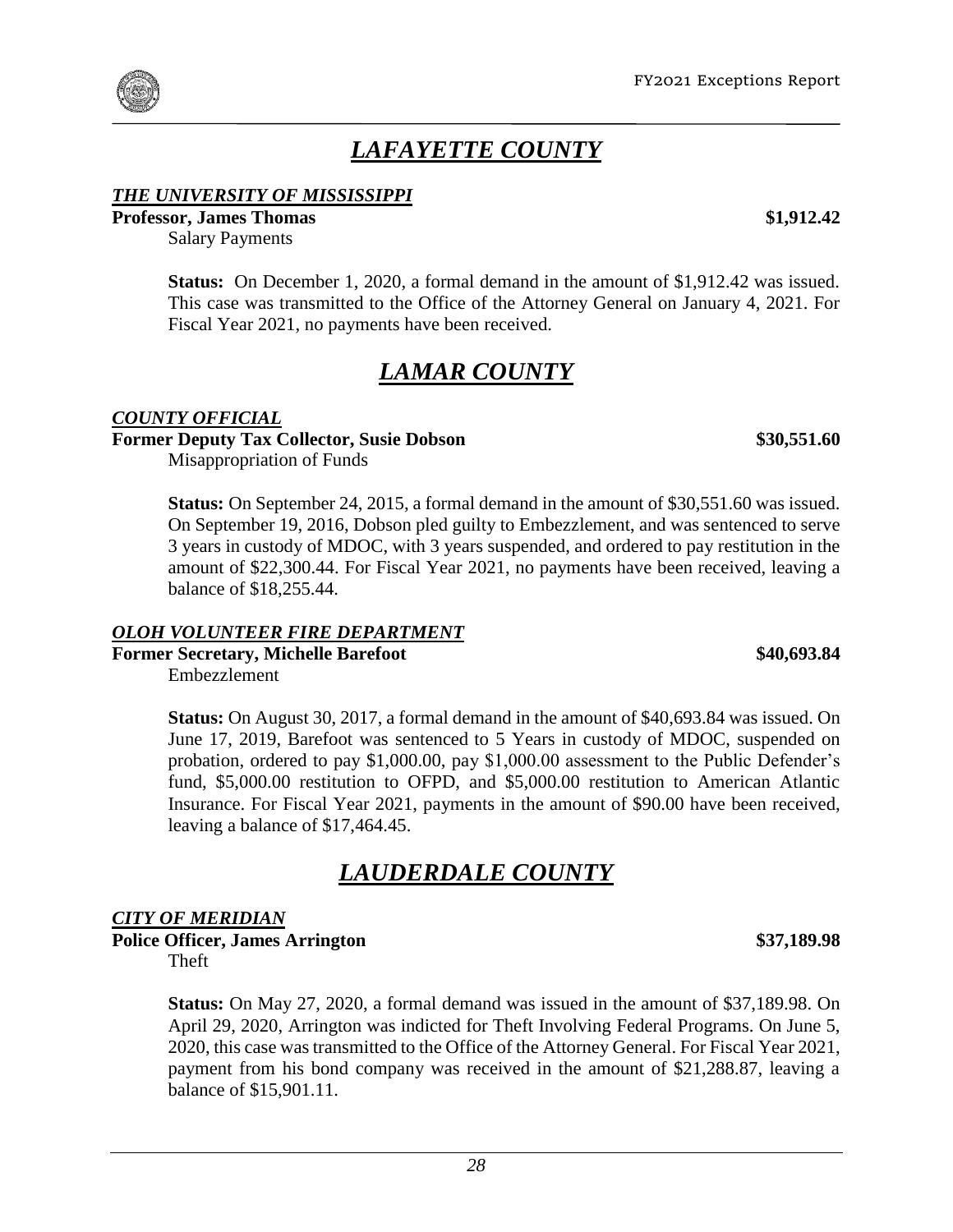# *LAUDERDALE COUNTY Cont'd*

## **Police Officer, Sidney Coleman \$5,590.31**

Unauthorized Time

**Status:** On May 27, 2020, a formal demand was issued in the amount of \$5,590.31. For Fiscal Year 2021, no payments have been received.

## **Police Officer, Tenesia Evans \$17,278.38**

Theft

**Status:** On May 27, 2020, a formal demand was issued in the amount of \$17,278.38. On April 29, 2020, Evans was indicted for Theft Involving Federal Programs. For Fiscal Year 2021, no payments have been received.

## **Former Police Officer, Erica Harmon \$8,227.00**

Theft

**Status:** On May 27, 2020, a formal demand was issued in the amount of \$8,227.00. On April 29, 2020, Harmon was indicted for Theft Involving Federal Programs. For Fiscal Year 2021, no payments have been received.

## **Police Officer, Dareall Thompson \$25,088.66**

Theft

**Status:** On May 27, 2020, a formal demand was issued in the amount of \$25,088.66. On April 29, 2020, Thompson was indicted for Theft Involving Federal Programs. For Fiscal Year 2021, no payments have been received.

## **City Inspector, Dareadell Thompson \$1,824.35**

Unauthorized Time

**Status:** On May 27, 2020, a formal demand was issued in the amount of \$1,824.35. For Fiscal Year 2021, no payments have been received.

## **EEOC Officer, Stacey Thompson \$2,132.58**

Unauthorized Time

**Status:** On May 27, 2020, a formal demand was issued in the amount of \$2,132.58. For Fiscal Year 2021, no payments have been received.

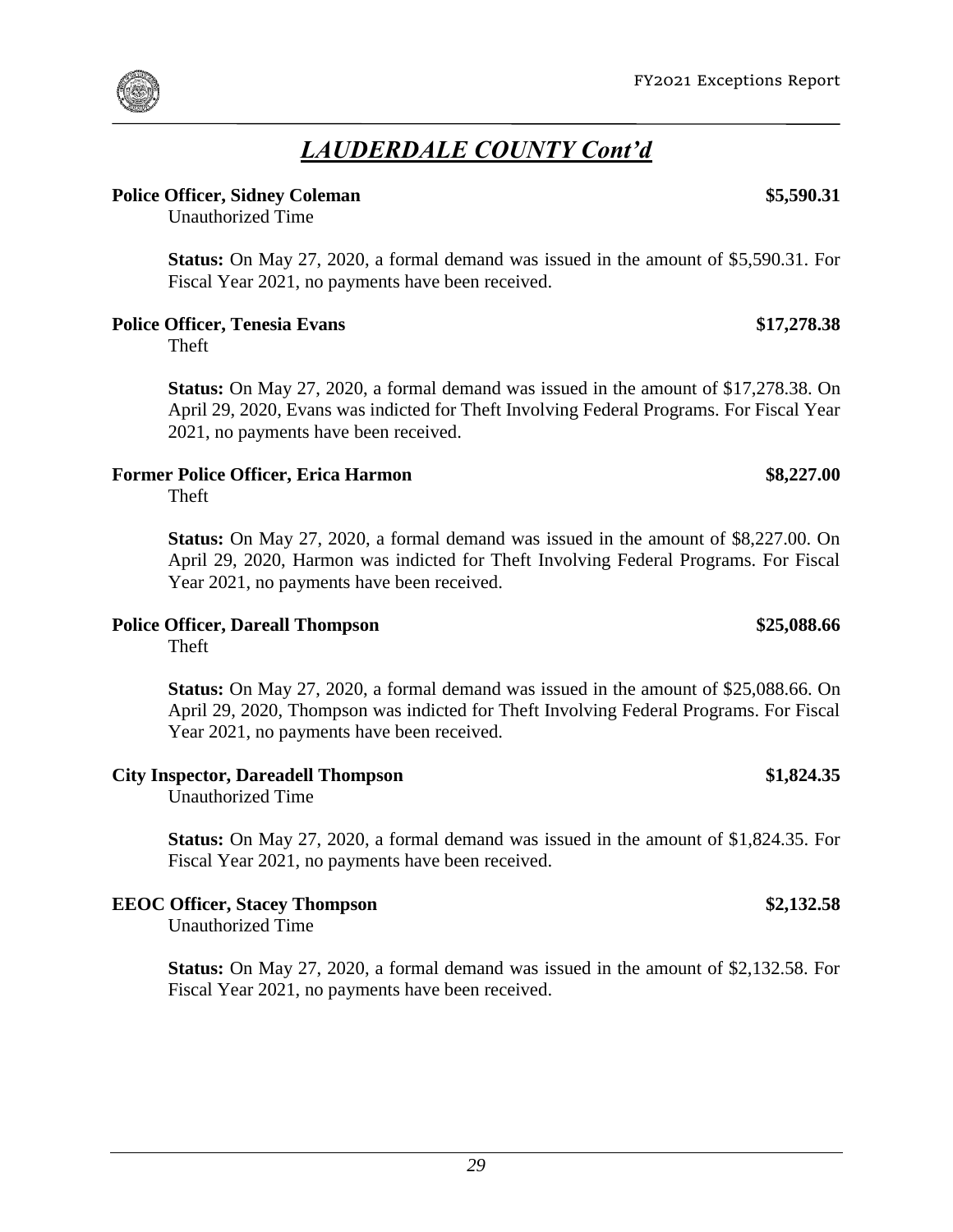## *LAUDERDALE COUNTY Cont'd*

### *MERIDIAN PUBLIC SCHOOL DISTRICT*

## **Former Principal, Judy Radcliff \$287,277.10**

Embezzlement

**Status:** On December 2, 2005, Radcliff pled guilty to Conspiracy and was sentenced to serve 30 months, 3 years of supervised release, pay a special assessment fee of \$100.00, and make restitution of \$217,505.68. A formal demand in the amount of \$287,277.10 was issued on December 2, 2005. For Fiscal Year 2021, payments in the amount of \$1,033.33 have been received, leaving a balance of \$221,404.52.

## *MERIDIAN COMMUNITY COLLEGE*

### **Former Administrative Assistant, Sandra Gail Young \$202,919.72** Embezzlement

**Status:** On August 24, 2015, a formal demand in the amount of \$202,919.72 was issued. On January 26, 2017, Young pled guilty to Embezzlement. She was sentenced to 5 years in custody of MDOC, 5 years suspended, and 5 years of supervised probation. Young was also ordered to pay restitution in the amount of \$10,000.00. This case was transmitted to the Office of the Attorney General on March 30, 2017. For Fiscal Year 2021, no payments have been received, leaving a balance of \$50,762.22.

## *LAWRENCE COUNTY*

### *CITY OF MONTICELLO*

Former Deputy City Clerk, Kim Davis **\$41,856.79** 

Embezzlement Alteration of Records

**Status:** On October 13, 2020, Davis was indicted for Embezzlement and Alteration of Records. On November 19, 2021, a formal demand in the amount of \$41,856.79 was issued. For Fiscal Year 2021, payment from her bonding company was received, demand paid in full, and returned to the appropriate deserving entity.

### *SOIL AND WATER CONSERVATION DISTRICT*

**Former Clerk, Brandy Davis \$8,733.05**

Embezzlement

**Status:** On March 4, 2019, a formal demand in the amount of \$8,733.05 was issued. ON January 20, 2021, Russell pled guilty to 1 count of Embezzlement and was sentenced to 5 years of non-reporting probation. She was also ordered to pay a fine of \$1,000.00, interest on embezzled funds totaling \$1,198.98, and court costs. For Fiscal Year 2021, no payments have been received.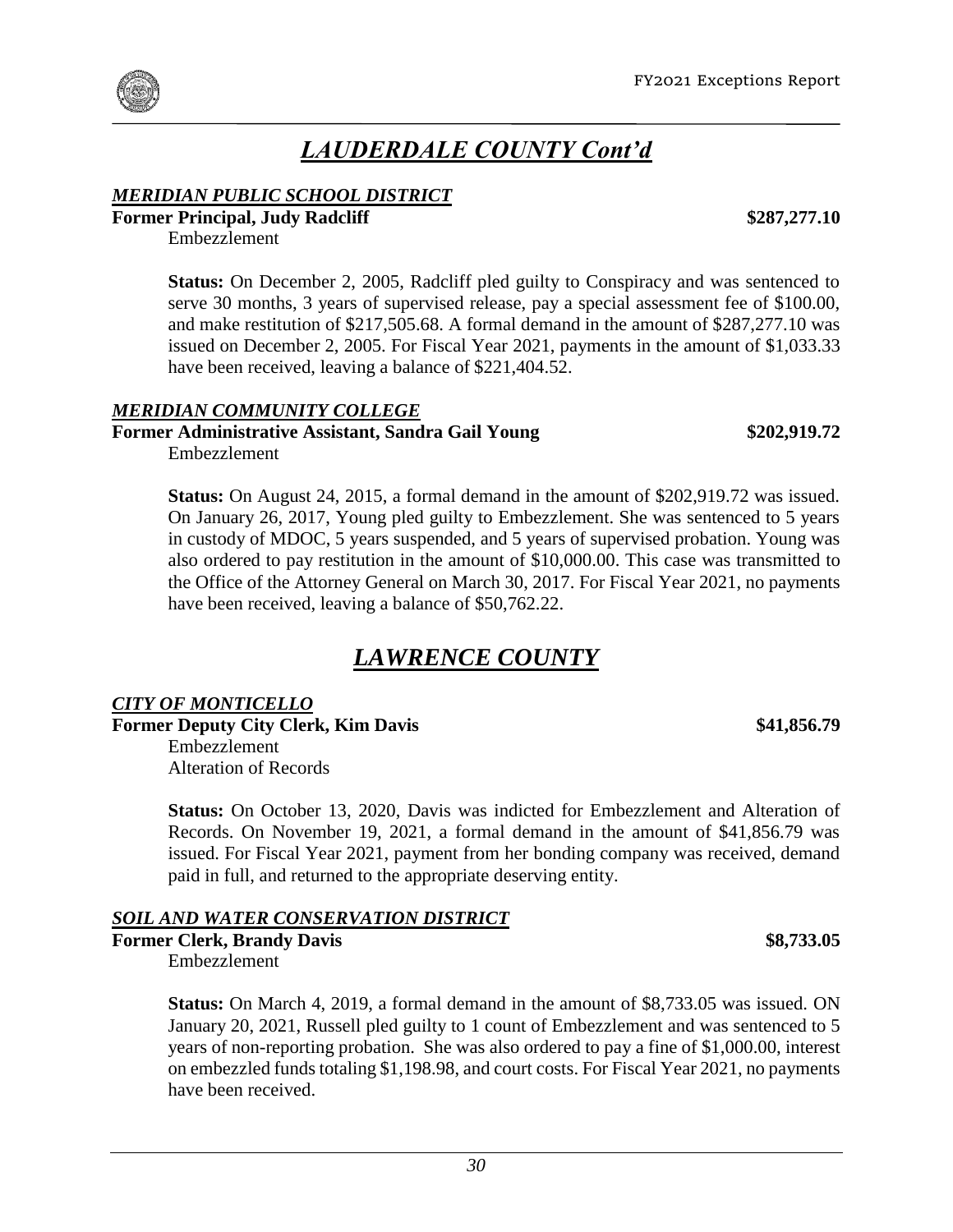# *LEE COUNTY*

## *CITY OF TUPELO*

# **Plant-A-Seed Program Manager, Contanna Purnell \$8,505.56**

Overpayments

**Status:** On November 4, 2020, a formal demand in the amount of \$8,505.56. For Fiscal Year 2021, demand has been paid in full and returned to the appropriate deserving entity.

## *TOWN CREEK WATER BOARD*

## **Board Member, Jim Bucy \$88,035.46**

Misuse of Public Funds

**Status:** On March 4, 2019, a formal demand in the amount of \$88,035.46 was issued. On May 5, 2019, this case was transmitted to the Office of the Attorney General. For Fiscal Year 2020, payment was received from the insurance company in the amount of \$298,050.83. This payment will be divided amongst the individual subjects at the conclusion of litigation.

## **Board Member, John Morgan, Jr. (deceased) \$103,040.51**

Misuse of Public Funds

**Status:** On March 4, 2019, a formal demand in the amount of \$103,040.51 was issued. On May 5, 2019, this case was transmitted to the Office of the Attorney General. For Fiscal Year 2020, payment was received from the insurance company in the amount of \$298,050.83. This payment will be divided amongst the individual subjects at the conclusion of litigation.

## **Board Member, Jim Long <b>\$11,797.71 \$11,797.71**

Misuse of Public Funds

**Status:** On March 4, 2019, a formal demand in the amount of \$11,797.71 was issued. On May 5, 2019, this case was transmitted to the Office of the Attorney General. For Fiscal Year 2020, payment was received from the insurance company in the amount of \$298,050.83. This payment will be divided amongst the individual subjects at the conclusion of litigation.

## **Board Member, Kenneth Oswalt \$95,625.98**

Misuse of Public Funds

**Status:** On March 4, 2019, a formal demand in the amount of \$95,625.98 was issued. On May 5, 2019, this case was transmitted to the Office of the Attorney General. For Fiscal Year 2020, payment was received from the insurance company in the amount of \$298,050.83. This payment will be divided amongst the individual subjects at the conclusion of litigation.

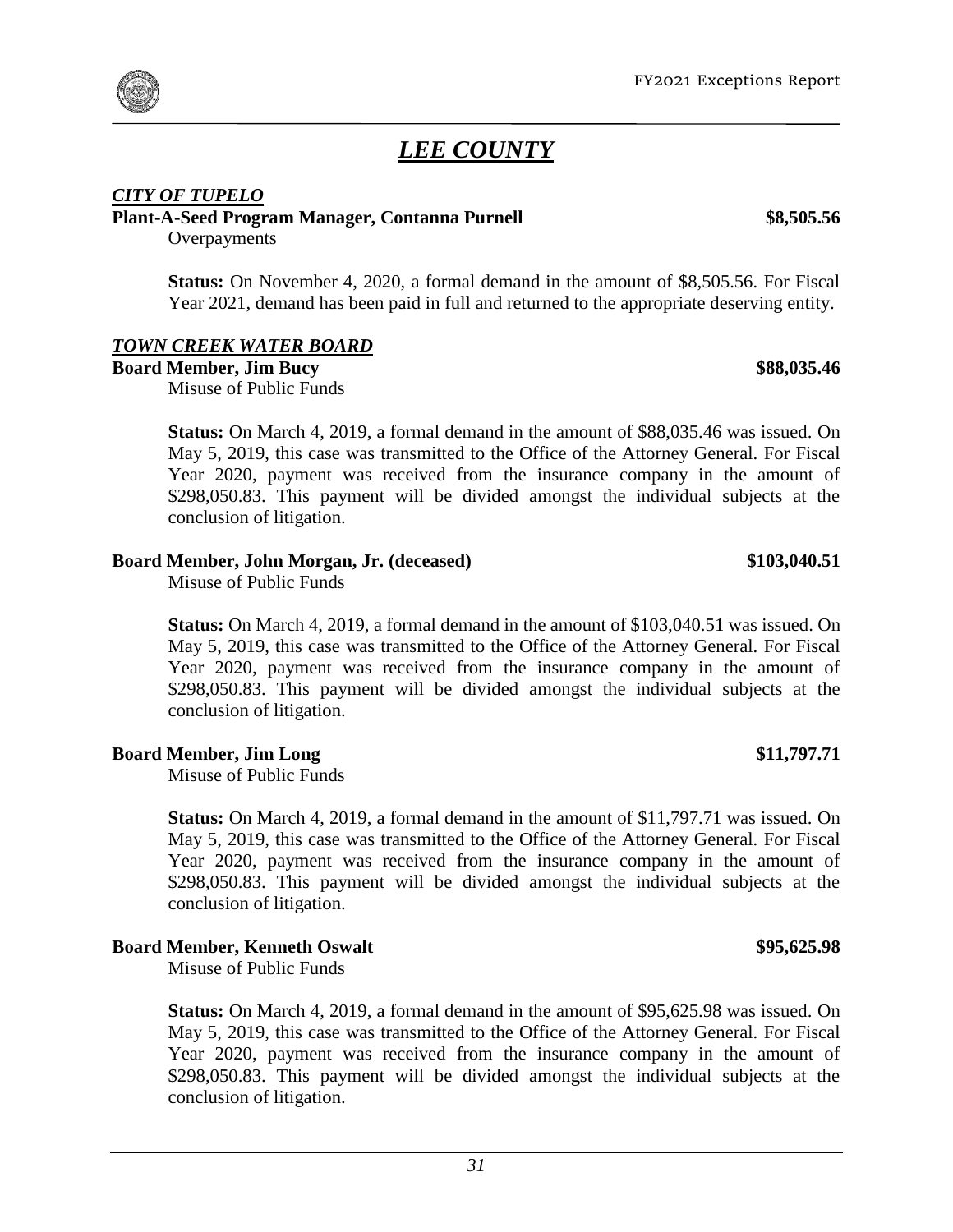# *LEE COUNTY Cont'd*

## **Board Member, Luther Oswalt \$23,565.43**

Misuse of Public Funds

**Status:** On March 4, 2019, a formal demand in the amount of \$23,565.43 was issued. On May 5, 2019, this case was transmitted to the Office of the Attorney General. For Fiscal Year 2020, payment was received from the insurance company in the amount of \$298,050.83. This payment will be divided amongst the individual subjects at the conclusion of litigation.

## **Board Member, Michael Pannell 590,810.70**

Misuse of Public Funds

**Status:** On March 4, 2019, a formal demand in the amount of \$90,810.70 was issued. On May 5, 2019, this case was transmitted to the Office of the Attorney General. For Fiscal Year 2020, payment was received from the insurance company in the amount of \$298,050.83. This payment will be divided amongst the individual subjects at the conclusion of litigation.

## **Board Member, James Robinson \$85,836.57**

Misuse of Public Funds

**Status:** On March 4, 2019, a formal demand in the amount of \$85,836.57 was issued. On May 5, 2019, this case was transmitted to the Office of the Attorney General. For Fiscal Year 2020, payment was received from the insurance company in the amount of \$298,050.83. This payment will be divided amongst the individual subjects at the conclusion of litigation.

## **Board Member, Teresa Winters \$24,323.30**

Misuse of Public Funds

**Status:** On March 4, 2019, a formal demand in the amount of \$24,323.30 was issued. On May 5, 2019, this case was transmitted to the Office of the Attorney General. For Fiscal Year 2020, payment was received from the insurance company in the amount of \$298,050.83. This payment will be divided amongst the individual subjects at the conclusion of litigation.





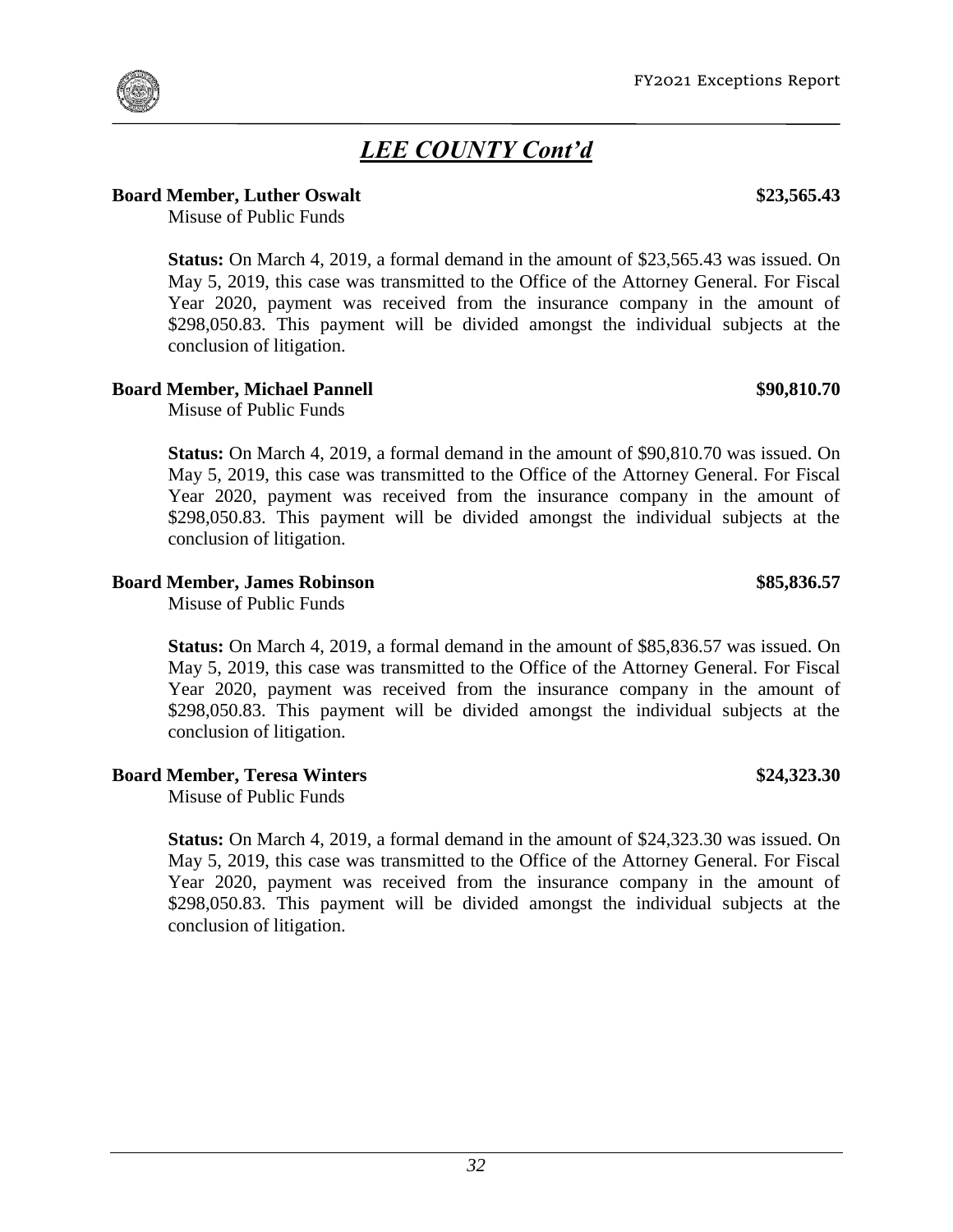# *LEFLORE COUNTY*

## *CITY OF GREENWOOD*

**Police Officer, Erica Scott \$22,911.71**

Embezzlement Making Fraudulent Statements

**Status:** On June 7, 2018, Scott was indicted for 1 count of Embezzlement and Making Fraudulent Statements. On June 18, 2018, Scott was served with a demand in the amount of \$22,911.71. On November 12, 2020, an order was signed to remand the case to file, pending Erica Scott's successful completion of the Pretrial Intervention Program. For Fiscal Year 2021, no payments have been received, leaving a balance of \$12,373.91.

## *MUNICIPALITY OF ITTA BENA*

# **Former City Clerk, Lacheronda Spivey \$149,088.22**

Embezzlement

**Status:** On November 9, 2015, Spivey was served with a formal demand in the amount of \$149,088.22. Spivey pled guilty on April 11, 2016, to 1 count of Embezzlement. On July 12, 2016, Spivey was sentenced to 10 years in custody of MDOC, 1 year of intensive supervised probation, followed by 5 years post release supervision, and the remaining 4 years are suspended. She was also ordered to pay restitution in the amount of \$97,318.98; \$47,318.98 to the City of Itta Bena, and \$50,000.00 to Western Surety. For Fiscal Year 2021, payments have been received in the amount of \$3,250.00, leaving a balance of \$85,611.72.

# *LINCOLN COUNTY*

### *COUNTY OFFICIALS* **Chancery Clerk, Tillmon Bishop \$165,813.11** Unreimbursed Payroll

**Status:** On May 15, 2019, a formal demand in the amount of \$165,813.11 was issued. On June 5, 2019, this case was transmitted to the Office of the Attorney General. For Fiscal Year 2021, payment in the amount of \$43,197.44 was received from the bond company, leaving a balance of \$122,615.67.

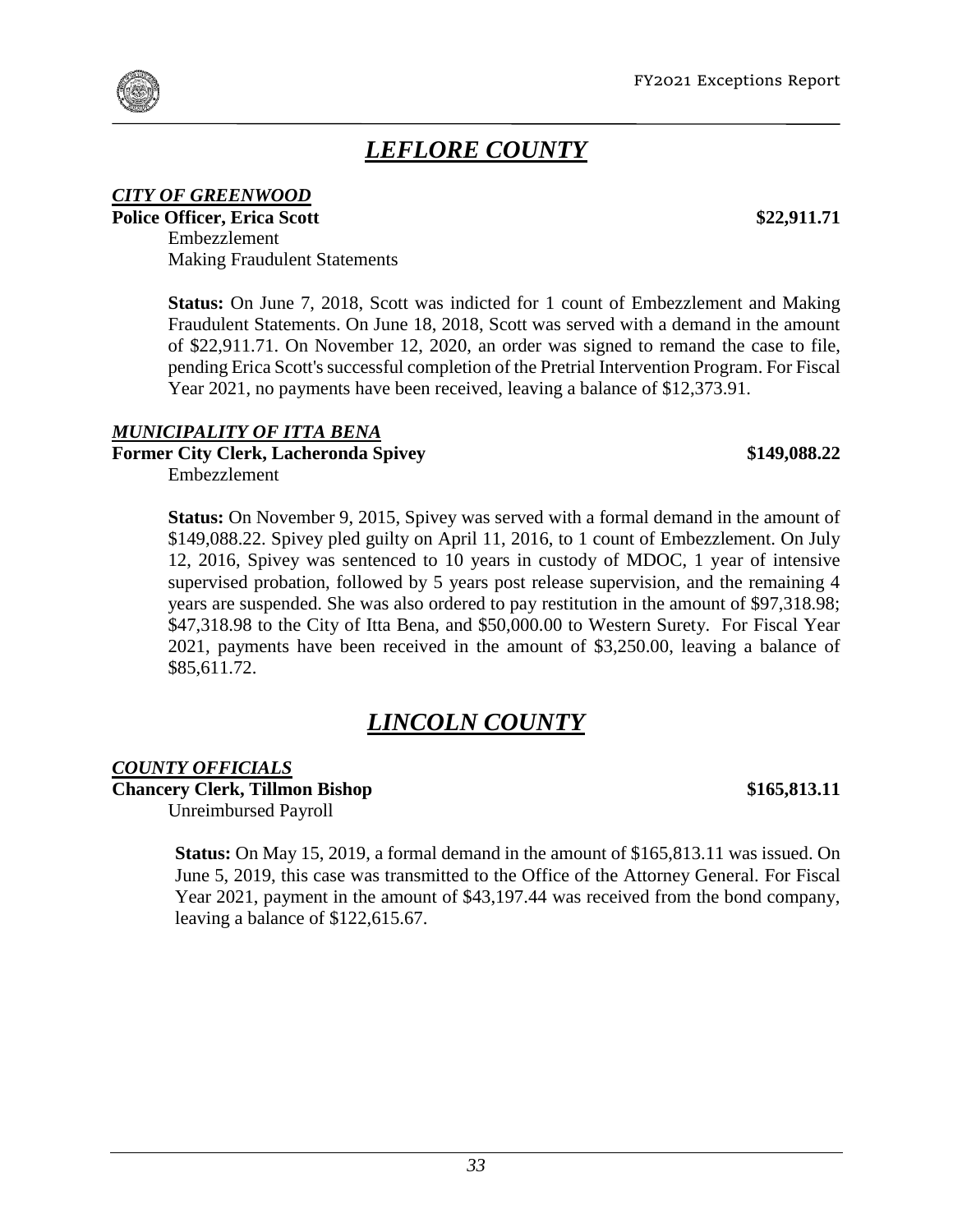# *LOWNDES COUNTY*

## *CITY OF COLUMBUS*

## **Former COO, Milton Rawle, Jr. \$354,896.27**

Embezzlement

**Status:** On August 17, 2020, a formal demand in the amount of \$354,896.27 was issued. On February 22, 2021, Rawle pled guilty to 1 count of Embezzlement and was sentenced to 20 years in the custody of MDOC. Rawle was ordered to pay restitution in the amount of \$108,383.20 to the City of Columbus. For Fiscal Year 2021, payment from the bonding company was received in the amount of \$242,951.13, leaving a balance of \$111,945.14.

## *CITY OF CALEDONIA*

## **Former Water Department Manager, Barrett Baggett \$3,125.56**

Embezzlement

**Status:** On November 9, 2020, a formal demand in the amount of \$3,125.56 was issued. On February 4, 2021, Baggett pled guilty to 1 count of Embezzlement. Baggett was sentenced to 3 years of probation. For Fiscal Year 2021, demand has been paid in full and returned to the appropriate deserving entity.

## *MISSISSIPPI DEPARTMENT OF HEALTH*

**Former Employee, Phyllis Welch \$4,102.68**

Embezzlement

**Status:** On November 14, 2018, a formal demand in the amount of \$4,102.68 was issued. On January 25, 2019, Welch was sentenced to the pretrial diversion program and was ordered to pay restitution in the amount of \$4,102.68. For Fiscal Year 2021, no payment has been received, leaving a balance of \$1,750.00.

## *COLUMBUS-LOWNDES COUNTY AIRPORT*

Former Contractor, Billy Scarbrough **\$14,490.81** 

Embezzlement

**Status:** On April 24, 2018, Scarbrough was indicted for Embezzlement. On May 21, 2018, a formal demand in the amount of \$14,490.81 was issued. Trial is pending. For Fiscal Year 2021, no payments have been received.

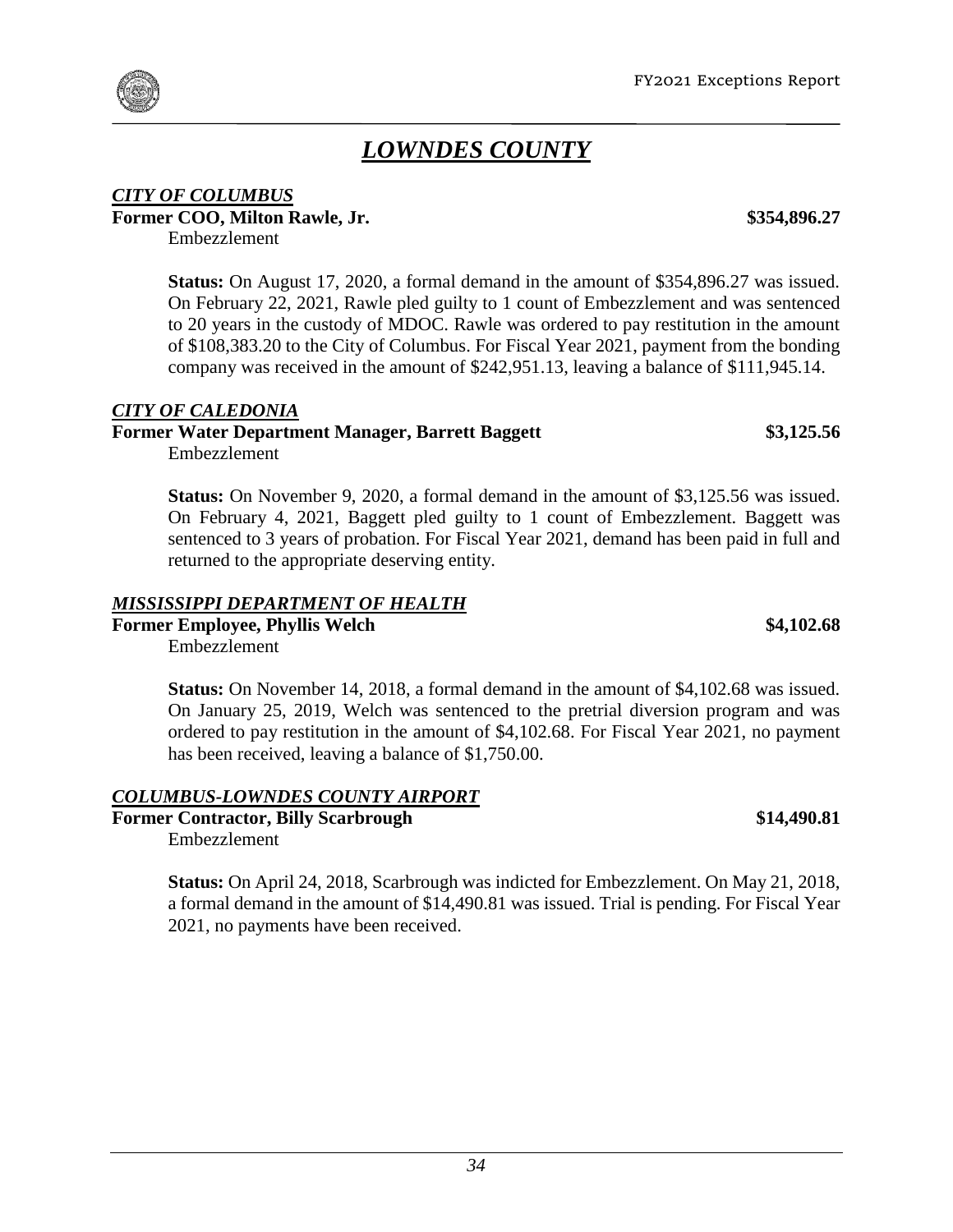# *MADISON COUNTY*

## *BLACKMON AND BLACKMON, PLLC*

Misuse of Public Funds **\$13,986.86**

**Status:** On September 26, 2020, a formal demand in the amount of \$13,986.86 was issued. For Fiscal Year 2021, demand has been paid in full and returned to the appropriate deserving entity.

## *CANTON MUNICIPAL UTILITIES*

**Commissioner, Cleveland Anderson \$122,519.38**

Misappropriation of Funds

**Status:** On October 27, 2020, a formal demand was issued in the amount of \$122,519.38. This case has been transmitted to the Office of the Attorney General. For Fiscal Year 2021, no payments have been received.

### **Commissioner, Robert Chinn 6983.57**

Misappropriation of Funds

**Status:** On October 10, 2018, a formal demand was issued in the amount of \$983.57. This case has been transmitted to the Office of the Attorney General. For Fiscal Year 2021, no payments have been received.

## **Former General Manager, Kenny Wayne Jones \$78,612.81**

Misappropriation of Funds

**Status:** On October 10, 2018, a formal demand was issued in the amount of \$78,612.81. This case has been transmitted to the Office of the Attorney General. For Fiscal Year 2021, no payments have been received.

## **Commissioner, Charles Morgan \$122,519.38**

Misappropriation of Funds

**Status:** On October 27, 2020, a formal demand was issued in the amount of \$122,519.38. This case has been transmitted to the Office of the Attorney General. For Fiscal Year 2021, no payments have been received.

## **Commissioner, L.C. Slaughter \$122,519.38**

Misappropriation of Funds

**Status:** On October 27, 2020, a formal demand was issued in the amount of \$122,519.38. This case has been transmitted to the Office of the Attorney General. For Fiscal Year 2021, no payments have been received.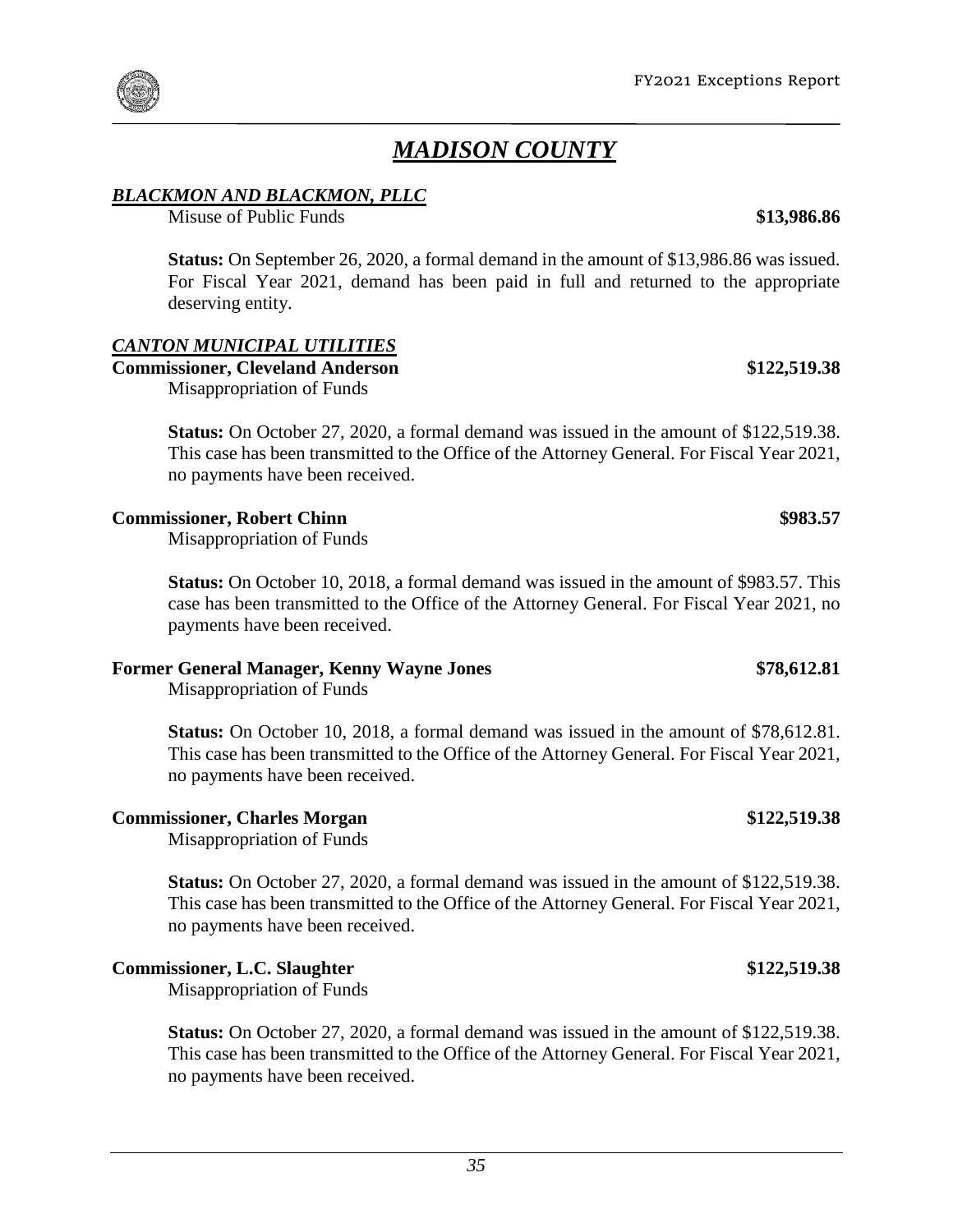# *MADISON COUNTY Cont'd*

## **Commissioner, Stacey Spencer \$394.67**

Misappropriation of Funds

**Status:** On October 10, 2018, a formal demand was issued in the amount of \$394.67. This case has been transmitted to the Office of the Attorney General. For Fiscal Year 2021, no payments have been received.

### **Commissioner, Charles Weems (deceased) \$122,519.38**

Misappropriation of Funds

**Status:** On October 27, 2020, a formal demand was issued in the amount of \$122,519.38. This case has been transmitted to the Office of the Attorney General. For Fiscal Year 2021, no payments have been received.

## **Commissioner, Cleotha Williams \$122,519.38**

Misappropriation of Funds

**Status:** On October 27, 2020, a formal demand was issued in the amount of \$122,519.38. This case has been transmitted to the Office of the Attorney General. For Fiscal Year 2021, no payments have been received.

### **Commissioner, Jewel Williams \$1,472.18**

Misappropriation of Funds

**Status:** On October 10, 2018, a formal demand was issued in the amount of \$1,472.18. This case has been transmitted to the Office of the Attorney General. For Fiscal Year 2021, no payments have been received.

### **Commissioner, Salbrina Wright \$1,239.50**

Misappropriation of Funds

**Status:** On October 10, 2018, a formal demand was issued in the amount of \$1,239.50. This case has been transmitted to the Office of the Attorney General. For Fiscal Year 2021, no payments have been received.

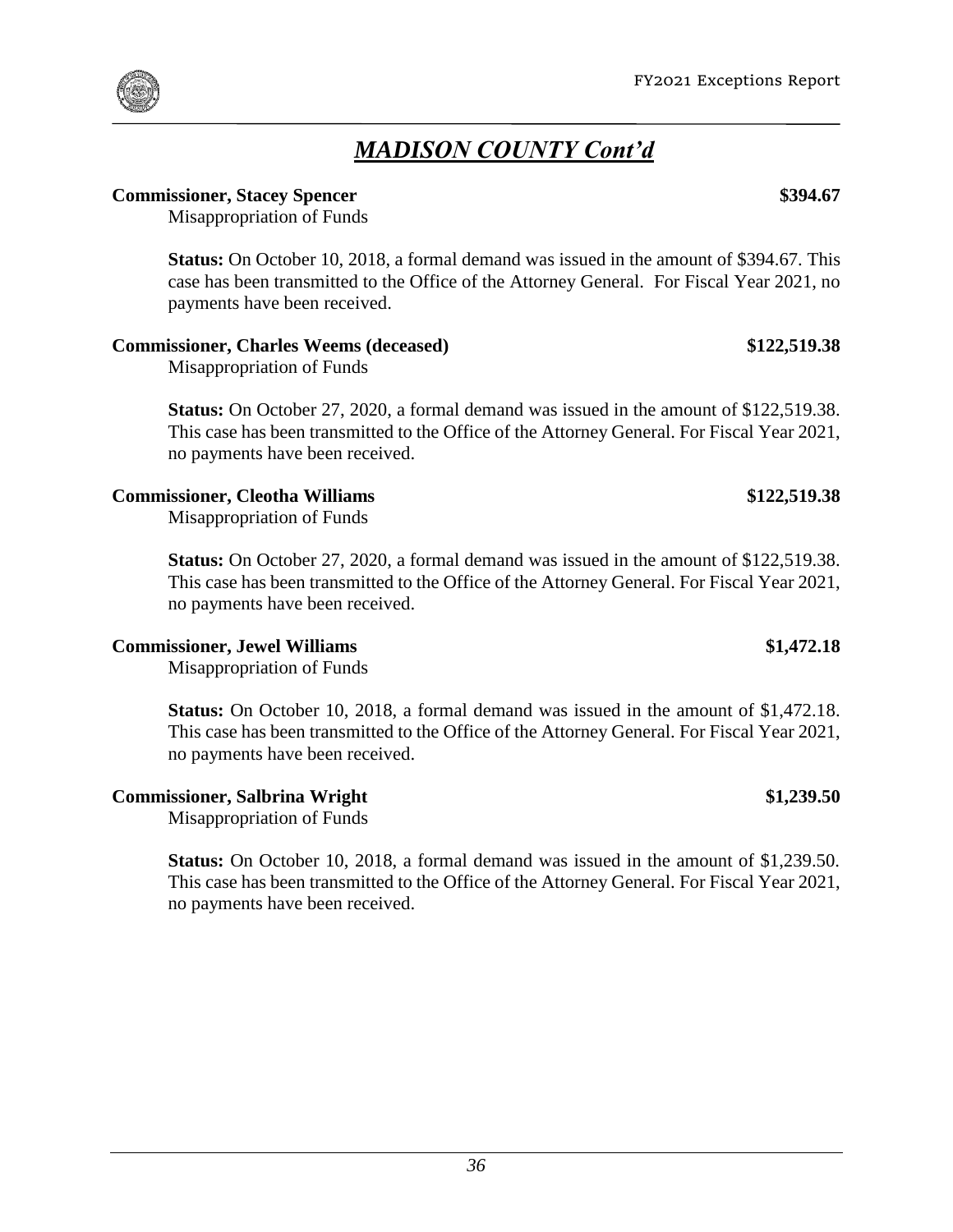

# *MARION COUNTY*

## *COLUMBIA SCHOOL DISTRICT*

## **Former Cafeteria Manager, Marquette Magee \$4,718.05**

Embezzlement Alteration of Records

**Status:** On October 31, 2016, a formal demand was issued in the amount of \$4,718.05. On September 28, 2017, Magee was issued a non-adjudicated sentence pending 5 years of probation, 200 hours of community service, and restitution in the amount of \$2,267.75, payable at \$50.00 per month. On March 17, 2017, this case was transmitted to the Office of the Attorney General. For Fiscal Year 2021, no payments have been made.

# *MARSHALL COUNTY*

*CITY OF POTTS CAMP*

**Former City Clerk, Paula Mansell \$10,146.41** 

Misappropriation of Funds **\$178,385.81**

**Status:** On February 9, 2018, two formal demands were issued for a total amount of \$188,532.22. On June 28, 2018, this case was transmitted to the Office of the Attorney General. For Fiscal Year 2021, no payments have been received.

## *MONROE COUNTY*

## *TOWN OF ABERDEEN*

**Alderwoman, Lady B. Garth**

Retroactive Salary Payments **\$9,056.09**

**Status:** On February 2, 2021, a formal demand in the amount of \$9,056.09 was issued. For Fiscal Year 2021, demand has been paid in full and returned to the appropriate deserving entity.

### **Alderman, Nicholas Holliday**

Retroactive Salary Payments **\$9,056.09**

**Status:** On February 2, 2021, a formal demand in the amount of \$9,056.09 was issued. For Fiscal Year 2021, demand has been paid in full and returned to the appropriate deserving entity.

*37*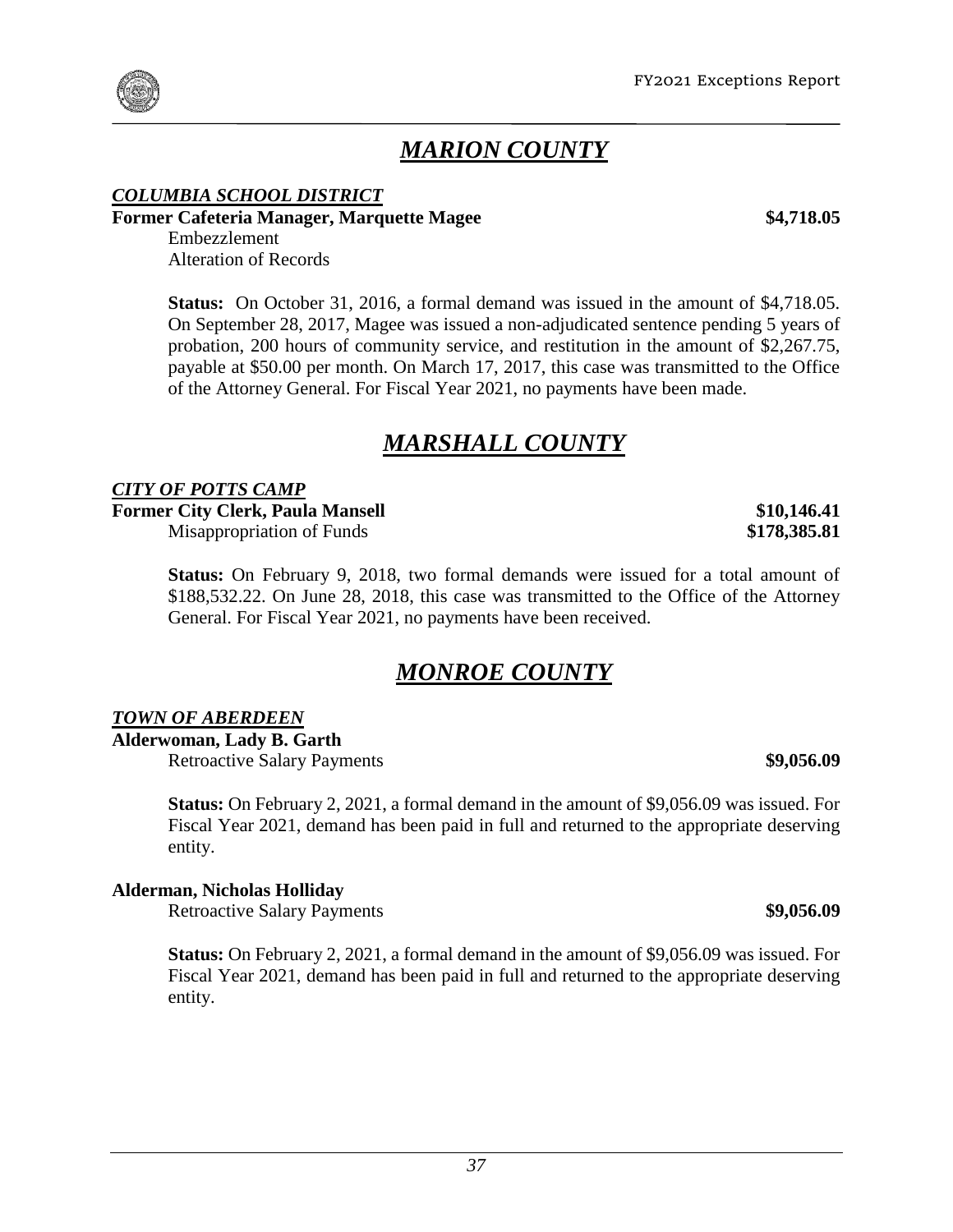# *MONROE COUNTY Cont'd*

## **Alderman, Edward Haynes**

Retroactive Salary Payments **\$9,056.09**

**Status:** On February 2, 2021, a formal demand in the amount of \$9,056.09 was issued. For Fiscal Year 2021, demand has been paid in full and returned to the appropriate deserving entity.

# *NESHOBA COUNTY*

### *COUNTY OFFICIALS* **Comptroller, Jill Watkins \$459,630.65** Embezzlement

**Status:** On June 26, 2015, a formal demand was issued in the amount of \$459,630.65. On September 22, 2016, Watkins was sentenced to 25 years in custody of MDOC, with 15 years suspended and 10 years to serve. Upon release, Watkins will be placed on 5 years of probation. She was ordered to pay Neshoba County in a lump sum from her PERS account. Additionally, Watkins was ordered to pay Neshoba County an additional \$15,000.00 after being released from probation. For Fiscal Year 2021, payments in the amount of \$6,500.00 have been received, leaving a balance of \$393,814.21.

## **Payroll Clerk, Tammy Gomillion \$444,834.56**

Embezzlement

**Status:** On June 26, 2015, a formal demand was issued in the amount of \$444,834.56. September 22, 2016, Gomillion was sentenced to 25 years in custody of MDOC, with 15 years suspended and 10 years to serve. Upon release, Gomillion will be placed on 5 years of probation. She was ordered to pay Neshoba County in a lump sum from her PERS account. Additionally, Gomillion was ordered to pay Neshoba County an additional \$42,220.55 after being released from probation. On March 9, 2018, this case was transmitted to the Office of the Attorney General. For Fiscal Year 2021, payment in the amount of \$1,900.00 has been received, leaving a balance of \$370,249.22.

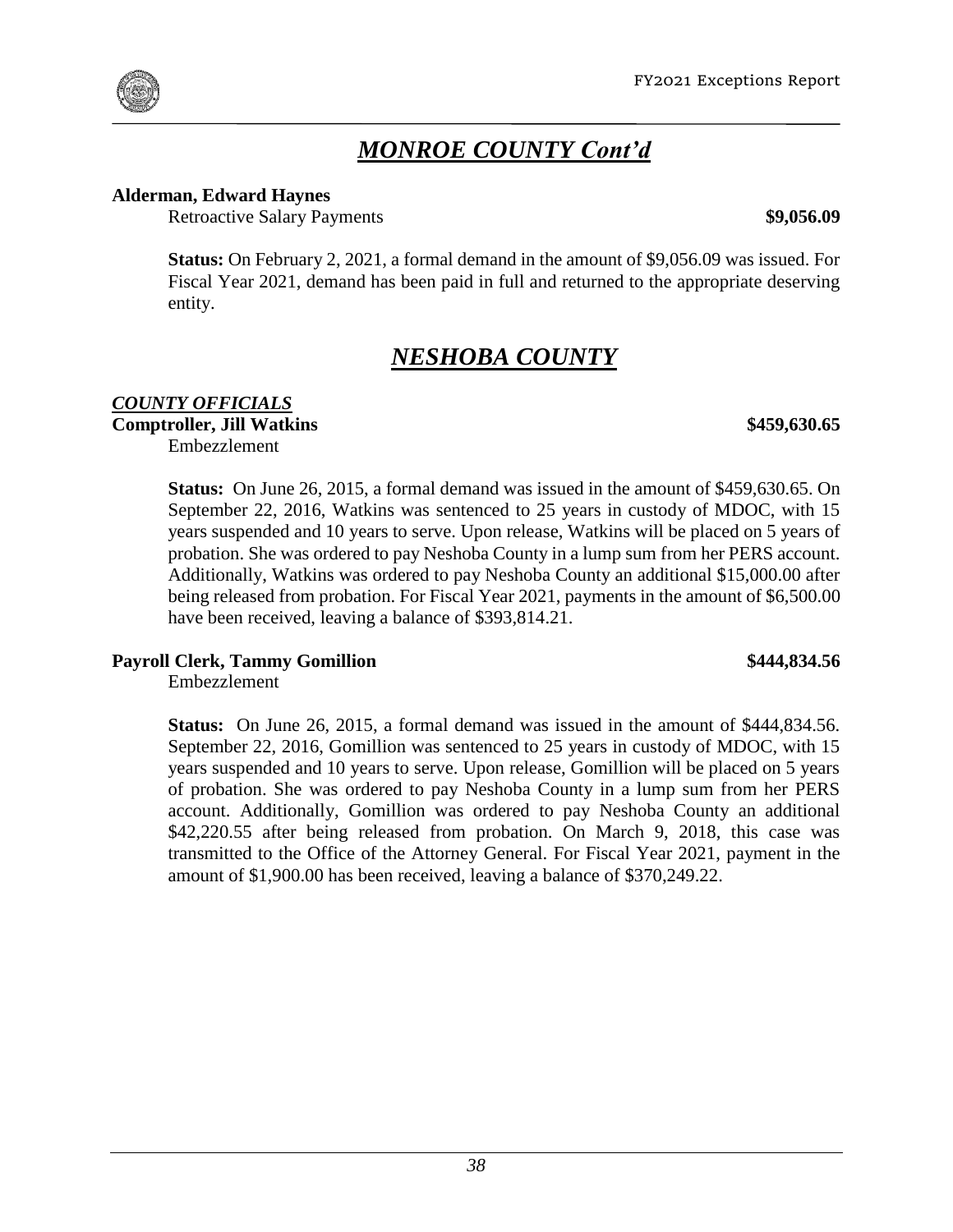# *NESHOBA COUNTY Cont'd*

## **Purchasing Clerk, Julie Faye Russell \$449,130.47**

Embezzlement

**Status:** On June 26, 2015, a formal demand was issued in the amount of \$449,130.47. September 22, 2016, Russell was sentenced to 25 years in custody of MDOC, with 15 years suspended and 10 years to serve. Upon release, Russell will be placed on 5 years of probation. She was ordered to pay Neshoba County in a lump sum from her PERS account. Additionally, Russell was ordered to pay Neshoba County an additional \$15,000.00 after being released from probation. On March 9, 2018, this case was transmitted to the Office of the Attorney General. For Fiscal Year 2021, payments in the amount of \$17,400.00 have been received, leaving a balance of \$230,334.33.

## *NEWTON COUNTY*

## *MISSISSIPPI STATE VETERANS AFFAIRS BOARD*

Former Cemetery Director, Henry Gruno<br> **\$29,818.76** 

Embezzlement

**Status:** On February 25, 2021 Gruno was indicted on 1 count of Embezzlement. On March 5, 2021, a formal demand in the amount of \$29,818.76 was issued. Trial is pending. For Fiscal Year 2021, no payments have been received.

# *NOXUBEE COUNTY*

## *CITY OF MACON POLICE DEPARTMENT*

**Former Clerk, Yolanda Atkins \$4,540.79**

Embezzlement

**Status:** On September 18, 2020, Atkins was indicted on 1 count of Embezzlement. On September 22, 2020, a formal demand in the amount of \$4,540.79 was issued. For Fiscal Year 2021, the demand has been paid in full and returned to the appropriate deserving entity.

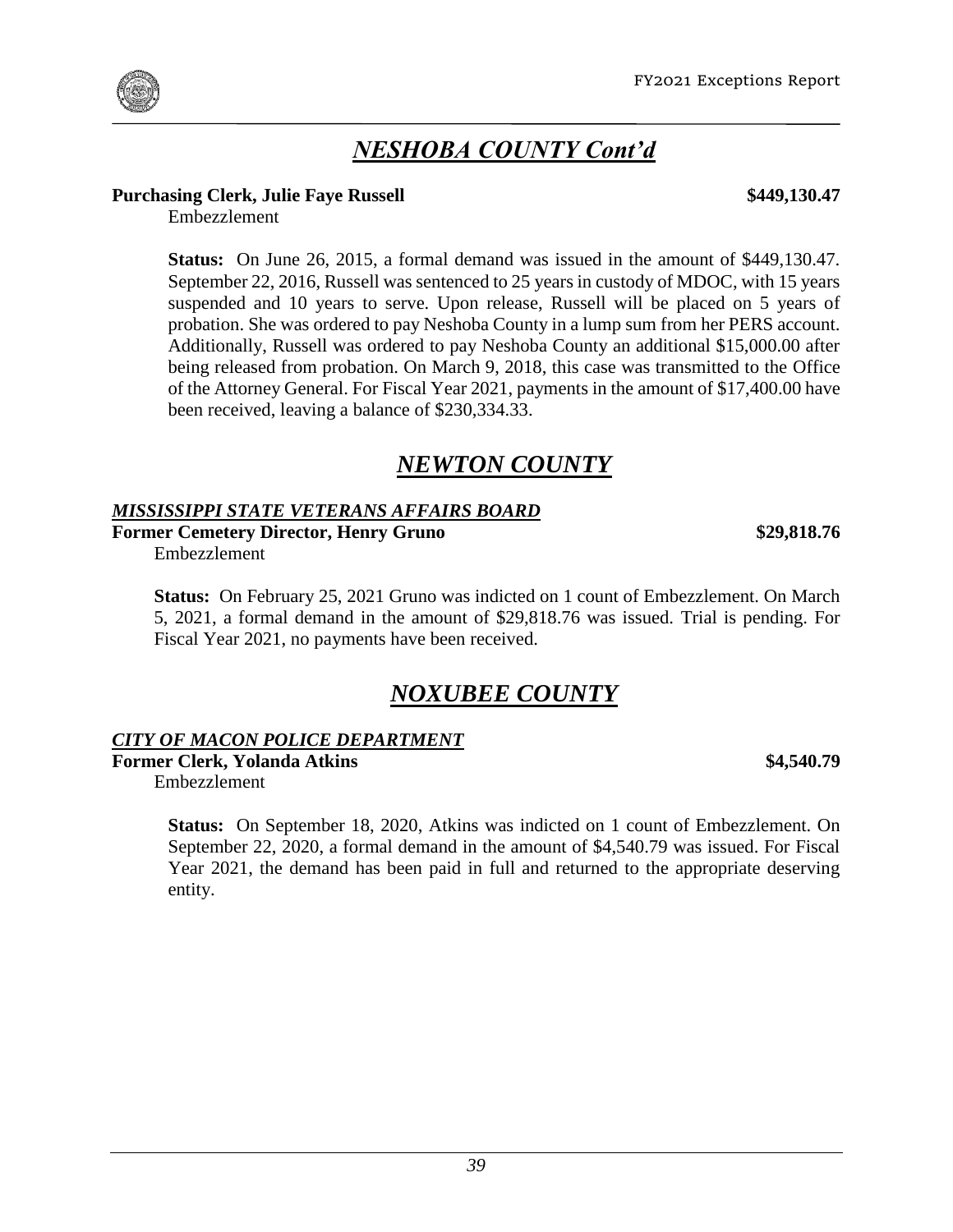# *OKTIBBEHA COUNTY*

## *MISSISSIPPI STATE UNIVERSITY*

**Former Employee, Dr. Susan Holder \$81,946.47** Embezzlement

**Status:** On October 25, 2016, a formal demand in the amount of \$81,946.47 was issued. On March 17, 2017, this was transmitted to the Office of the Attorney General. On April 12, 2018, Holder pled guilty to Embezzlement and was sentenced to 1 year of house arrest and 4 years of post-release supervision. She was also ordered to pay restitution and court costs in the amount of \$58,449.49. For Fiscal Year 2021, no payment has been received, leaving a balance of \$23,496.98.

## *COUNTY OFFICIAL*

### **Chancery Clerk, Sharon Livingston \$15,645.43** Misappropriated Funds

**Status:** On August 7, 2020, a formal demand in the amount of \$15,645.43 was issued. For Fiscal Year 2021, the demand has been paid in full and returned to the appropriate deserving entity.

## *BOARD OF SUPERVISORS*

**Former Road Maintenance Employee, Thomas Smith \$657.20**

Embezzlement

**Status:** On March 1, 2021, Smith was indicted on 1 count of Embezzlement. On March 24, 2021, a formal demand in the amount of \$657.20 was issued. For Fiscal Year 2021, no payment has been received.

# *PANOLA COUNTY*

## *MISSISSIPPI DEPARTMENT OF TRANSPORTATION*

**Former Road Crew Employee, Connie Shegog \$12,751.02**

Misappropriation of Funds

**Status:** On December 7, 2015, a formal demand was issued in the amount of \$12,751.02. On August 18, 2016, Shegog pled guilty to Embezzlement and was sentenced to a nonadjudicated sentence with 3 years of probation, and ordered to pay restitution in the amount of \$6,735.80 at a rate of \$100.00 per month. This case was transmitted to the Office of the Attorney General on August 12, 2016. For Fiscal Year 2021, no payment has been received, leaving a balance of \$6,015.22.



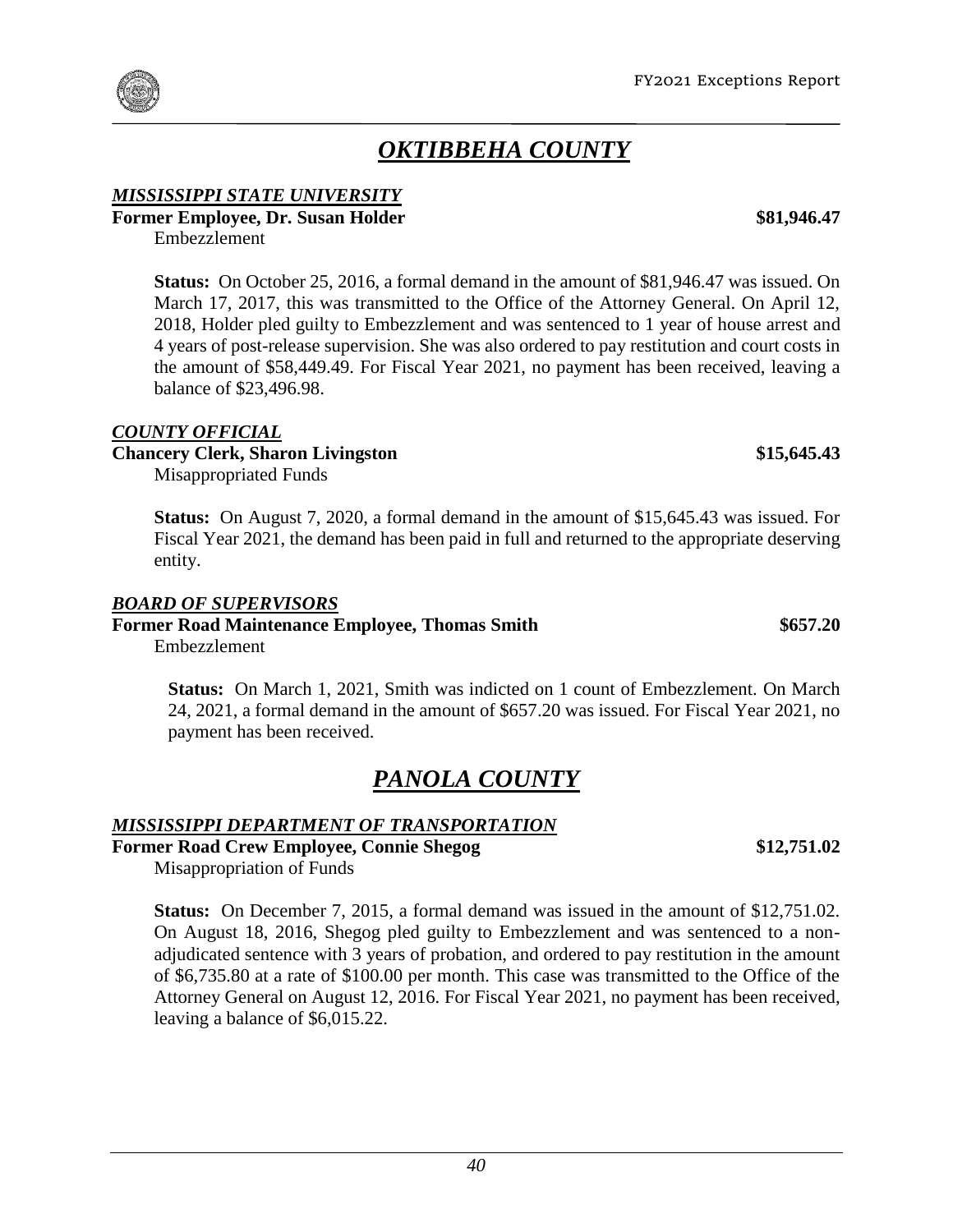# *PANOLA COUNTY Cont'd*

## **Former Road Crew Employee, Torrie Willey \$101.36**

Embezzlement

**Status:** On December 7, 2015, a formal demand was issued in the amount of \$101.36. Willey pled guilty to 1 count of Embezzlement by a Public Official on October 6, 2016. Willey received a 20 year suspended sentence with 2 years of supervised probation, and was ordered to pay restitution to MDOT in the amount of \$53.79. For Fiscal Year 2021, no payment has been received.

## *COLES POINT VOLUNTEER FIRE DEPARTMENT*

**Former Secretary, Martha Chrestman \$58,372.57** Embezzlement

**Status:** On September 5, 2013, a formal demand was issued in the amount of \$58,372.57. On December 11, 2014, Chrestman was sentenced to serve 10 years in MDOC. Chrestman's sentence was suspended and she was ordered to pay restitution in the amount of \$58,972.57. For Fiscal Year 2021, payments in the amount of \$5,400.00 have been received, leaving a balance of \$11,872.57.

# *PEARL RIVER COUNTY*

## *COUNTY OFFICIAL*

**Former Deputy Tax Collector, Stacy Treadaway \$15,470.88 Former Clerk for Pearl River County Utility Authority**

Embezzlement

Embezzlement

**Status:** On October 2, 2019, a formal demand in the amount of \$15,470.88 was issued. On October 2, 2019, Treadaway pled guilty to Embezzling from both the Pearl River County Tax Collector's Office and The Pearl River County Utility Authority. Treadaway was sentenced to 5 years of supervised probation, ordered to pay full restitution and costs at \$200.00 per month. For Fiscal Year 2021, the demands were paid in full and returned to the appropriate deserving entities.

## *PEARL RIVER COUNTY CRIME STOPPERS*

Fraudulent Statements and Representations

## **Former Board Member, Michelle McBride \$82,416.37**

**Status:** On January 8, 2021, McBride was indicted on 1 count of Embezzlement and 1 count of Fraudulent Statements and Representations. She was also issued a demand in the amount of \$82,416.37. On March 22, 2021, this case was transmitted to the Office of the Attorney General. For Fiscal Year 2021, no payments have been received.

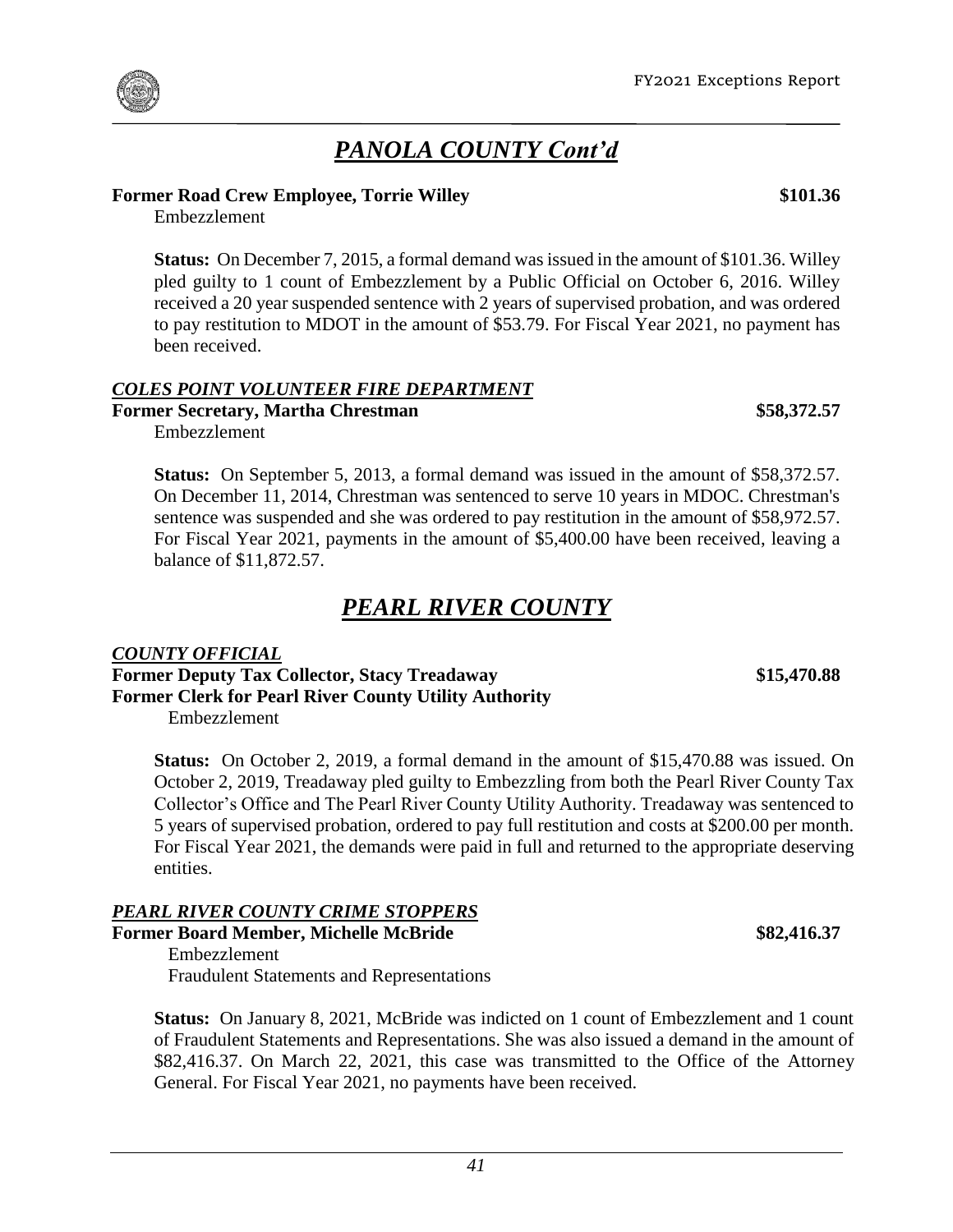# *PEARL RIVER COUNTY Cont'd*

## *PEARL RIVER COUNTY PUBLIC SCHOOL DISTRICT*

## **Former Bookkeeper, Darlene Comesana \$92,394.75**

Embezzlement

**Status:** On August 24, 2009, Darlene Comesana pled guilty to Embezzlement. The court withheld acceptance of the plea for 5 years and ordered her to pay restitution in the amount of \$40,000.00. A formal demand in the amount of \$92,394.75 was issued on March 23, 2011, and was transmitted to the Office of the Attorney General on May 6, 2011. For Fiscal Year 2021, no payments have been received.

# *PIKE COUNTY*

## *MUNICIPALITY OF MCCOMB*

## **Former Court Clerk, Greta Patterson \$1,018,375.00**

Embezzlement

**Status:** On December 14, 2015, Patterson pled guilty to Embezzlement and was sentenced to 10 years in custody of MDOC, with 8 years suspended, and 2 years in the intensive supervision program. Additionally, Patterson was ordered to surrender her PERS retirement account, and ordered to pay restitution in the amount of \$1,018,375.00. For Fiscal Year 2021, payments in the amount of \$7,225.00 have been received

# *PONTOTOC COUNTY*

## *COUNTY OFFICIALS* Former Clerk, Gretchin Moody **\$333,150.98**

Embezzlement

**Status:** On September 11, 2017, Moody was indicted on 3 counts of Embezzlement. On September 12, 2017, Moody was issued a demand in the amount of \$333,150.98. For Fiscal Year 2018, payment from the bond company was received in the amount of \$150,006.70, leaving a balance of \$183,144.28. On August 23, 2019, Moody pled guilty to 3 counts of Embezzlement and was sentenced to 20 years per count, totaling 60 years. Moody was ordered to serve 5 years of house arrest and 5 years post release supervision. If Moody is successful in that completion, the remainder of her sentence will be suspended. Moody was also ordered to pay sums totaling \$184,578.78. Moody made a \$75,000 payment and owes \$913.16 a month until paid in full. For Fiscal Year 2021, payments in the amount of \$7,255.00, have been received, leaving a balance of \$77,810.12.

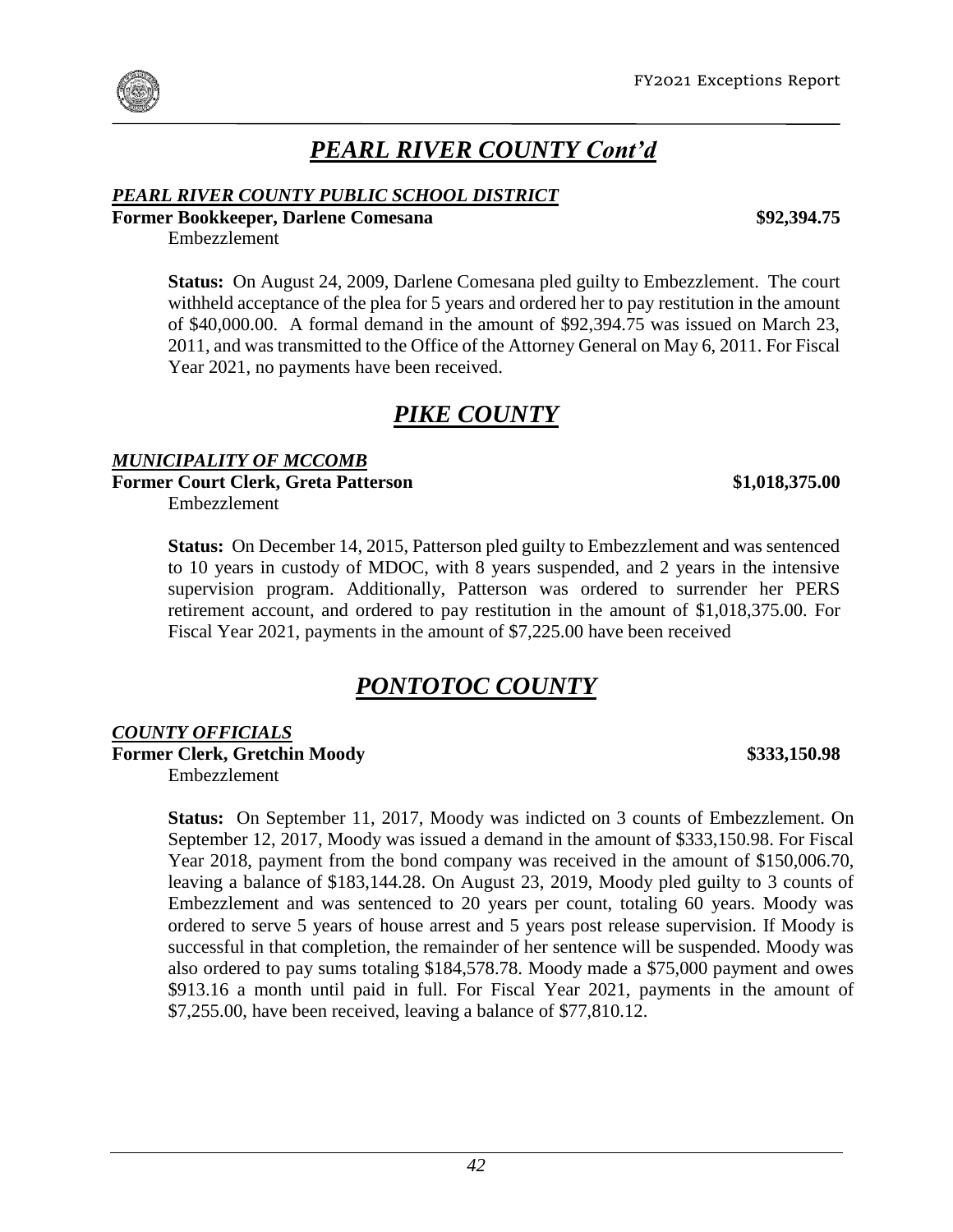# *PRENTISS COUNTY*

## *NORTHEAST MISSISSIPPI COMMUNITY COLLEGE*

## **Former Accounting Specialist, Amy Haynie \$68,762.87**

Embezzlement

**Status:** On November 17, 2020, a formal demand in the amount of \$68,762.87 was issued. On June 9, 2021, Haynie entered pled guilty to 1 count of Embezzlement. Haynie was sentenced to 2 years of house arrest followed by 18 years of post-release supervision. Haynie was ordered to pay \$1,000.00 court fine, \$2,000.00 to the DA's Office investigative fund, \$100.00 to Mississippi Crime Victim's Compensation Fund, \$56,549.78 to NEMCC Finance Department, and \$2,213.09 in investigative costs. For Fiscal Year 2021, payment form her bond company was received in the amount of \$10,000.00, leaving a balance of \$58,762.87.

## **Former Accounts Receivable Specialist, Seleta Howell \$76,607.41**

Embezzlement

**Status:** A formal demand in the amount of \$76,607.41 was issued on November 4, 2008, and transmitted to the Office of the Attorney General on December 4, 2008. On June 30, 2009, Howell pled guilty in Circuit Court to 3 counts of Embezzlement. She was ordered to serve 20 years in custody of the MDOC, with 17 years suspended, and 3 years to serve, and to pay restitution in the amount of \$76,607.41. For Fiscal Year 2021, no payments have been received, leaving a balance of \$61,253.41.

# *QUITMAN COUNTY*

## *QUITMAN COUNTY SCHOOL DISTRICT*

**Former Superintendent, Linder Howze-Campbell \$72,031.44** Fraudulent Statements and Representations

**Status:** A formal demand in the amount of \$72,031.44 was issued on January 30, 2020. On January 27, 2020, Howze was indicted for 1 count of Fraudulent Statements and Representations. Trial is pending. For Fiscal Year 2021, no payments have been received.

## *RANKIN COUNTY*

## *MISSISSIPPI STATE HOSPITAL*

**Former Employee, Dr. Maxie Gordon \$26,781.41** Misappropriated Funds

**Status:** On April 22, 2021, a formal demand in the amount of \$26,781.41 was issued. This case has been transmitted to the Office of the Attorney General. For Fiscal Year 2021, no payments have been received.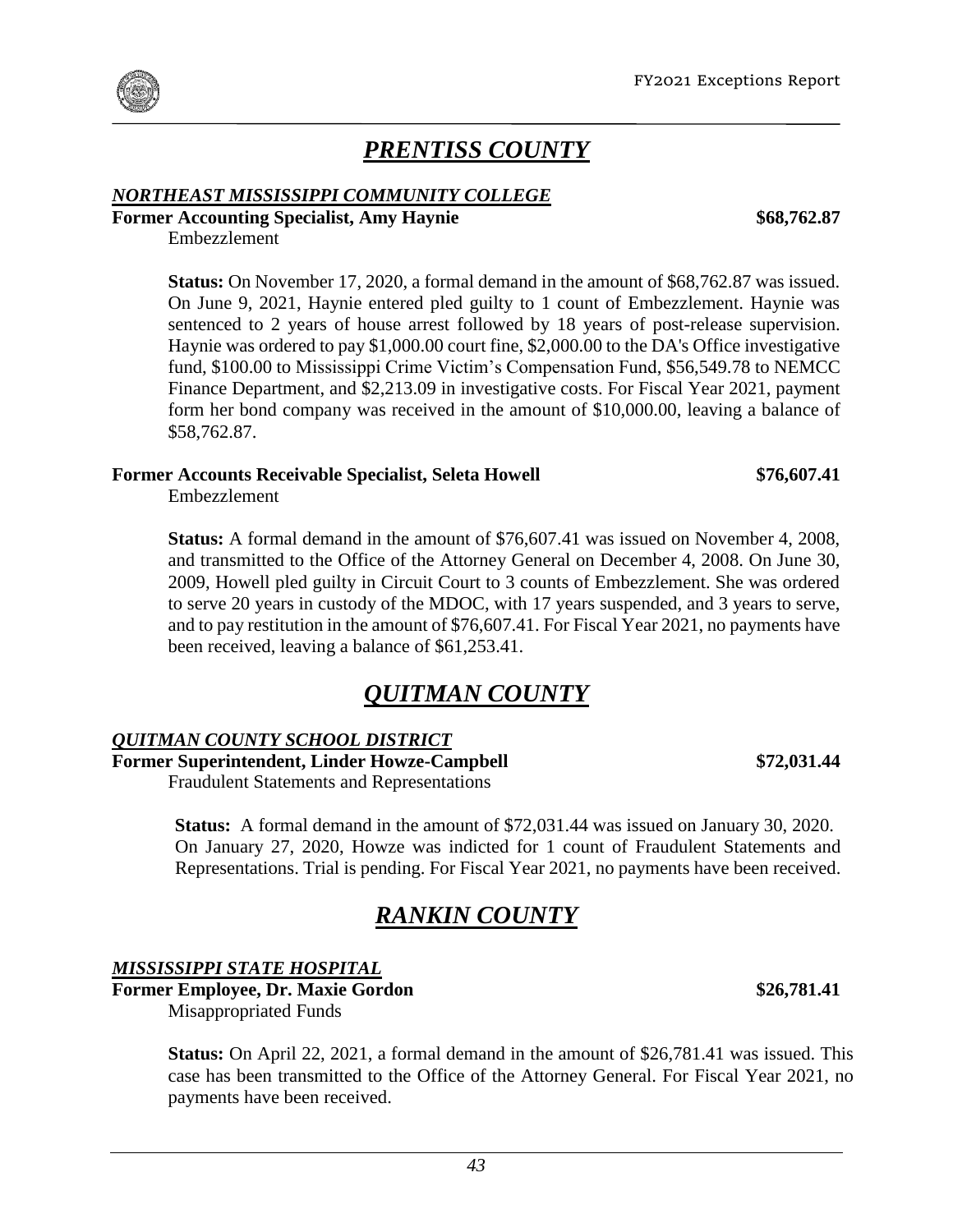# *RANKIN COUNTY Cont'd*

## *CITY OF PEARL* **Former Clerk, Kathy Dennis \$238,345.19**

Embezzlement

**Status:** On August 17, 2017, Dennis was indicted on 1 count of Embezzlement. On September 19, 2017, Dennis was issued a demand in the amount of \$238,345.19. This case was transmitted to the Office of the Attorney General on June 28, 2018. For Fiscal Year 2018, payment from the bond company was received in the amount of \$50,000.00, leaving a balance of \$188,345.19. For Fiscal Year 2021, no payments have been received.

# *SCOTT COUNTY*

## *BOARD OF SUPERVISORS*

**Former Employee, Tony Macon** \$68,021.97

Embezzlement

**Status:** On November 24, 2020, Macon was indicted on 1 count of Embezzlement. On December 1, 2020, a formal demand in the amount of \$68,021.97 was issued. Trial is pending. For Fiscal Year 2021, no payments have been received.

# *SHARKEY COUNTY*

## *ANGUILLA POLICE DEPARTMENT*

**Assistance Police Chief, Herbert Cesar \$856.63**

Misappropriation of Funds

**Status:** On March 17, 2020, a formal demand in the amount of \$856.63 was issued. For Fiscal Year 2021, demand has been paid in full and returned to the appropriate deserving entity.

## **Interim Police Chief, Carolyn Tillis \$772.33**

Misappropriation of Funds

**Status:** On March 17, 2020, a formal demand in the amount of \$772.33 was issued. For Fiscal Year 2021, demand has been paid in full and returned to the appropriate deserving entity.

## *TOWN OF ROLLING FORK*

**Alderman, Calvin Stewart \$3,030.41**

Misuse of Public Funds

**Status:** On August 3, 2020, payment was received in the amount of \$3,030.41 and returned to the appropriate deserving entity.

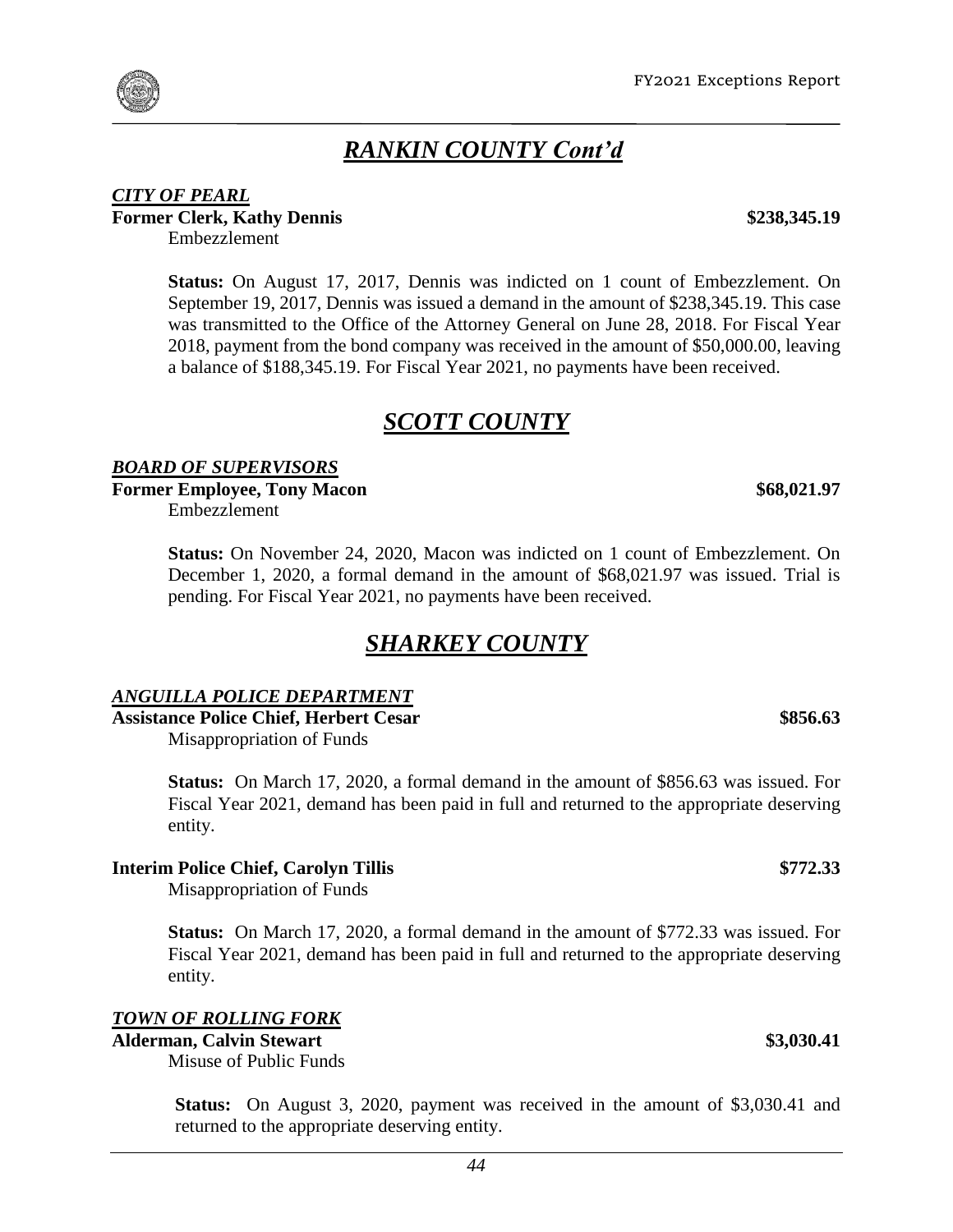# *SUNFLOWER COUNTY*

## *MUNICIPALITY OF INDIANOLA*

## **Former Deputy Municipal Court Clerk, Tina Parker \$66,118.18**

Missing Funds

**Status:** On February 11, 2013, Parker pled guilty and the court withheld adjudication for a period of 7 years, provided Parker complete 5 years of supervised probation, followed by 2 years unsupervised probation. Parker was also ordered to pay restitution in the amount of \$35,000.00 to the City of Indianola in monthly payments of \$200.00 beginning March 4, 2013. In addition, Parker shall pay \$2,500.00 from her income tax return each year for 7 years. A formal demand in the amount of \$66,118.18 was issued on February 15, 2013. For Fiscal Year 2021, no payments have been received, leaving a balance of \$4,340.18.

# *TALLAHATCHIE COUNTY*

## *DEPARTMENT OF HEALTH*

**Former Employee, Natasha Higdon \$2,704.54**

Embezzlement

**Status:** On February 24, 2021, Higdon pled guilty to 1 count of Embezzlement, and paid restitution in the amount of \$2,704.54.

### *TOWN OF TUTWILER*

## **Board Attorney, Renetha Frieson \$7,608.52**

Misuse of Public Funds

**Status:** On September 20, 2017, a formal demand was issued in the amount of \$7,608.52. On June 6, 2017, this case was transmitted to the Office of the Attorney General. For Fiscal Year 2021, no payment has been received.

# *TATE COUNTY*

### *TOWN OF COLD WATER* **Former Employee, Wayne Hayes \$795.36** Embezzlement

**Status:** On July 19, 2017, Hayes was indicted for Embezzlement. On August 7, 2017, a formal demand in the amount of \$795.36 was issued. On March 23, 2018, this case was remanded to files and Hayes was ordered to pay restitution in the amount of \$376.16. On June 29, 2018, this case was transmitted to the Office of the Attorney General. For Fiscal Year 2021, no payment has been received.

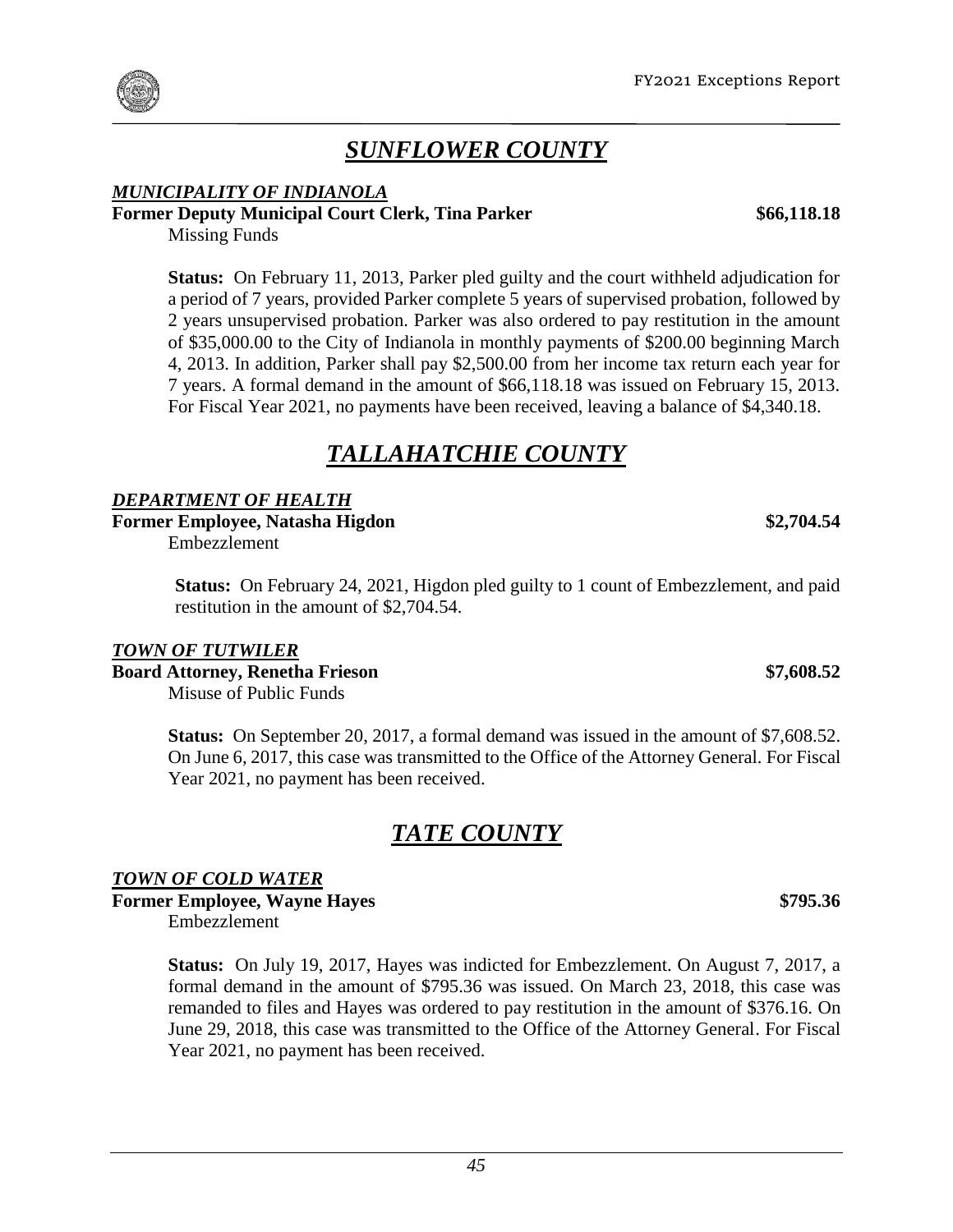# *46*

# *TATE COUNTY Cont'd*

### **Former Clerk, George Nangah \$302,973.19**

Embezzlement

**Status:** On January 17, 2019, Nangah was served a formal demand in the amount of \$302,973.19. On April 29, 2019, Nangah signed a plea agreement for 1 count of Wire Fraud in the United States District Court for the Northern District of Mississippi. On January 23, 2020, Nangah was sentenced on count 1 of the indictment to serve 21 months in federal prison and 3 years supervised probation upon release from imprisonment. This sentence is to run consecutive to any further sentence imposed by the State of MS on any state case. Nangah was ordered to pay restitution in the amount of \$216,501.28. On June 18, 2020, Nangah was sentenced on 1 count of Embezzlement to serve 8 years in MDOC as a 99-19- 81 Habitual Offender with 12 years of post-release supervision to be served as 5 years of reporting supervision followed by 7 years of non-reporting supervision. He was ordered to pay restitution in full in the amount of \$216,501.28 to the Town of Coldwater and \$4,500.00 to the Tate County Sheriff's Department plus court costs. He is currently incarcerated. For Fiscal Year 2021, no payments have been received.

## *TUNICA COUNTY*

## *TUNICA COUNTY HOUSING, INC.*

**Former CEO, Mardis Jones \$1,081,143.07** Embezzlement

**Status:** On February 5, 2021, Jones was indicted on 1 count of Embezzlement. On February 22, 2021, a formal demand in the amount of \$1,081,143.07 was issued. Trial is pending. For Fiscal Year 2021, no payments have been received.

## *UNION COUNTY*

### *COUNTY OFFICIALS* **Former Deputy Clerk, Jennifer Galloway \$334,680.64** Embezzlement

**Status:** On October 24, 2016, Galloway was indicted for Embezzlement and a formal demand was issued in the amount of \$334,680.64. On March 17, 2017, this case was transmitted to the Office of the Attorney General. For Fiscal Year 2017, payment from her bond company was received in the amount of \$50,000.00, leaving a balance of \$284,680.64. On September 27, 2019, Galloway was sentenced to 10 years in custody of MDOC with 7 years suspended, 3 years to serve, and 5 years post release supervision. Galloway was ordered to pay \$130,000.00 in restitution to the City of New Albany. For Fiscal Year 2021, payments in the amount of \$150.00 have been received, leaving a balance of \$284,530.64.

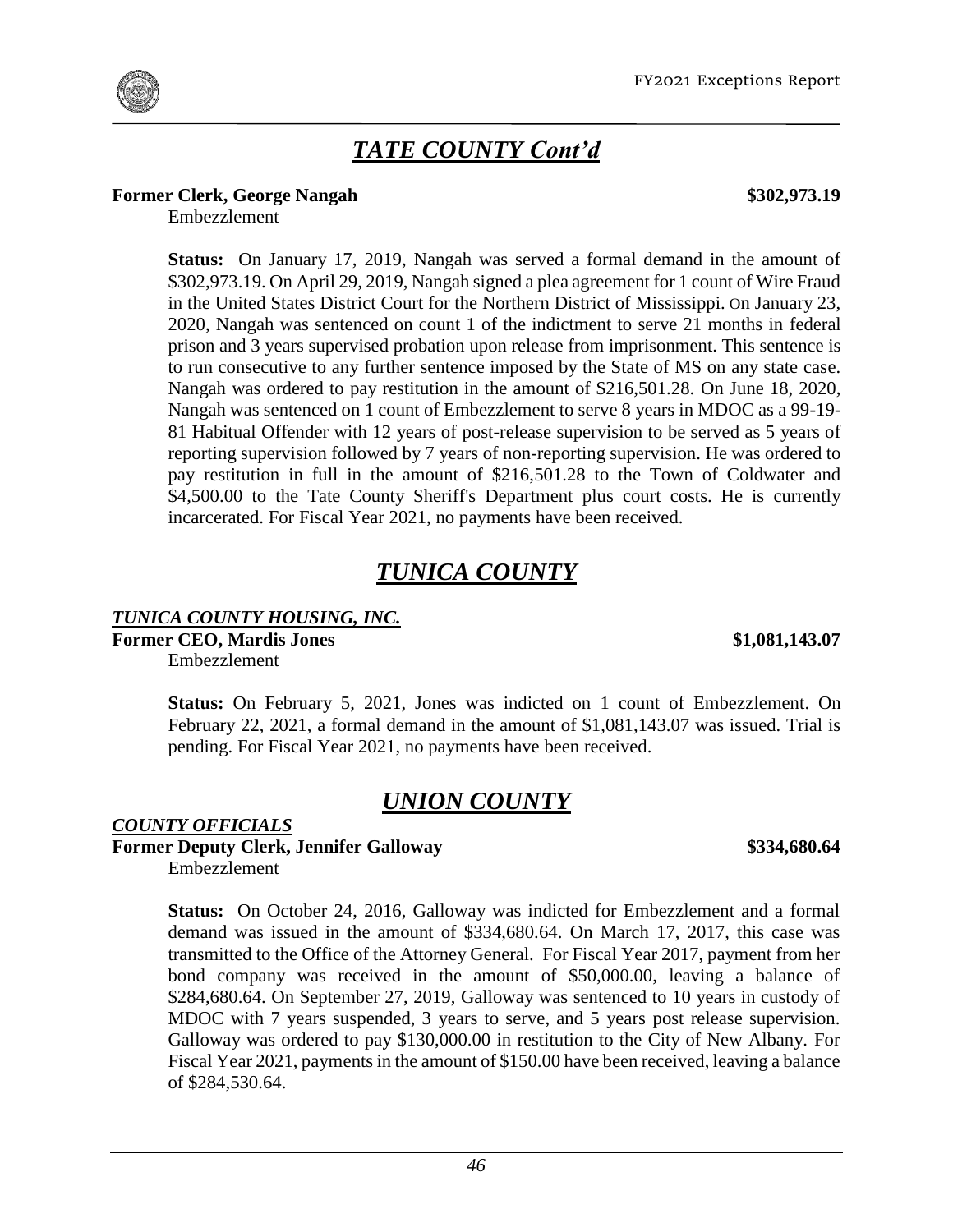# *UNION COUNTY Cont'd*

## **Former Deputy Tax Assessor, Stacy Frazier \$2,817.19**

Embezzlement

**Status:** On March 27, 2019, Frazier was indicted for Embezzlement. On April 4, 2019, a formal demand was issued in the amount of \$2,817.19. For Fiscal Year 2021, payments in the amount of \$2,756.50 were received.

## *WARREN COUNTY*

### *WARREN COUNTY TAX ASSESSOR'S OFFICE* **Former Bookkeeper, Paula Hunt \$165,329.98**

Embezzlement

**Status**: On May 24, 2019, a formal demand in the amount of \$165,329.98 was issued. On November 7, 2019, Hunt was sentenced to 20 years in custody of MDOC, 12 years suspended, 8 years to serve, and 5 years of post-release supervision. Restitution begins 30 days upon release at \$2,300.00 per month for 5 years. In addition to restitution, Hunt shall pay \$9,060.00 to the district attorney's office at sentencing to be disbursed to the Warren County Tax Collector. For Fiscal Year 2021, no payment has been received, leaving a balance of \$106,269.98.

# *WASHINGTON COUNTY*

## *GREENVILLE PUBLIC SCHOOLS*

**Former Superintendent, Dr. Harvey Franklin, Sr. \$1,201,247.00**

Fraud

**Status**: On May 15, 2012, Dr. Franklin resigned as the Superintendent of Education for the Greenville Public School District. On August 2, 2012, Dr. Franklin pled guilty in federal court to 2 counts of Accepting a Bribe and 1 count of Embezzlement, for which the government sought forfeiture of a 2010 Ford F-150 and Real Property identified as 930 South Washington, Greenville, Washington County, Mississippi, 38701, and as Parcel #15444400000 in Washington County, Mississippi, Tax Assessor records. On November 13, 2013, Franklin was sentenced to 76 months each on two counts and 60 months on a third count, to be served concurrently. Franklin was also ordered to pay joint and several restitution with Edna Goble totaling \$1,201,247.00 with \$75,000.00 due immediately. He will also perform 300 hours of community service. On August 2, 2012, Franklin's 2010 Ford F-150 truck was forfeited, and on October 25, 2015, the truck was awarded to the State of Mississippi, with a value of \$20,600.00. This case was jointly investigated with the Office of Inspector General Education. Federal restitution is still owed.



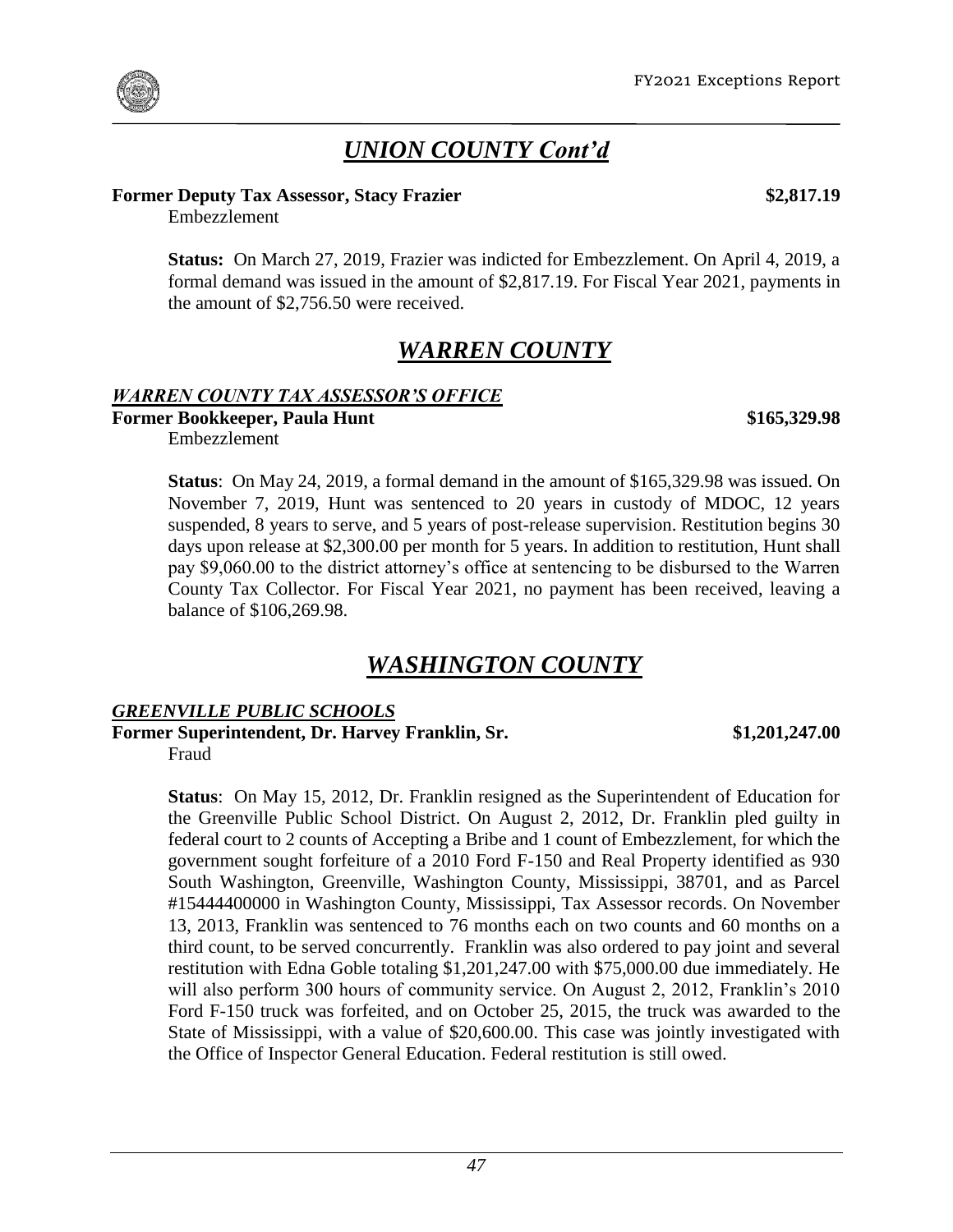# *WASHINGTON COUNTY Cont'd*

## **Greenville Public Schools Vendor, Edna Goble \$1,201,247.00**

Conspiracy to Pay Bribes

**Status**: On June 19, 2014, Goble pled guilty to 1 count of Conspiracy to Pay Bribes and was sentenced to 30 months in prison, and 3 years of supervised release. Goble admitted to paying bribes and kickbacks to Harvey Franklin. Goble was also ordered to pay restitution in the amount of \$1,201,247.00 jointly and severally with Franklin. This case was jointly investigated with the Office of Inspector General Education. Federal restitution is still owed.

## *MUNICIPALITY OF GREENVILLE*

## **Former Employee, Sandra Yvette Yeager \$115,892.62**

Embezzlement

**Status**: On October 23, 2013, Yeager was arrested on 1 count of Embezzlement and she was issued a formal demand in the amount of \$115,892.62. On January 5, 2015, Yeager was sentenced to 10 years of intensive supervised probation, 8 years suspended, 5 years supervised probation upon completion of the intensive supervised probation, and restitution in the amount of \$115,892.62. For Fiscal Year 2021, no payments have been received.

## *GREENVILLE PORT COMMISSION*

**Former Bookkeeper, Nedra Pittman \$89,881.97** 

Embezzlement

**Status**: On September 25, 2006, Nedra Pittman pled guilty to embezzlement. She was sentenced to ten years with two years in the Intensive Supervision Program, with the remaining eight years suspended, and ordered to make restitution of \$89,881.97. A formal written demand in the amount of \$89,881.97 was issued on October 13, 2006 and transmitted to the Office of the Attorney General on November 10, 2006. For Fiscal Year 2021, no payments have been received.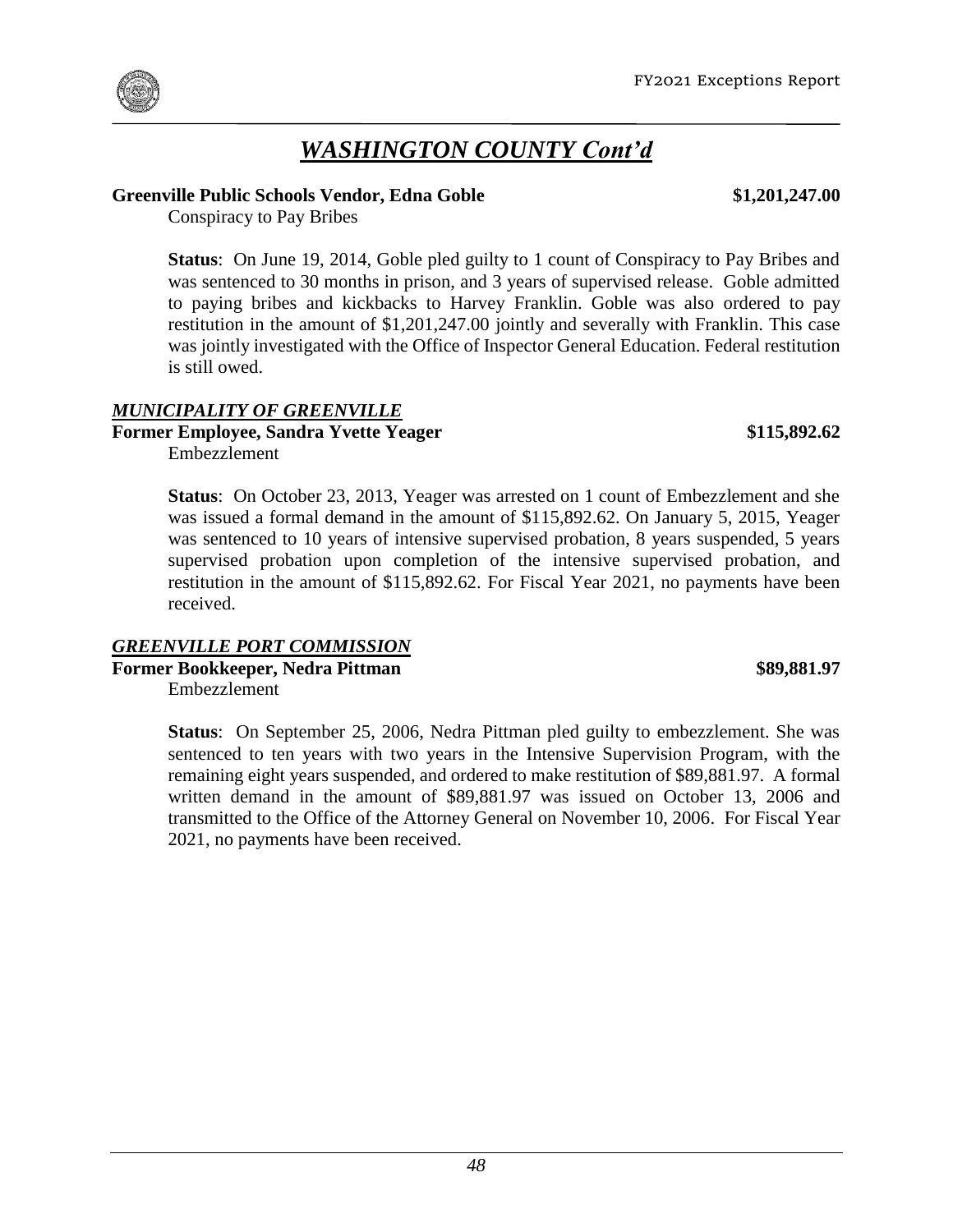## *WAYNE COUNTY*

## *MUNICIPALITY OF WAYNESBORO*

## **Former Water Department Clerk, Gloria Cooley \$223,455.01**

Embezzlement

**Status**: On February 15, 2017, Cooley was indicted on 6 counts of Embezzlement. On February 24, 2017, Cooley pled not guilty. On June 15, 2017, a formal demand in the amount of \$223,455.01 was issued. On July 1, 2019, Cooley pled guilty. On September 3, 2019, Cooley was sentenced to 10 years in custody of MDOC, suspended; 5 years of supervised probation, and 5 years of unsupervised probation. For Fiscal Year 2021, payments in the amount of \$2,400.00 have been received, leaving a balance of \$208,555.04.

## *WAYNE COUNTY SCHOOL DISTRICT*

## **Former Superintendent, Robert Dean \$12,359.00**

Embezzlement Conspiracy to Commit Embezzlement

**Status**: On June 12, 2017, Dean was indicted on 1 count of Embezzlement and 1 count of Conspiracy to Commit Embezzlement. On June 23, 2017, a formal demand in the amount of \$12,359.00 was issued. On May 13, 2019, Dean was sentenced to 2 years of nonadjudicated probation, and was ordered to pay restitution. For Fiscal Year 2021, the demand has been paid in full and returned to the appropriate deserving entity.

# *WILKINSON COUNTY*

## *WILKINSON COUNTY BOARD OF SUPERVISORS*

The Estate of Thomas Tolliver, Jr. (Deceased)  $$673,094.91$ Misuse of Public Funds

**Status:** On November 27, 2018, a formal demand was issued to the Estate of Thomas Tolliver, Jr. in the amount of \$673,094.91. This case was transmitted to the Office of the Attorney General June 5, 2019. For Fiscal Year 2021, no payments have been received.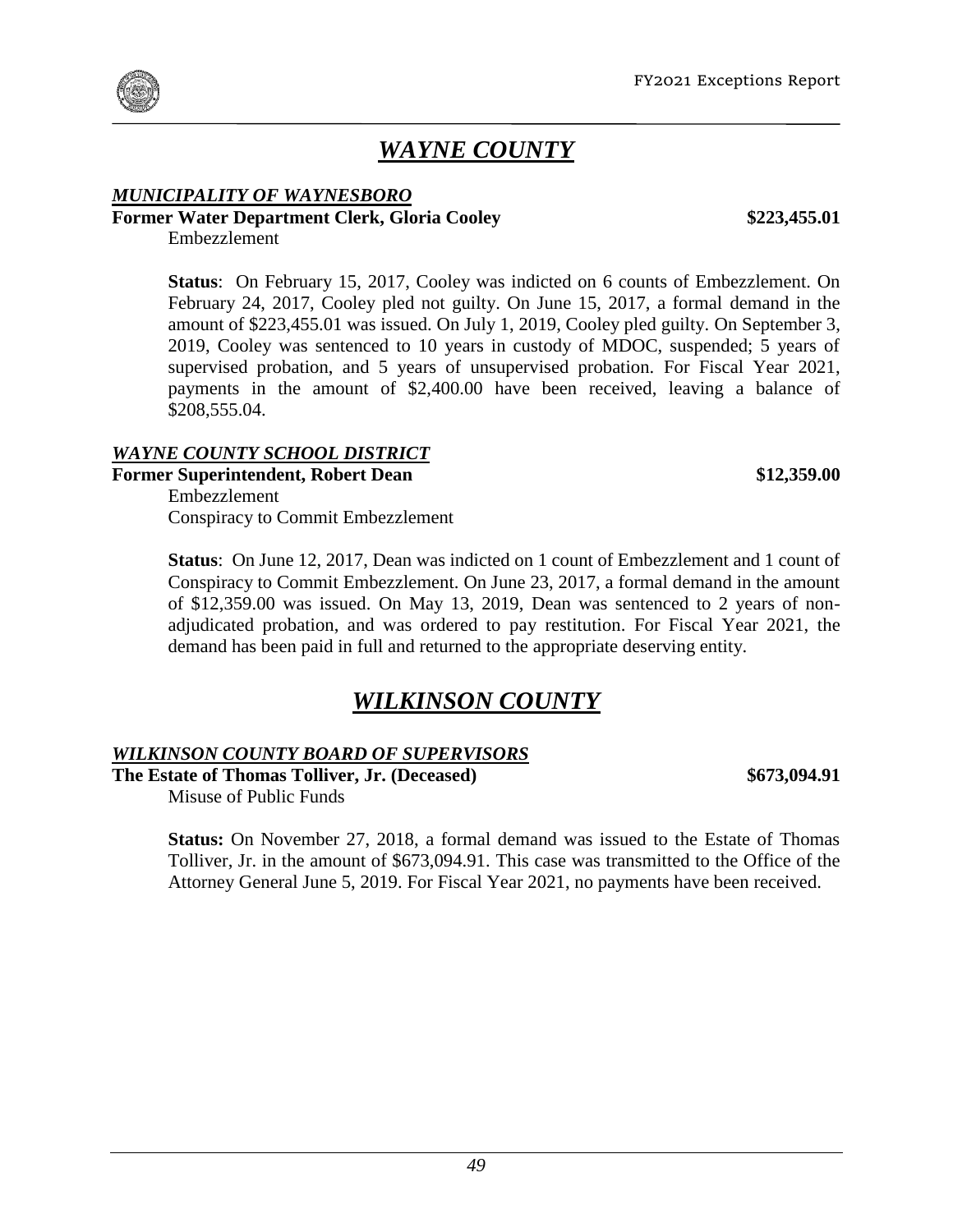*50*

# *YALOBUSHA COUNTY*

## *MISSISSIPPI BEEF PROCESSORS*

**Former Owner/Manager, Richard N. Hall, Jr. \$577,964.59**

Mail Fraud/Money Laundering

**Status:** On January 25, 2006, Richard N. Hall, Jr. pled guilty to 1 count of Mail Fraud and 1 count of Money Laundering in the U.S. District Court. On the same date, Hall entered a plea of guilty to 3 counts of Mail Fraud in circuit court. Hall was sentenced in U.S. District Court to 96 months, with 5 years post-release supervision, and ordered to pay restitution in the amount of \$751,094.59 and given credit of \$173,130.00, paid by a separate defendant, for a net amount of \$577,964.59 due to the Office of the State Auditor. For Fiscal Year 2021, payments in the amount of \$2,727.34 were received.

## **Former Contractor, James Draper \$187,725.00**

Interstate Transportation of Money by Fraud/Money Laundering

**Status:** On July 23, 2008, a federal jury convicted James Draper of 1 count of Interstate Transportation of Money by Fraud and 1 count of Money Laundering. On November 7, 2008, Draper was sentenced to serve 30 months in prison, to pay a special assessment of \$200.00 and to make restitution of \$187,725.00 jointly and severally with Richard Hall. Draper was ordered to make a lump sum payment of \$50,000.00. A federal jury found Draper guilty of 1 count of Aiding and Abetting the Interstate Transportation of Moneys Obtained By Fraud, 18 USC 2314, and 1 count of Money Laundering, 18 USC 1956 on July 23, 2008. For Fiscal Year 2021, payments in the amount of \$4,992.23 were received.

# *YAZOO COUNTY*

## *YAZOO COUNTY CHAMBER OF COMMERCE*

**Former Administrative Manager, Carolyn Coates \$39,517.38** Embezzlement

**Status:** On August 23, 2010, Carolyn Coates pled guilty to Embezzlement and was ordered to pay restitution in the amount of \$13,546.40. For Fiscal Year 2021, no payments have been received, leaving a balance of \$6,371.40.

**Former Executive Director, Karen Smith \$37,587.51** Embezzlement

**Status:** On August 13, 2010, Karen Smith pled guilty to Embezzlement. On March 22, 2011, Smith was sentenced to 10 years suspended, with 5 years of supervised probation, and 5 years unsupervised probation, and was ordered to make restitution of \$37,587.51. For Fiscal Year 2021, no payments have been received.



*YAZOO COUNTY CONVENTION AND VISITORS BUREAU*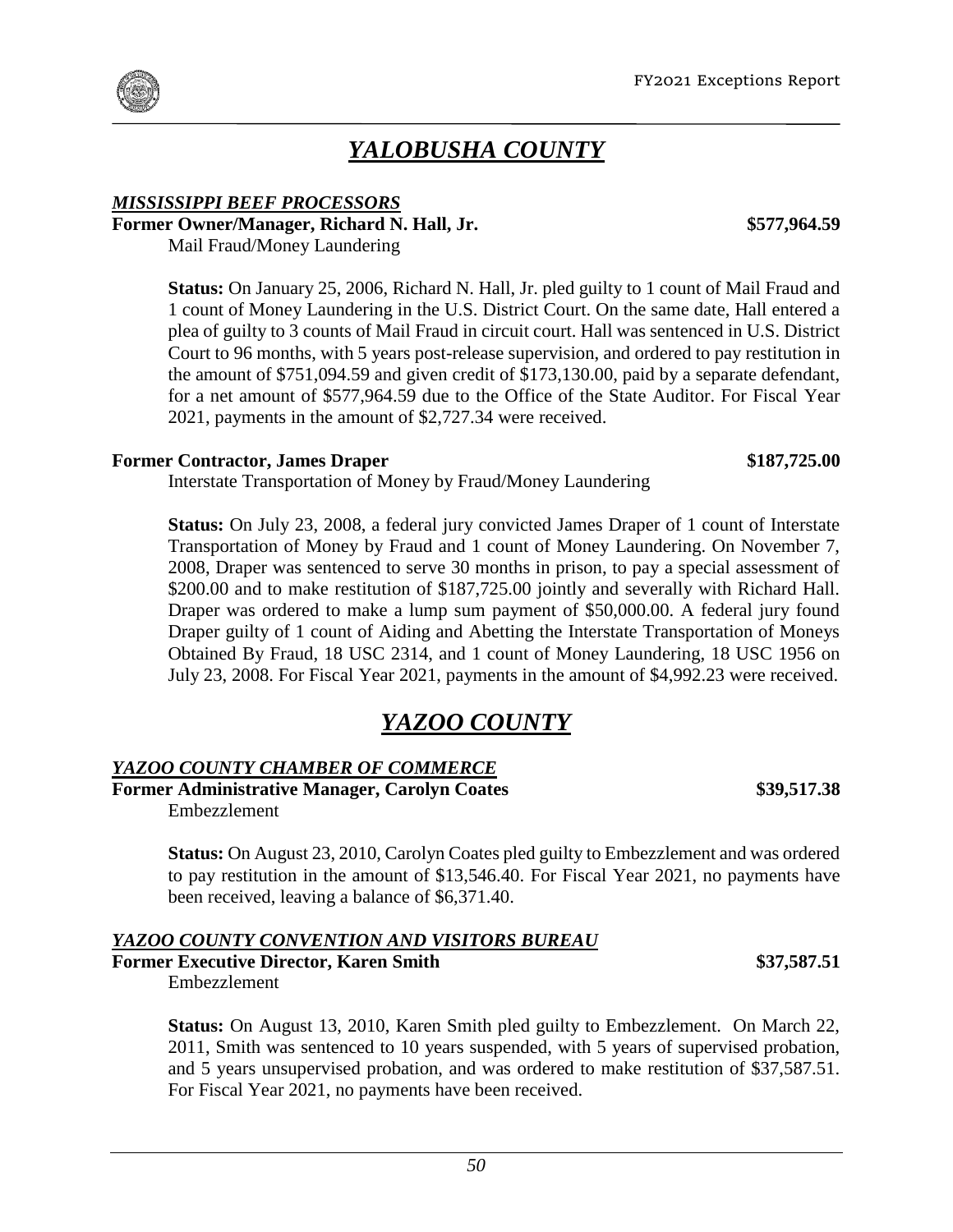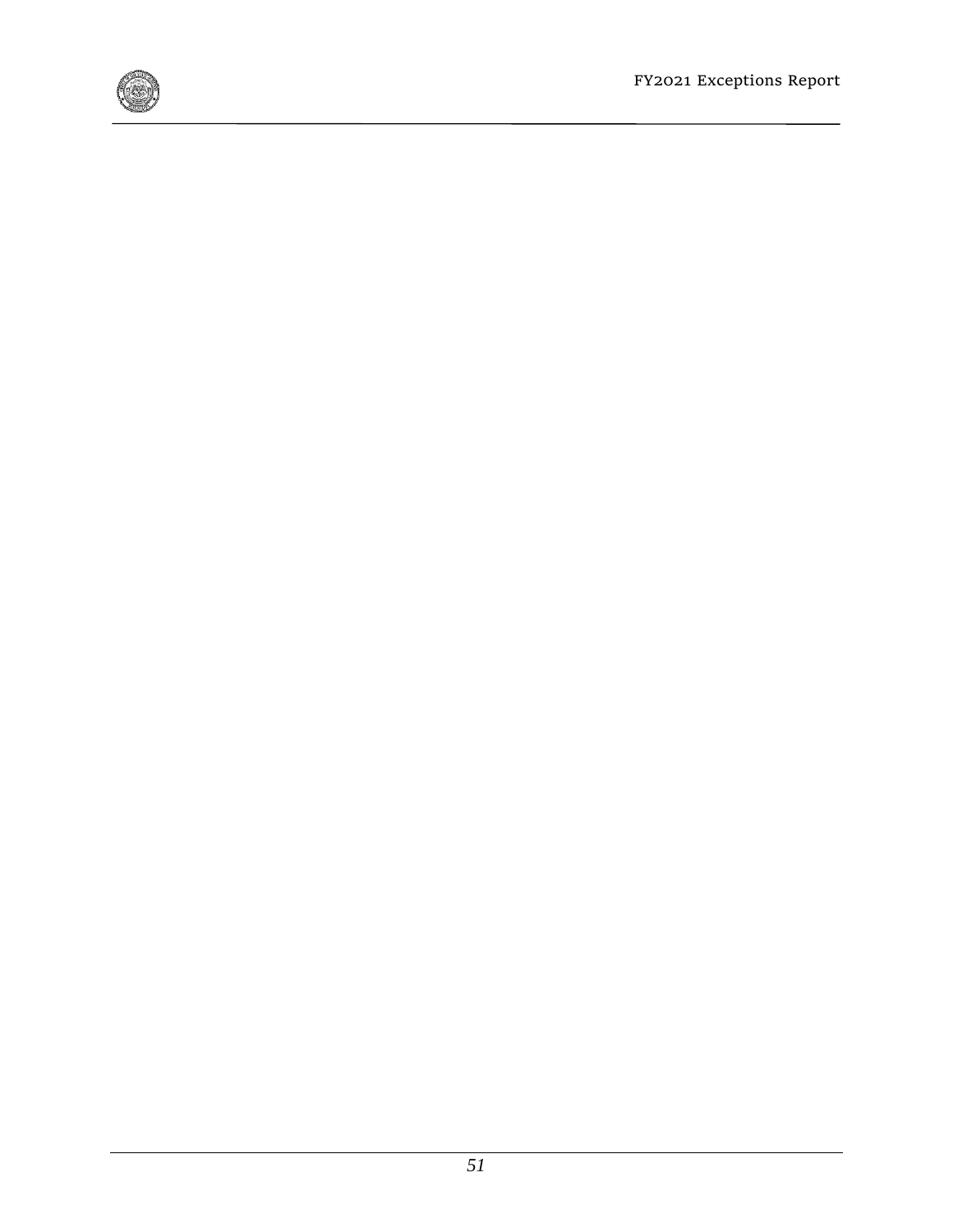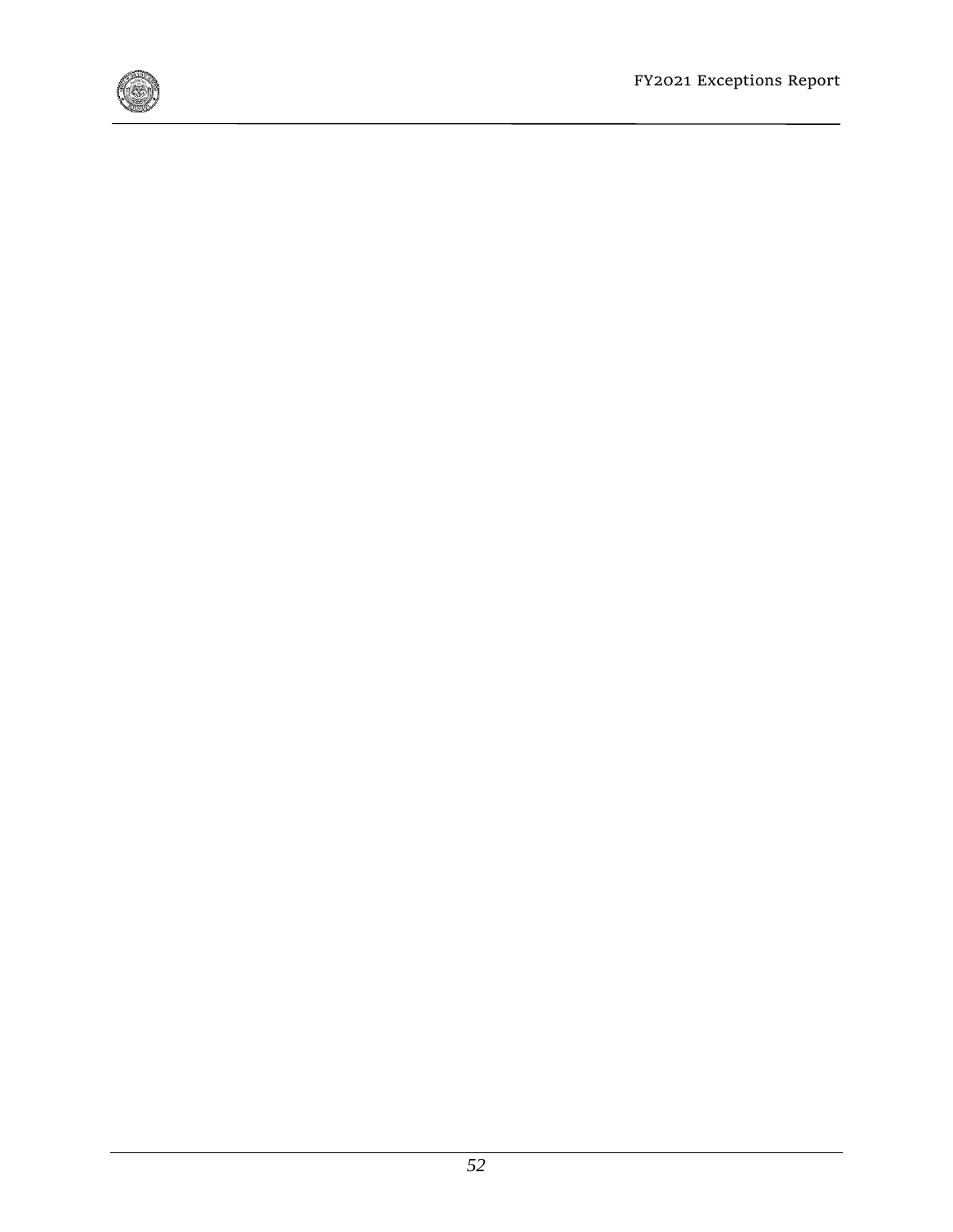





# **EXCEPTIONS TAKEN BY THE PERFORMANCE AUDIT DIVISION**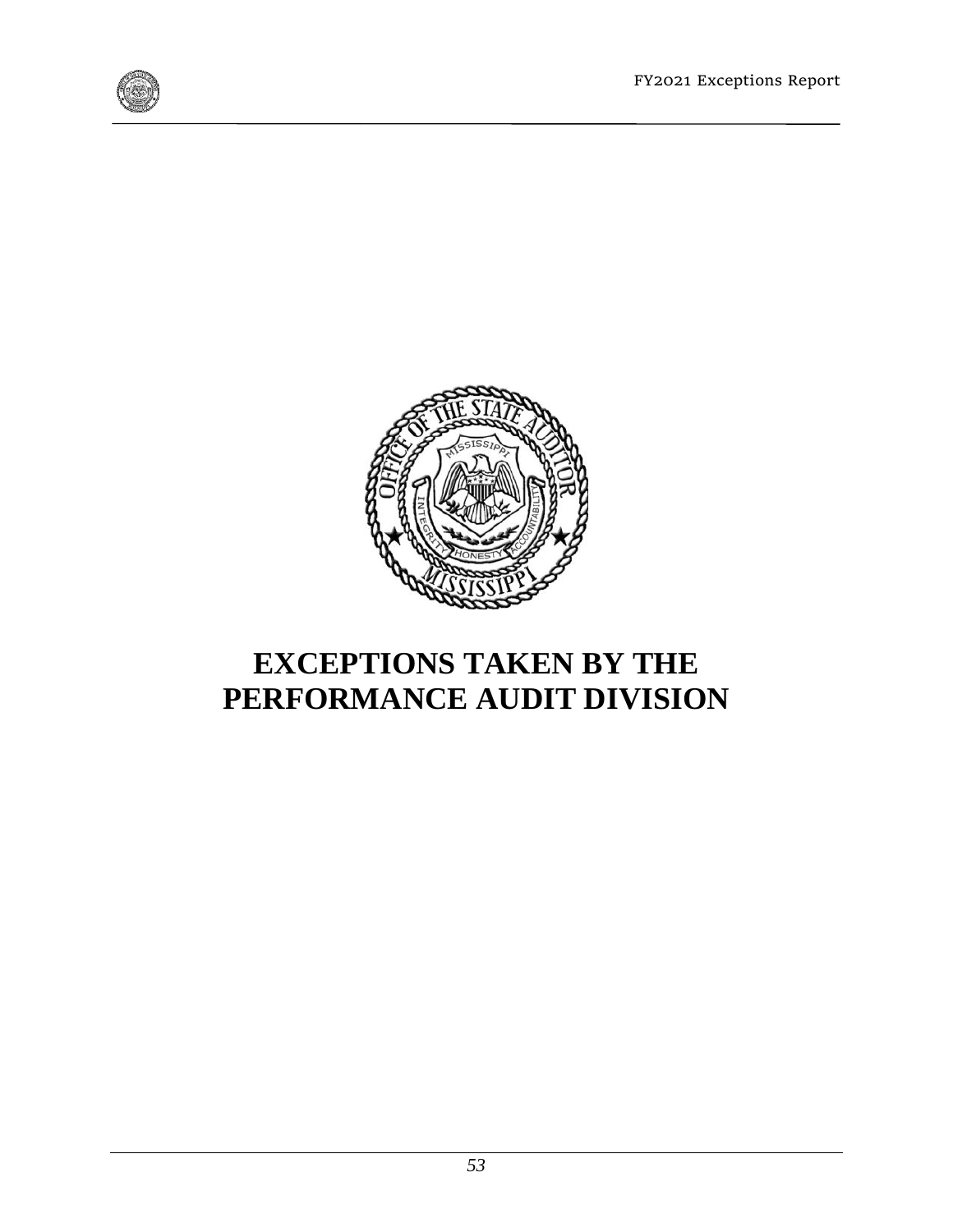# *TOWN OF ARCOLA*

### *CURRENT TOWN OFFICIAL* **Town Clerk, Annette Morris \$1,247.99**

Settlements collected for September, October, November, and December 2013; April, May, June, July, August, and September 2014; as well as March and April 2016.

**Status**: Amounts were received and confirmed by DFA.

# *TOWN OF BELZONI*

## *CURRENT TOWN OFFICIAL*

**Town Clerk, Delores Harris \$7,193.00** 

Settlements collected for March, April, May, June, July, August, September, October, November, and December 2016; as well as January, February, March, and April 2020.

**Status**: Amounts were received and confirmed by DFA.

# *TOWN OF BOLTON*

## *CURRENT TOWN OFFICIAL* **Town Clerk, Sheila Williams**  $\text{\$3,227.00}$

Settlements collected for March, April, May, June, July, August, September, and November 2018; March, June, September, and October 2019; as well as February 2020.

**Status**: Amounts were received and confirmed by DFA.

# *TOWN OF BOYLE*

## *CURRENT TOWN OFFICIAL*

### **Town Clerk, Alice Smith \$989.00**

Settlements collected for February, July, August, and September 2018; February, August, and September 2019; as well as March 2020.

**Status**: Amounts were received and confirmed by DFA.

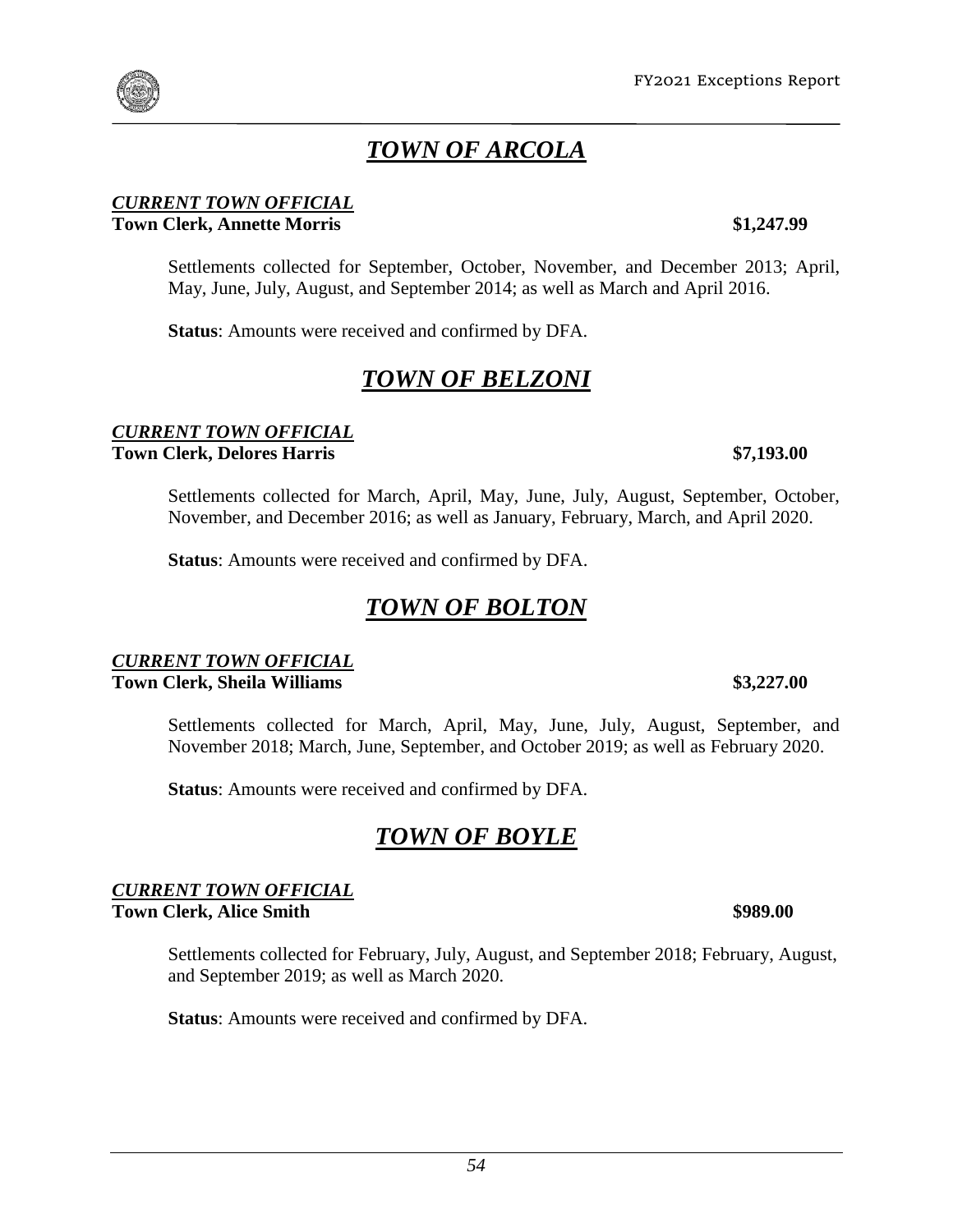# *TOWN OF CANTON*

## *CURRENT TOWN OFFICIAL*

Settlements collected for October, November, and December 2013.

**Status**: Amounts were received and confirmed by DFA.

# *TOWN OF WALNUT GROVE*

## *CURRENT TOWN OFFICIAL* **Town Clerk, Nekki Styles \$24,582.11**

Settlements collected for September, October, November, and December 2019.

**Status**: Amounts were received and confirmed by DFA.

# *TOWN OF DUCK HILL*

## *CURREN TOWN OFFICIAL* **Town Clerk, Lasonja Sizemore \$4,117.50**

Settlements collected for December 2013; January 2014; January and September 2015; September and November 2016; January, March, April, and October 2017; February, March, April, June, and August 2018; January and November 2019; as well as January 2020.

**Status**: Amounts were received and confirmed by DFA.

# *TOWN OF GOODMAN*

## *CURRENT CITY OFFICIAL* **Court Clerk, Jordan Howard \$14,240.70**

Settlements collected for December 2014; as well as January through December 2015

**Status**: Amounts were received and confirmed by DFA.

**Town Clerk, Allyson Majors \$32,184.13**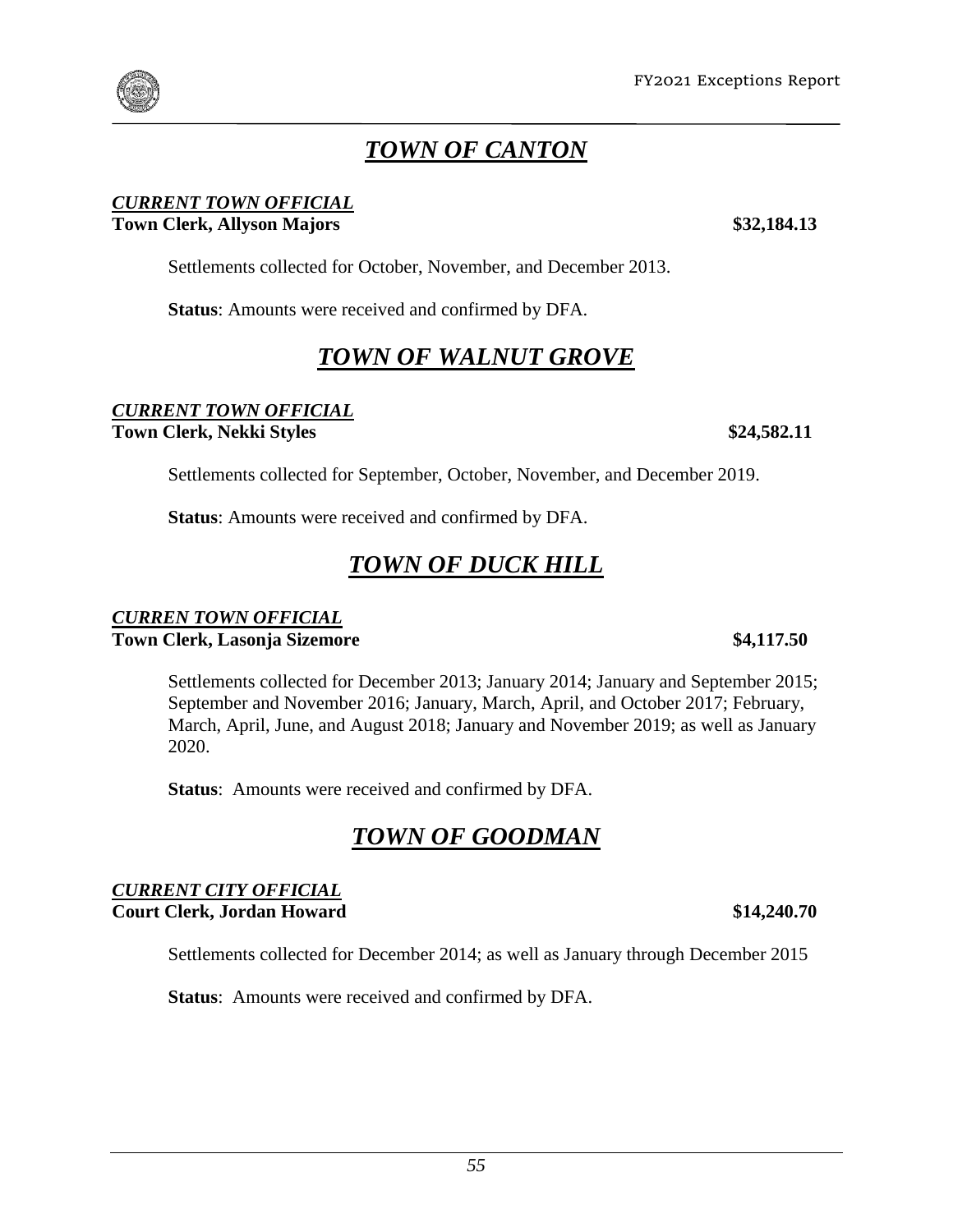





# **INDEX BY COUNTY**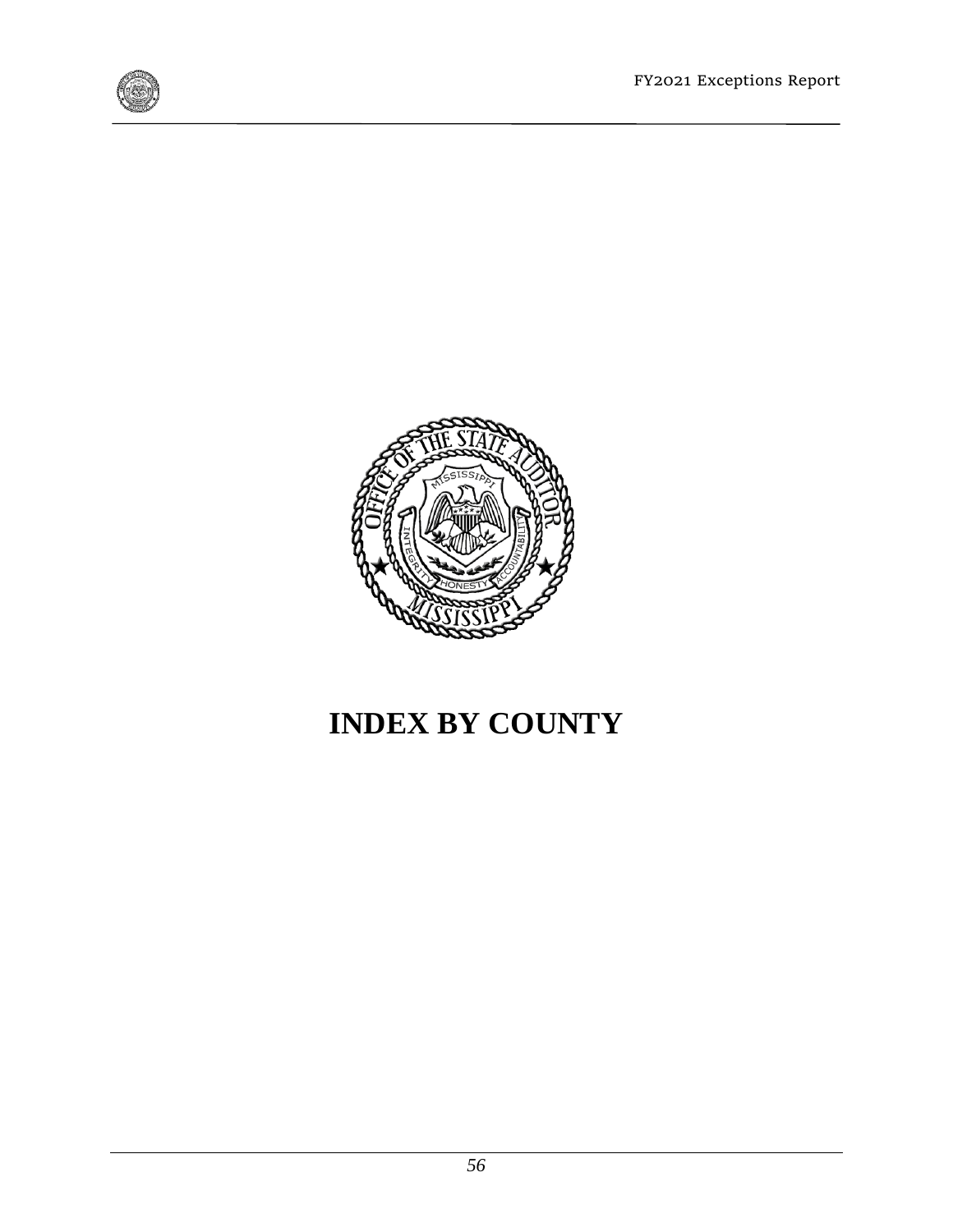

| AdamsNone        |  |
|------------------|--|
|                  |  |
| AmiteNone        |  |
| AttalaNone       |  |
|                  |  |
| Bolivar9-10,54   |  |
|                  |  |
| Carroll None     |  |
| Chickasaw  11-12 |  |
| Choctaw None     |  |
| Claiborne 12     |  |
| Clarke 12        |  |
| ClayNone         |  |
| Coahoma  12-13   |  |
|                  |  |
| Covington 14     |  |
| Desoto None      |  |
|                  |  |
| Franklin  15     |  |
|                  |  |
| GreeneNone       |  |
| Grenada None     |  |
|                  |  |
| Harrison 16-18   |  |
| Hinds  19-20,54  |  |
| Holmes  20-22,55 |  |
| Humphreys 22,54  |  |
| IssaquenaNone    |  |

| Itawamba22-23        |  |
|----------------------|--|
| Jackson7,23-25       |  |
|                      |  |
|                      |  |
| Jefferson Davis 7,26 |  |
|                      |  |
|                      |  |
| Lafayette  28        |  |
|                      |  |
| Lauderdale 28-30     |  |
|                      |  |
|                      |  |
| Lee31-32             |  |
|                      |  |
|                      |  |
|                      |  |
| Madison 35-36,55     |  |
|                      |  |
| Marshall  37         |  |
| Monroe37-38          |  |
| Montgomery 55        |  |
| Neshoba 38-39        |  |
|                      |  |
|                      |  |
| Oktibbeha 40         |  |
| Panola 40-41         |  |
| Pearl River  41-42   |  |
| PerryNone            |  |

| Quitman 43           |  |
|----------------------|--|
| Rankin  43-44        |  |
|                      |  |
|                      |  |
| SimpsonNone          |  |
| SmithNone            |  |
| Stone None           |  |
| Sunflower 45         |  |
| Tallahatchie 45      |  |
|                      |  |
| Tippah None          |  |
| Tishomingo None      |  |
|                      |  |
| Union45-46           |  |
| WalthallNone         |  |
| Warren 47            |  |
| Washington  47-48,54 |  |
|                      |  |
| Webster None         |  |
| Wilkinson 49         |  |
| WinstonNone          |  |
|                      |  |
|                      |  |
|                      |  |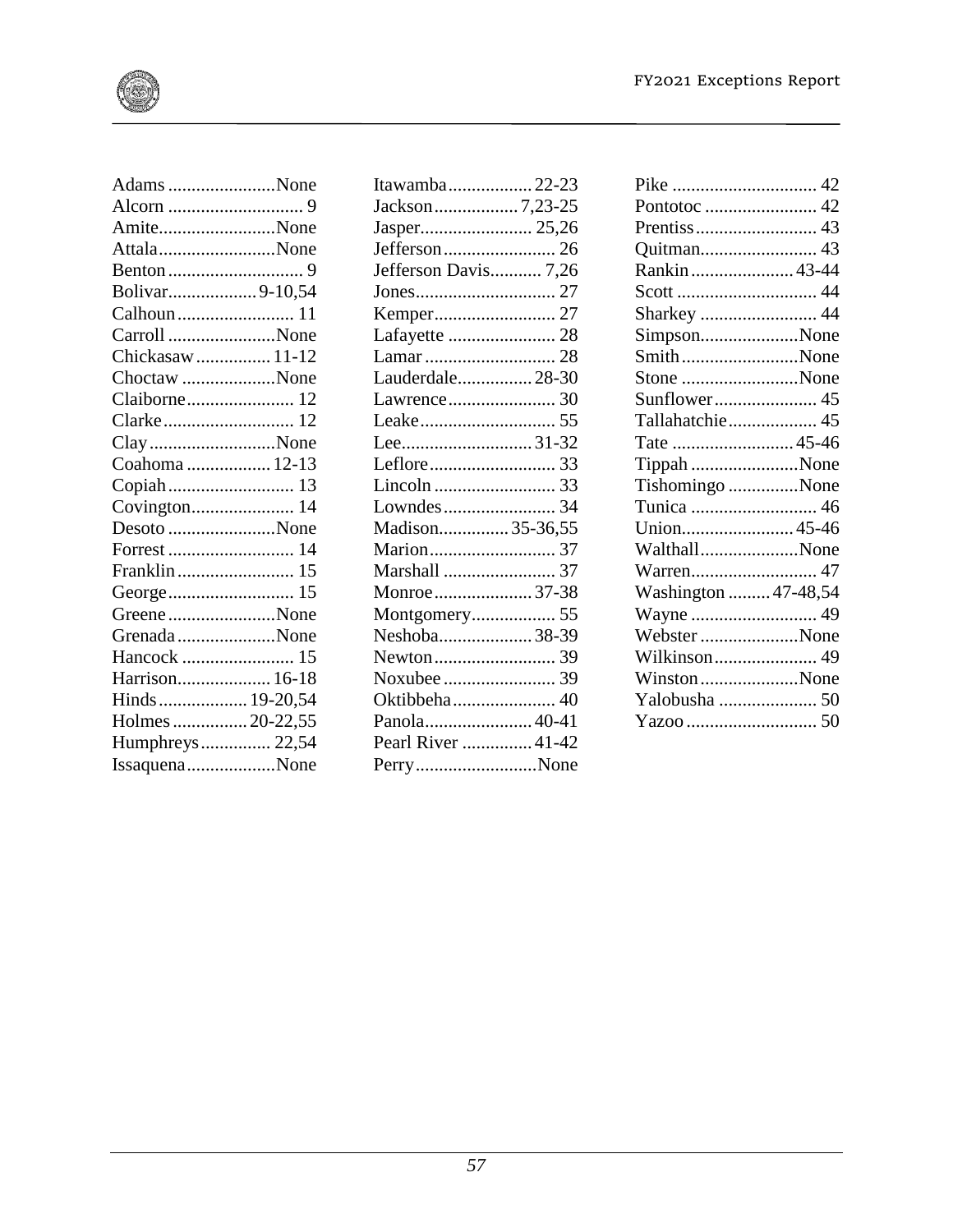